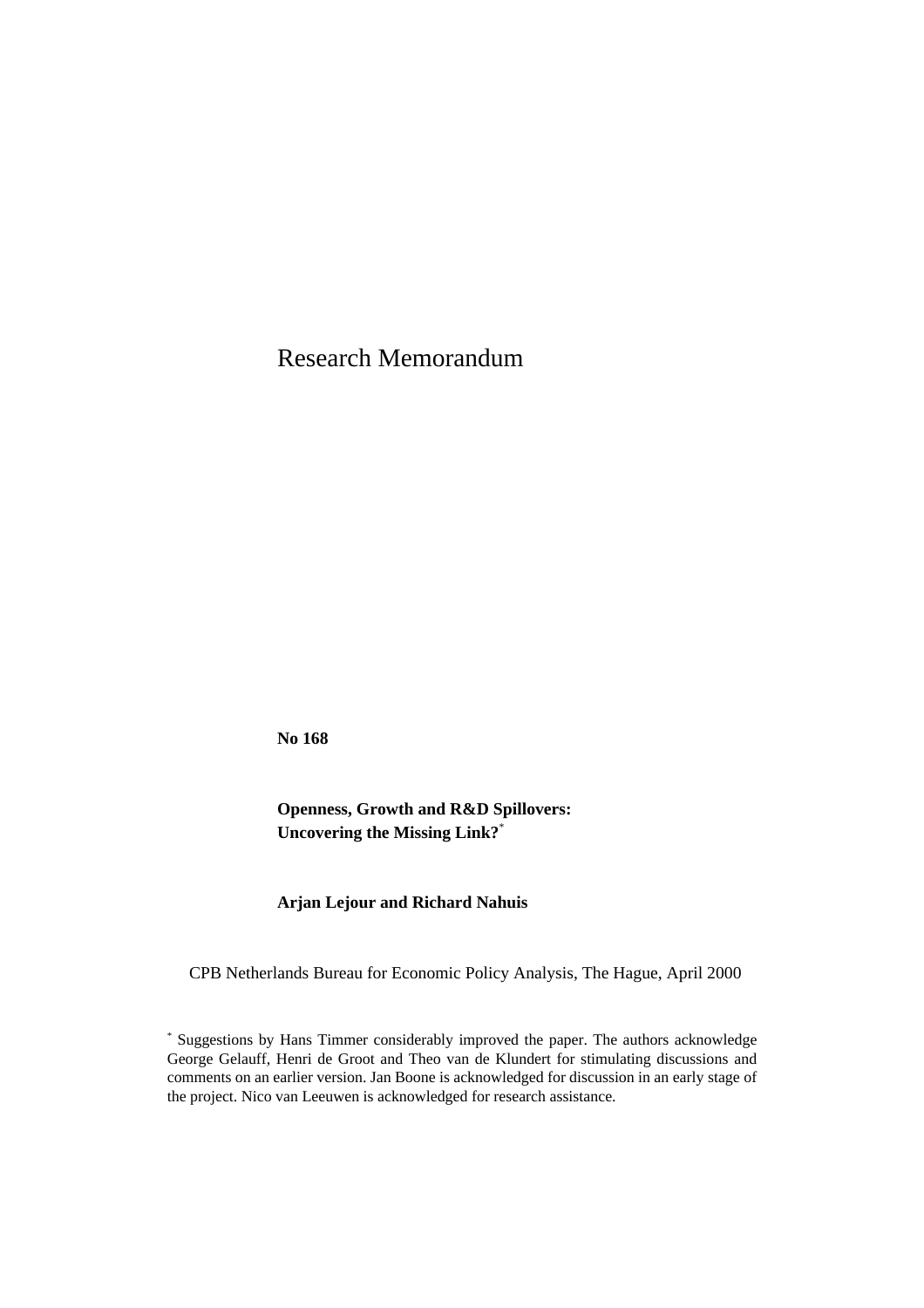CPB Netherlands Bureau for Economic Policy Analysis Van Stolkweg 14 P.O. Box 80510 2508 GM The Hague, The Netherlands

Telephone +31 70 33 83 380 Telefax +31 70 33 83 350

ISBN 90 5833 048 6

The responsibility for the contents of this Research Memorandum remains with the author(s)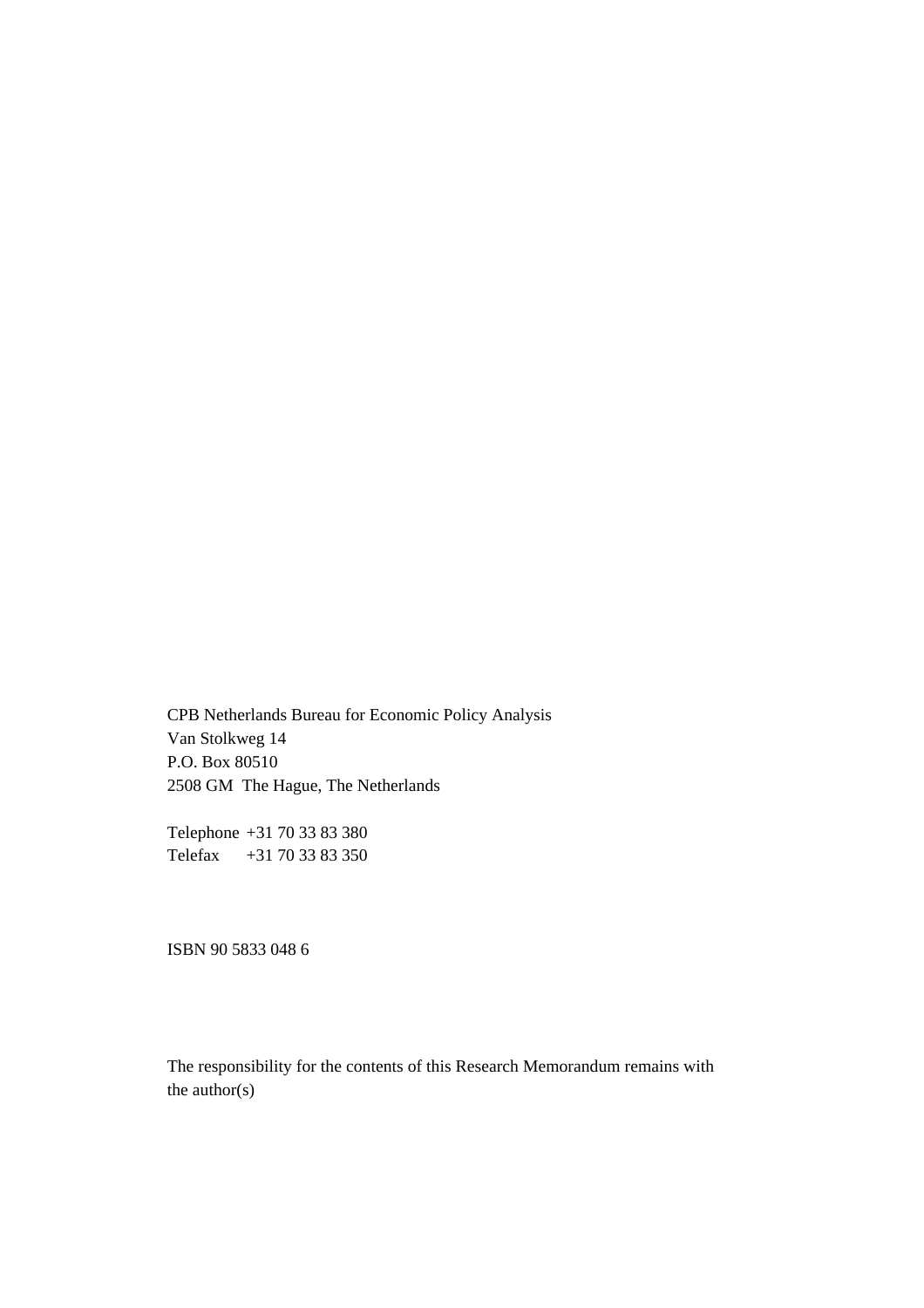# **Contents**

| 1  | Introduction                                             | 5              |
|----|----------------------------------------------------------|----------------|
| 2  | The empirical model                                      | $\overline{7}$ |
| 3  | Data and estimation                                      | 12             |
|    | 3.1 TFP growth rates                                     | 12             |
|    | 3.2 R&D intensities                                      | 13             |
|    | 3.3 Empirical findings                                   | 16             |
| 4  | WorldScan: a global applied general-equilibrium model    | 18             |
| 5  | Simulation results                                       | 21             |
|    | 5.1 Growth accounting                                    | 22             |
|    | 5.2 Trade liberalisation and GDP effects                 | 23             |
|    | 5.3 Sensitivity analysis                                 | 31             |
| 6  | Conclusions                                              | 36             |
|    | References                                               | 37             |
|    | Appendices                                               |                |
|    | A. R&D data                                              | 41             |
| B. | Sensitivity analysis for the regression results          | 45             |
| C. | Calibration                                              | 48             |
| D. | Simulation results without depreciation of the R&D stock | 49             |
| Е. | Regional and sectoral concordances for WorldScan         | 50             |
|    | Abstract                                                 | 51             |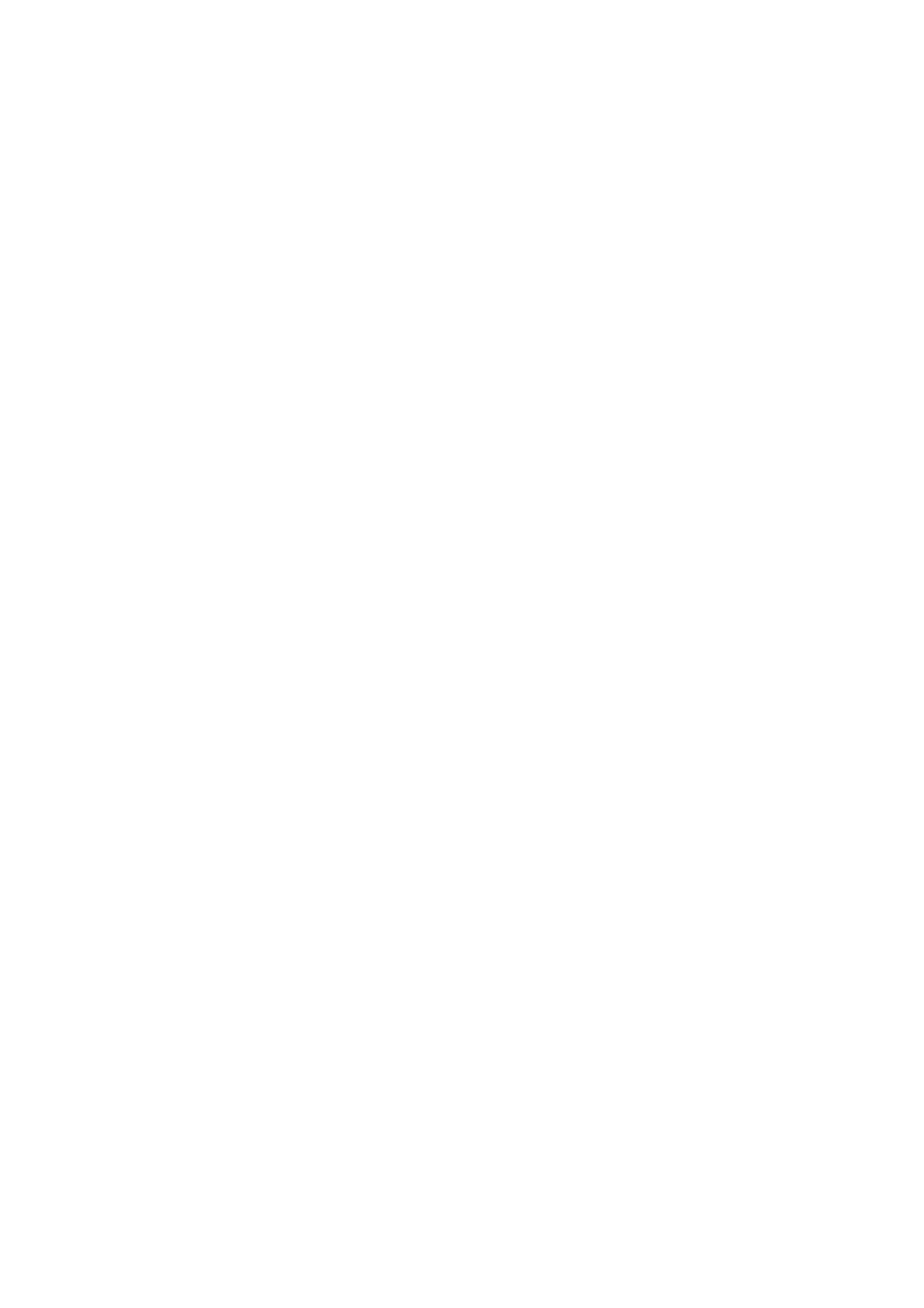### **1 Introduction**

Are countries with lower barriers to trade experiencing more economic progress? Trade economists typically answer this question affirmative despite the fact that neo-classical trade theory predicts that lower barriers to trade will lead to higher levels of welfare only (as long as a country is small). The Solow growth theory predicts no link between trade barriers and growth whatsoever. Only in the transition phase openness might have an effect on growth. Models of endogenous growth provide the 'missing link' between openness and growth.<sup>1</sup> Openness has growth effects via knowledge spillovers related to openness that affect the productivity of research or production, or reduce duplicationary research effort. Openness can also allow countries to benefit from specialisation (or scale) opportunities in research or generate a market-size effect.<sup>2</sup>

Coe and Helpman (1995) have quantified directly the relation between technological change, openness and research expenditures within the OECD. They have shown that R&D is not only beneficial for the performing countries but also for their trade partners.<sup>3</sup>

This paper integrates the empirical results and the theory in an Applied General Equilibrium (further AGE) model. We examine the importance of R&D and R&D spillovers in quantifying the effects of trade liberalisation.<sup>4</sup> We do so in two steps. First, we estimate the relation between total factor productivity and R&D and R&D spillovers, based on Coe and Helpman (1995). The results are subsequently implemented in WorldScan, an AGE model for the world economy with considerable sectoral detail Second, we simulate the consequences of trade liberalisation.

Closely related is the work by Bayoumi, Coe and Helpman (1999, further BCH) who implement the estimated equation of Coe and Helpman (1995) in the dynamic

<sup>&</sup>lt;sup>1</sup> That such a link exists is partly based on casual observations about the effect of an isolationalist policy on technological sophistication and partly on empirical work, by, for example, Sachs and Warner (1995). The empirical relation is, however, controversial. See Rodriguez and Rodrik (1999).

 $2^2$  Grossman and Helpman (1991) discuss the effects on research productivity and the reduction of duplicationary research. See Romer and Rivera-Batiz (1991) for the scale effect in research. The market-size effect is discussed in Acemoglu (1998).

<sup>&</sup>lt;sup>3</sup> How important trade partners are is still open to debate. Lichtenberg and Pottelsberghe de la Potterie (1998) argue that FDI flows matter.

<sup>&</sup>lt;sup>4</sup> Numerical estimates in AGE modelling have shown consistently low welfare increases by trade liberalisation in case the models where of the static CRS type.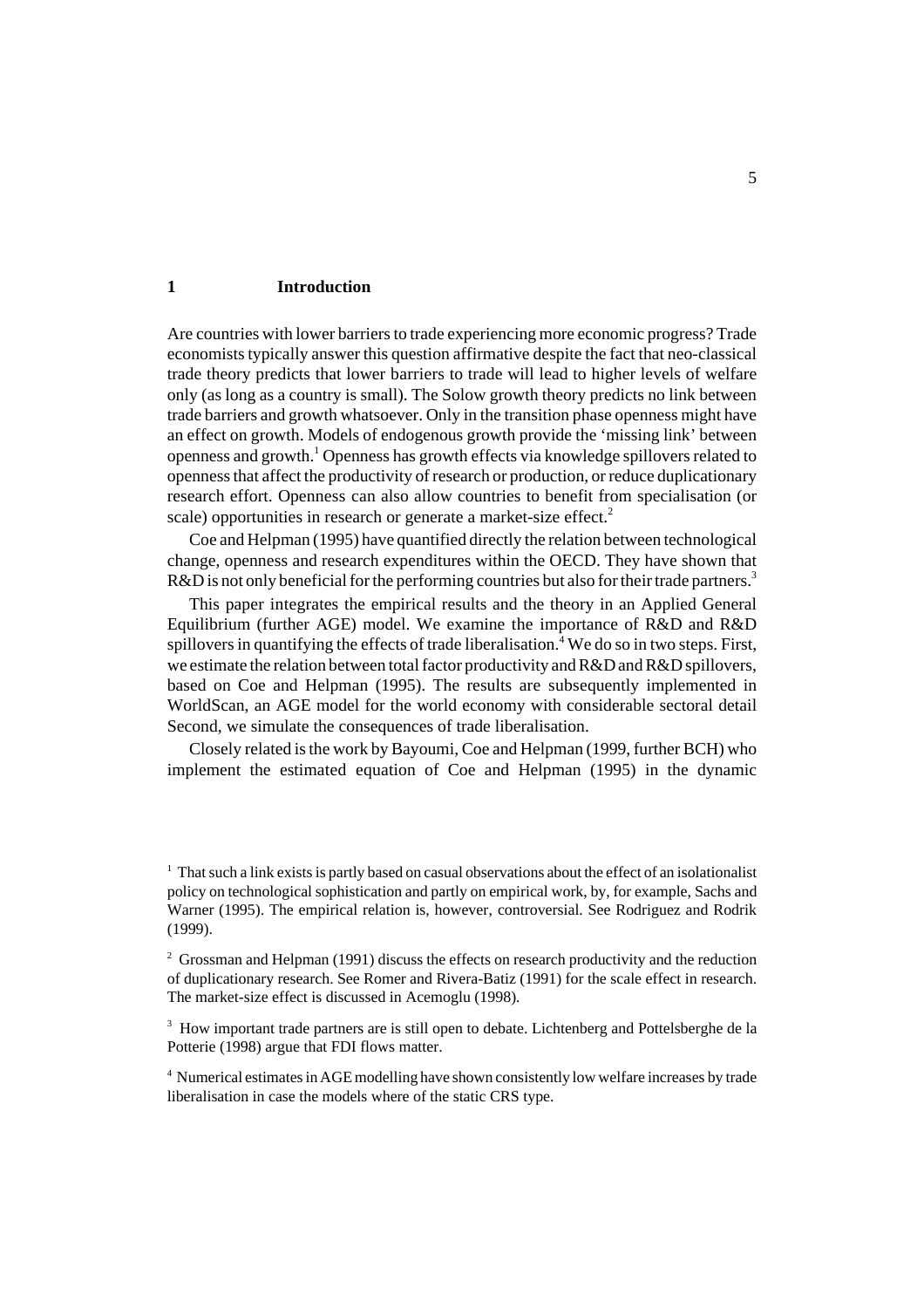multicountry model of the IMF (MULTIMOD). They show that a trade expansion by developing countries of 5% of their GDP raises their output by 6.5%-points in 2075.<sup>5</sup>

The analysis in this paper adds to BCH's paper in several respects. First, given that we have sectoral detail in the model we can distinguish intra-regional spillovers alongside inter-regional spillovers. Second, we collect and incorporate R&D data for non-OECD regions whereas BCH's assumptions imply that these regions do not perform any R&D till 2075. Third, to highlight the role for trade as a vehicle for R&D spillovers we perform a different exercise as BCH. We argue that a relevant policy shock is to reduce existing trade barriers over time, whereas BCH increase exogenously imports and exports of manufactures by 5%-points. Finally, we distinguish high- and low-skilled workers. This allows us to examine the hypothesis, propagated by Wood (1994), that trade liberalisation causes 'defensive' innovations in skilled-intensive industries that are harmful for low-skilled workers in the OECD. These differences in the approaches immediately allow us to pin down the points this paper makes.

First, we show that trade-related R&D spillovers not *necessarily* magnify the effects of trade liberalisation. The reason is that trade liberalisation affects relative prices of the regional varieties because trade barriers differ between countries. This may redirect trade flows and thereby affect the 'imported' knowledge flows. This results (for some regions) in very low benefits from international spillovers as they import less knowledge-intensive products. BCH veiled this because they increased the import intensity in a neutral way.

The second point this paper makes is that it is crucial to distinguish intra-national spillovers alongside international spillovers as it brings to the fore the trade-off between the two. This point is easily understood once the trivial observation, that goods that are imported are not produced domestically, is recognized. Note that a large market induces more R&D. Hence, increased 'imported' international spillovers come at a cost of domestically generated knowledge (which might be important for intra-national

<sup>&</sup>lt;sup>5</sup> There exist, to our knowledge, few other studies that perform similar exercises. Exceptions are Van Meijl and Van Tongeren (1999), who propose an absorption-capacity based spillover measure and test the numerical consequences of that by bringing the spillover measure to the GTAP data and model. Rutherford and Tarr (1998) develop an R&D based CGE model for the small-open economy. Their model, however, remains highly stylized and is not empirically calibrated. We add to these contributions by estimating the relations present in the data and implementing them in a calibrated model that is able to generate transition dynamics.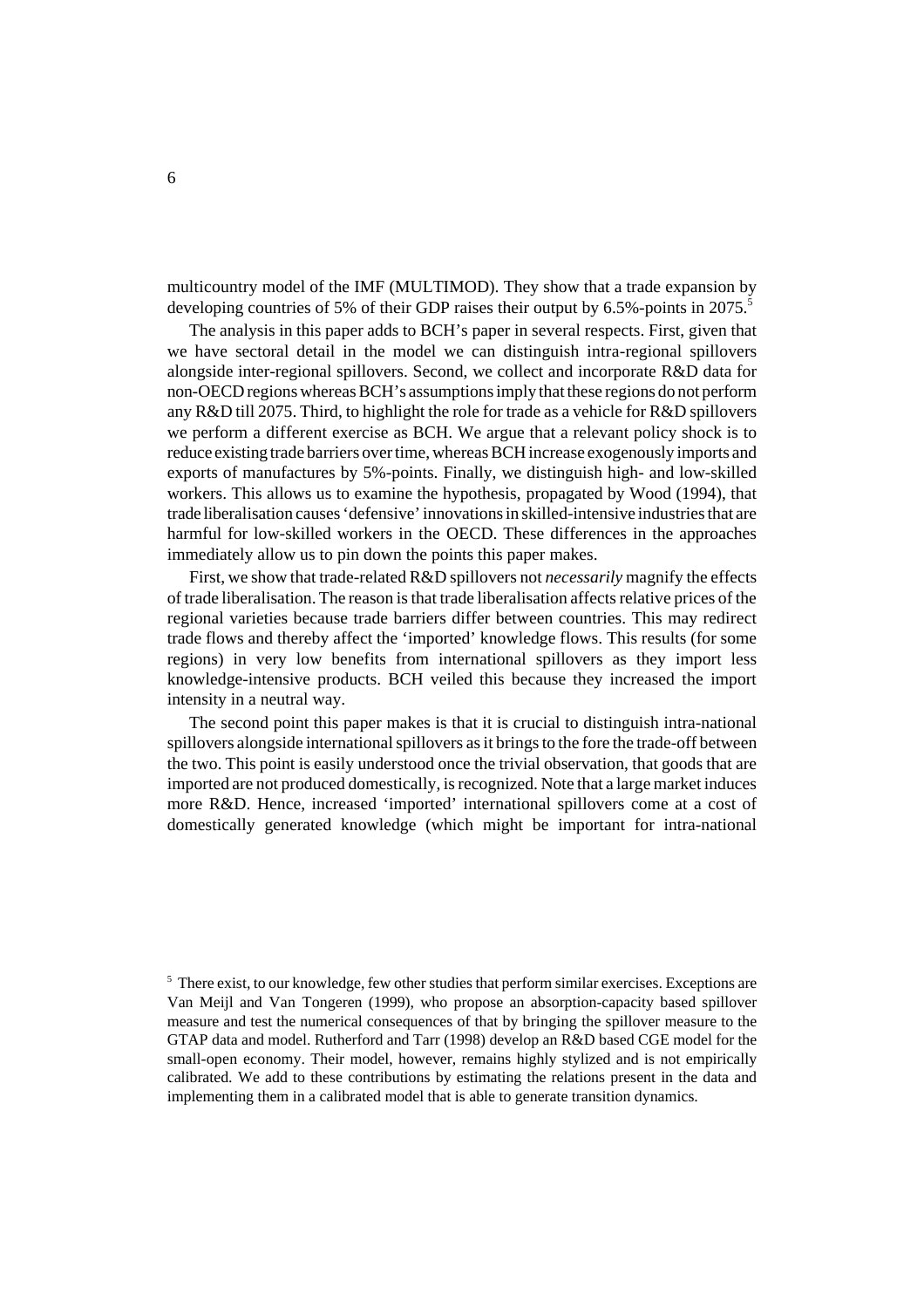spillovers).<sup>6</sup> Hence, trade liberalisation might cause regions to specialize in sectors that have low growth potential.

The third point of the paper is that there is no evidence for a technology-related magnification effect on the relative wages of high- and low-skilled workers. The intuition for a magnification effect on relative wages in the OECD goes as follows. Trade liberalisation implies a lower relative price of unskilled-intensive goods. This induces a sectoral reallocation towards skilled-intensive industries, which leads to higher R&D expenditures in these industries. Finally a sector bias in TFP results. We do not find such an effect. There are three reasons for this. First, the sensitivity of TFP for 'own'-sector R&D is low. Second, some OECD regions do not specialise in highskill / R&D-intensive sectors. Third, the high-skill / R&D-intensive sectors generate considerable spillovers within the domestic economy towards low-skilled intensive sectors.

The remainder of this paper is organized as follows. In Section 2 we discuss our empirical model. The estimation results for this model are presented in Section 3. This section also contains a discussion of the data. Section 4 presents WorldScan, the AGE model. Section 5 presents our main results. Section 6 concludes.

# **2 The empirical model**

There is a substantial literature, both theoretical and empirical, that relates R&D expenditures to productivity growth. The view that technological progress benefits not only from R&D performed within the sector but also from R&D performed 'elsewhere' is also well established (see Nadiri, 1993, for an overview of the literature). More recently the link between productivity and R&D performed in other countries has been emphasised in empirical work.<sup>7</sup> This section sets out a model to re-examine these intraand international spillovers.

We prefer to incorporate in the AGE model the following specification that is closely related to  $R&D$ -based endogenous growth models<sup>8</sup>

$$
F_{ik} = A_{ik} (R_{ik}^{DD})^{\mathsf{V}_{ik}^{DD}} (R_{ik}^{ID})^{\mathsf{V}_{ik}^{ID}} (R_{ik}^{F})^{\mathsf{V}_{ik}^{F}} , \qquad (1)
$$

<sup>&</sup>lt;sup>6</sup> For this point it is crucial that knowledge spillovers are tied to imports. As such, nothing precludes spillovers related to exports (learning by competition on the international market); here we choose, however, to follow the lines set out in the theory and empirical work discussed above.

<sup>&</sup>lt;sup>7</sup> See Grossman and Helpman (1991) for a thorough theoretical analysis of these issues.

<sup>&</sup>lt;sup>8</sup> See Keller (1997) for an explicit derivation. C&H (1995) use a similar specification.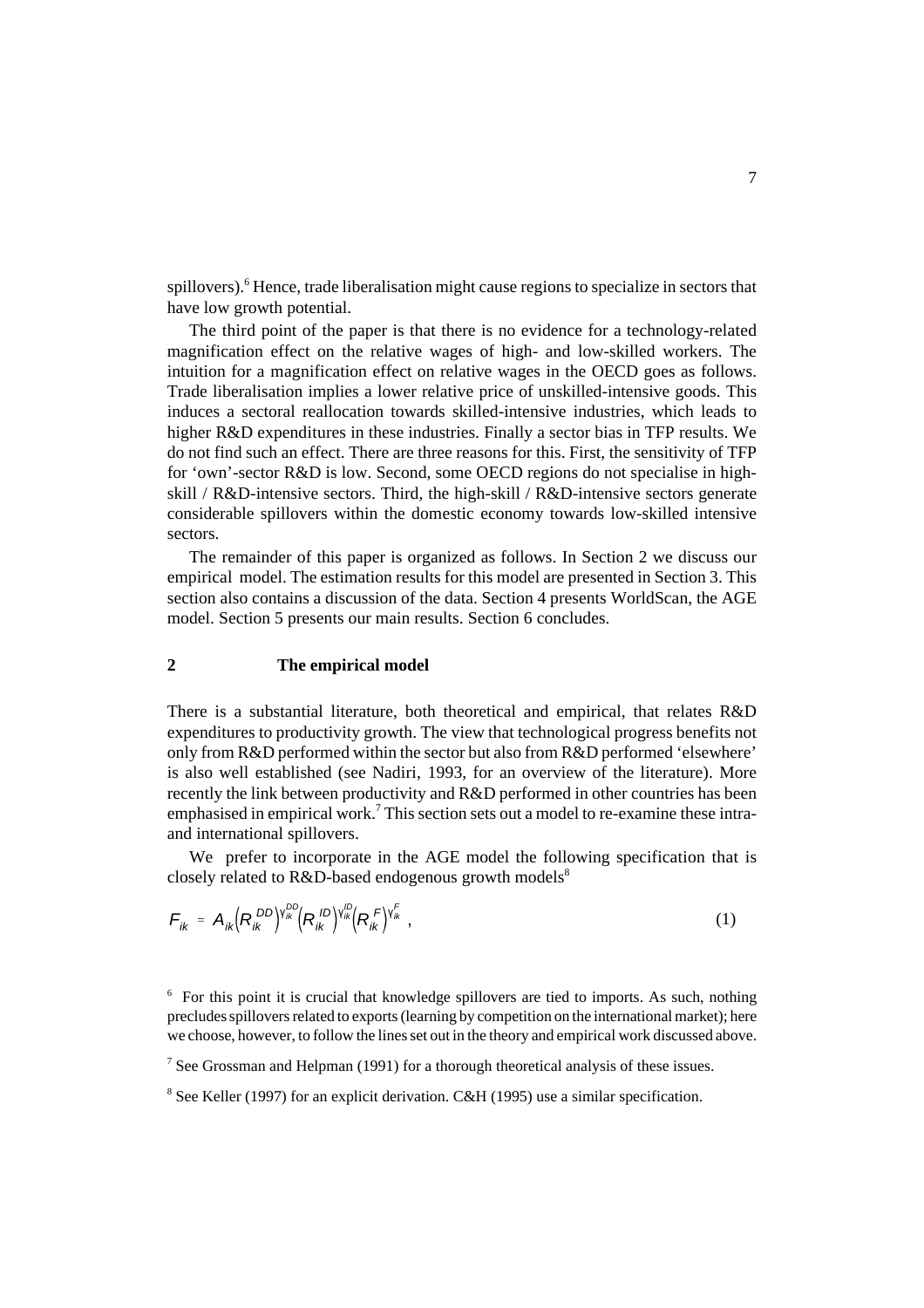$F_{ik}$  is the TFP level for sector *i* in country *k* and the *R*s denote weighted knowledge stocks (that are a function of R&D expenditures). The superscripts to the *R*s have the following meaning: *DD* is Direct (same sector) Domestic and *ID* Indirect (other sectors) Domestic. The superscript *F* should be read as Foreign.

We estimate the time derivative of equation (1):

$$
\hat{\mathbf{F}}_{ikt} = \mathbf{c} + \mathbf{Y}_{ik}^{DD} \hat{\mathbf{R}}_{ikt}^{DD} + \mathbf{Y}_{ik}^{ID} \hat{\mathbf{R}}_{ikt}^{ID} + \mathbf{Y}_{ik}^{T} \hat{\mathbf{R}}_{ikt}^{F} + \varepsilon_{ikt} \tag{2}
$$

where a constant *c* captures the unexplained exogenous growth trend. An error term is added.

We assume that the production function exhibits constant returns to scale in labour and capital<sup>9</sup>. Moreover we assume competitive input and output markets.<sup>10</sup> We apply a growth-accounting procedure to capital and labour and estimate for the  $R&D$  impact,<sup>11</sup> instead of estimating the complete production function or assessing the impact of R&D also by means of growth accounting. We do so for the following reasons. First, one might argue that by accounting for TFP growth the  $R^{DD}$  variable should be included on the left-hand side. However, these expenditures are included in capital and labour already (see also note 10). Second, growth accounting for capital and labour overcomes the problem that - common in the empirical literature - strongly decreasing returns are found (see, for example, Verspagen, 1997b), which are due to measurement errors in the capital stock. Barro (1999, p. 122-123) is more extensive on this issue. Finally, the exogeneity of the growth rates of capital and labour with respect to technological change is doubtful. $^{12}$ 

 $11$  In Section 3.1 it will become clear that we derive TFP data in a slightly different way, using a translog function.

 $12$  This point can be made for R&D stocks too, however the data and conceptual problems to account appropriately for the growth in the R&D stock in a growth-accounting sense are huge. Moreover, appropriate instruments for R&D are hard to imagine. See also Barro (1999).

<sup>&</sup>lt;sup>9</sup> Note, for later reference, that the assumption of a production function that is homogeneous of degree one implies that TFP is homogenous of degree zero, hence independent of the scale of the economy.

<sup>&</sup>lt;sup>10</sup> At first sight this might seem inconsistent; paying for the  $R^{DD}$  factor would lead to losses in a competitive market where labour and capital enter in constant returns. However, the expenditures for *RDD* are included in these inputs already. In the estimation below the elasticity on *RDD* is to be interpreted as an excess elasticity; hence the effect of  $R^{DD}$  should properly be interpreted as an intra-sectoral externality in order to maintain the constant returns assumption.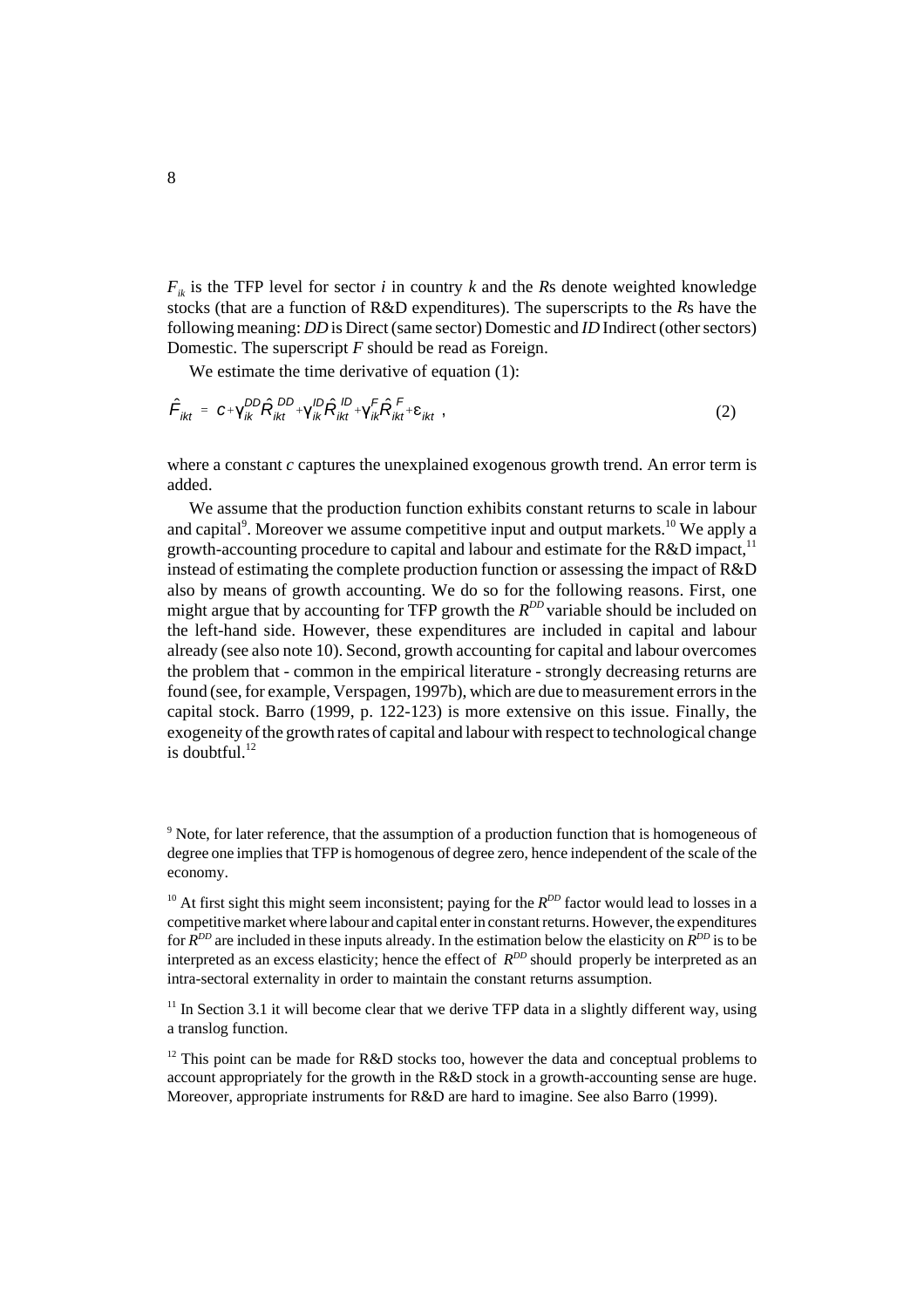We follow Grossman and Helpman (1991) in the logic that research productivity and thus productivity growth depends on the knowledge stock available for  $R\&D$ <sup>13</sup> Therefore, knowledge stocks are weighted *sums* of other sectors' and countries' R&Dcapital stocks.

$$
R_{ik}^{ID} = \sum_{j \neq i}^{I} \omega_{jik} R_{jk} \qquad R_{ik}^{F} = \sum_{l \neq k}^{K} \sum_{j}^{I} n_{jilk} R_{jl} , \qquad (3)
$$

where  $\omega$  denote the IO-coefficient from sector *j* to *i* and *n* the sectoral bilateral trade flow from country *l* to *k*. Thus, both changes in the weights and changes in the different R&D-capital stocks affect the knowledge-stock construct. According to equation (3) the spillover stocks from different sectors or countries are complements. This is based on the notion that more ideas leads to higher productivity.

We introduce an additional assumption in the construction of the R&D spillovers. So far we assumed that (trade-weighted) R&D stocks are complements. We, however, argue that the sources of the (sectoral and regional) R&D stocks are imperfect substitutes. To be more specific we assume that the relative likeliness that the R&D stock from sector *j* in country *l* is valuable for sector *i* in country *k* is inversely related to the size (of value added) of sector *j*. This assumption is motivated by the notion that if you import from a large sector with consequently a relatively large R&D stock, a relatively small *share* of that sector's R&D stock will be embodied in these imports.<sup>14</sup> The R&D stocks can than be written as:

$$
R_{ik}^{ID} = \sum_{j \neq i}^{I} \omega_{jik} \eta_{jik} R_{jk} \quad \eta_{jik} = \frac{R_{ik}^{ID}}{Y_{jk}} \qquad R_{ik}^{F} = \sum_{l \neq k}^{K} \sum_{j}^{I} n_{jilk} \mu_{jilk} R_{jl} \quad \mu_{jikl} = \frac{R_{ik}^{F}}{Y_{jl}} (4)
$$

where  $\eta$  and  $\mu$  are the size correction factors. Assuming that only the R&D stocks are time dependent, time differentiation of equation (4) leads to

$$
\hat{R}_{ik}^{ID} = \sum_{j \neq i}^{I} \frac{\omega_{jik} \eta_{jik} R_{jk}}{R_{ik}^{ID}} \hat{R}_{jk} \qquad \hat{R}_{ik}^{F} = \sum_{l \neq k}^{K} \sum_{j}^{I} \frac{n_{jilk} \mu_{jilk} R_{jl}}{R_{ik}^{F}} \hat{R}_{jl} \tag{5}
$$

 $13$  The assumption is that importing from a knowledge-rich country positively affects the knowledge stock for R&D.

 $14$  A micro foundation for this assumption is provided in Peretto and Smulders (1998).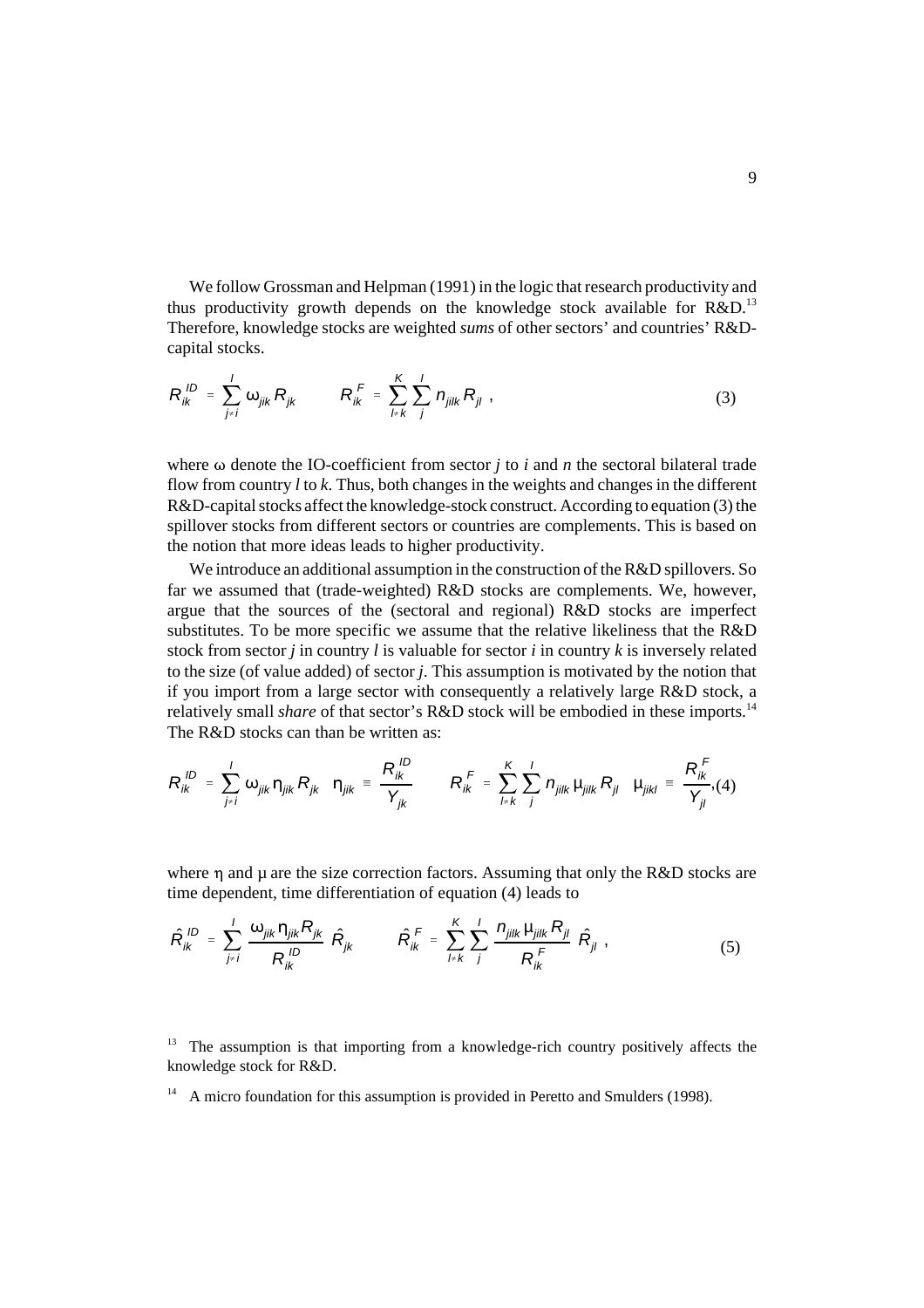Moreover we assume that R&D stocks do not depreciate. Here we follow the Terlecky approach (1974). That is, the growth of the R&D knowledge stock can be approximated by the R&D expenditures if is assumed that the depreciation of the stock is zero. As a result equation (5) becomes (substitute also for the  $\eta$ 's and  $\mu$ 's)

$$
\hat{R}_{ik}^{ID} = \sum_{j \neq i}^{I} \omega_{jik} \frac{R D_{jk}}{Y_{jk}} \quad \hat{R}_{ik}^{F} = \sum_{l \neq k}^{K} \sum_{j}^{I} n_{jikl} \frac{R D_{jl}}{Y_{jl}} \quad .
$$
 (6)

The constructs in equation (6) exhibit several desirable characteristics. First, it does not suffer from an aggregation bias, as equation (3) does. The latter construct is very sensitive to statistical aggregation of countries (see Lichtenberg and Pottelsberghe de la Potterie, 1998, and Jacobs *et al.*, 1999).<sup>15</sup> We have solved this problem by the assumption, that spillovers are related to the size of the country. This approach is largely insensitive to aggregation as it avoids weighting the growth rates of large countries or large delivering sectors heavily. The adjustment of the weights can thus be interpreted as that we allow the  $\eta$ 's and  $\mu$ 's to be specific for every sector and region.

 Second, a change in the knowledge stocks over time, now approximated by the R&D intensities that vary over time is captured in (6). Third, a change in the weight matrix affects the spillover construct. Now this is only the case if R&D investments are positive whereas in a specification with R&D stocks, integration-induced changes in the weights would affect the R&D construct directly.<sup>16</sup> Related is that by using R&D intensities (equation (6)) instead of an equation based on uncorrected weighted levels (equation (5) without country-sector specific  $\eta$ 's and  $\mu$ 's) integrating a country with an average R&D intensity in the global economy has no effect on the R&D construct.

<sup>15</sup> Assume a world with three countries, white domestic R&D capital stocks (R) for countries 2 and 3:  $R_2 = 10$ ,  $R_3 = 20$ . Then, if country 1 imports 10 from country 2 and 10 from country 3, its foreign R&D capital stock ( $\mathbb{R}^F$ ) should be calculated as follows, assume the weights sum to unity:  $R^F = \frac{10}{20}$  10 +  $\frac{10}{20}$  20 = 15 <sup>If</sup> we assume that countries 2 and 3 merge into one single country, the 10 $+10$ 20  $20=15$ 

foreign R&D capital stock of country 1 becomes (with the same trade flows as before):  $R F = \frac{20}{20}$ 30=30 which is twice as large as the foreign R&D capital stock estimated from two  $30=30$ 

distinct countries. That is, the foreign capital stock suffers from an aggregation bias. This example is taken directly from Lichtenberg and Pottelsberghe de la Potterie (1996). The insensitivity to statistical integration is important as the division of countries over the regions in our AGE model is not motivated by considerations of knowledge spillovers.

<sup>&</sup>lt;sup>16</sup> In the estimations we do not have time-series variation in the weights.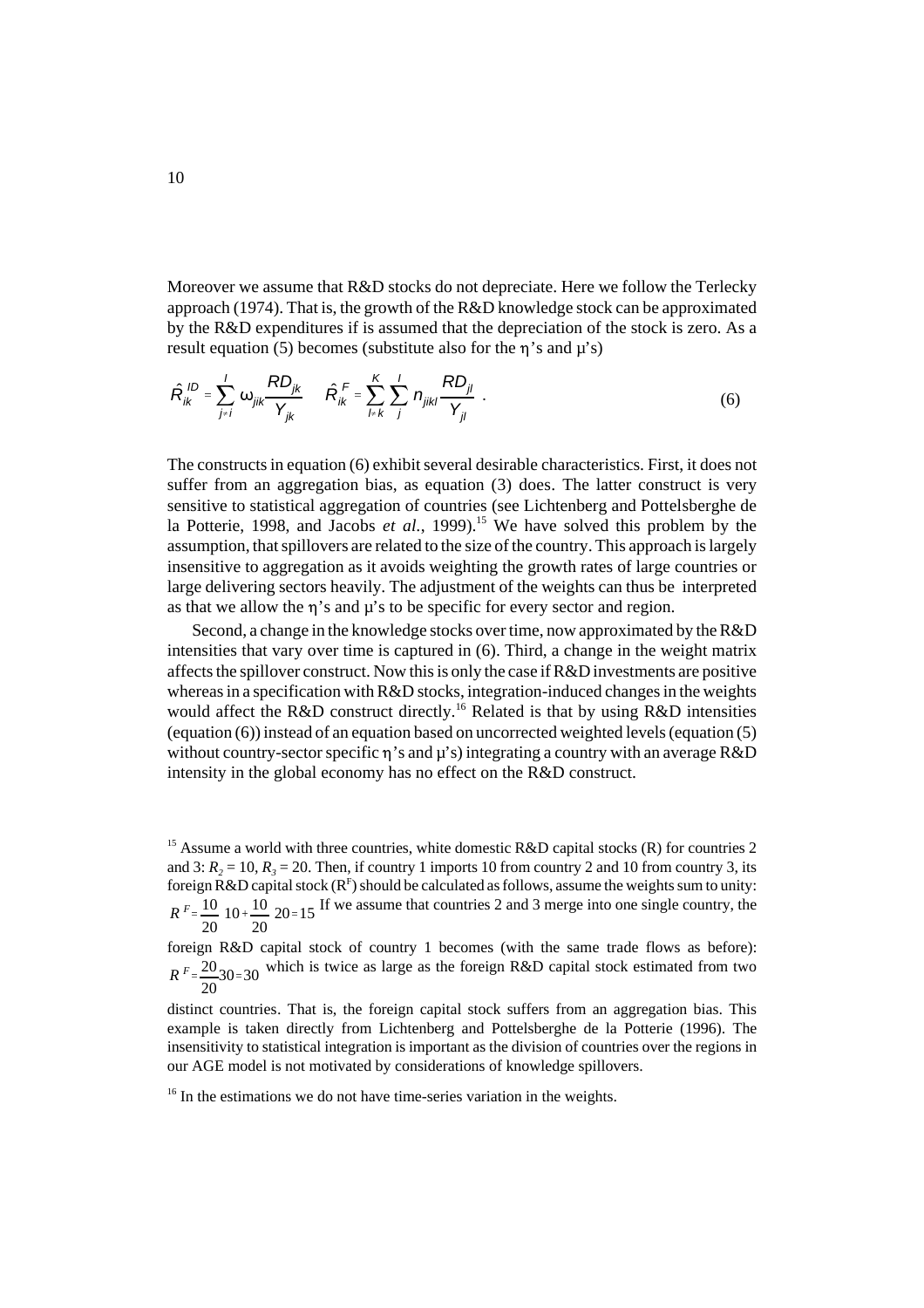Fourth, we introduce another effect of global integration that is easily clarified by discussing the weighting coefficients,  $\omega$  and *n*. We use the following definitions:

$$
\omega_{ijkt} = \frac{U_{ijkt}^D}{Y_{jkt}^G} \qquad n_{ijklt} = \frac{U_{ijkt}^M}{Y_{jkt}^G} \frac{M_{jktt}}{Y_{jkt}} ,
$$
\n(7)

where *U* indicates intermediate-input use (superscripts *D* and *M* stand for domestic and imported) and *YG* denotes gross production. Hence, integrating a formerly isolated country, with an average R&D intensity, in the global economy will affect the knowledge spillover *if* the import quote, approximated by the imported use over gross production, goes up. This interpretation closely follows a returns to variety production function (see De Groot and Nahuis, 1998). Hence, if the intermediate inputs of an economy are useful, spillovers increase.

We write our estimating equation (equation (2)) as:

$$
\hat{F}_{ikt} = c + \beta^{DD} \frac{RD_{ikt}}{Y_{ikt}} + \beta^{ID} \sum_{j \neq i}^{I} \omega_{jikt} \frac{RD_{jkt}}{Y_{jkt}} + \beta^{F} \sum_{l \neq k}^{K} \sum_{j}^{I} n_{jilkt} \frac{RD_{jkt}}{Y_{jkt}} + V_{ikt}.
$$
\n(8)

The results we report on in the next section are based on this expression. Note that the explanatory variables in (8) are not literally growth rates as we substitute (6) in (2). We replace the  $\gamma$ 's by  $\beta$ 's to stress the relation between the parameters we estimate and those that will be implemented in the AGE model. The  $\gamma$ 's we implement are thus bilaterally country and sector specific (as is required by our assumption motivated above; see Appendix C for further details).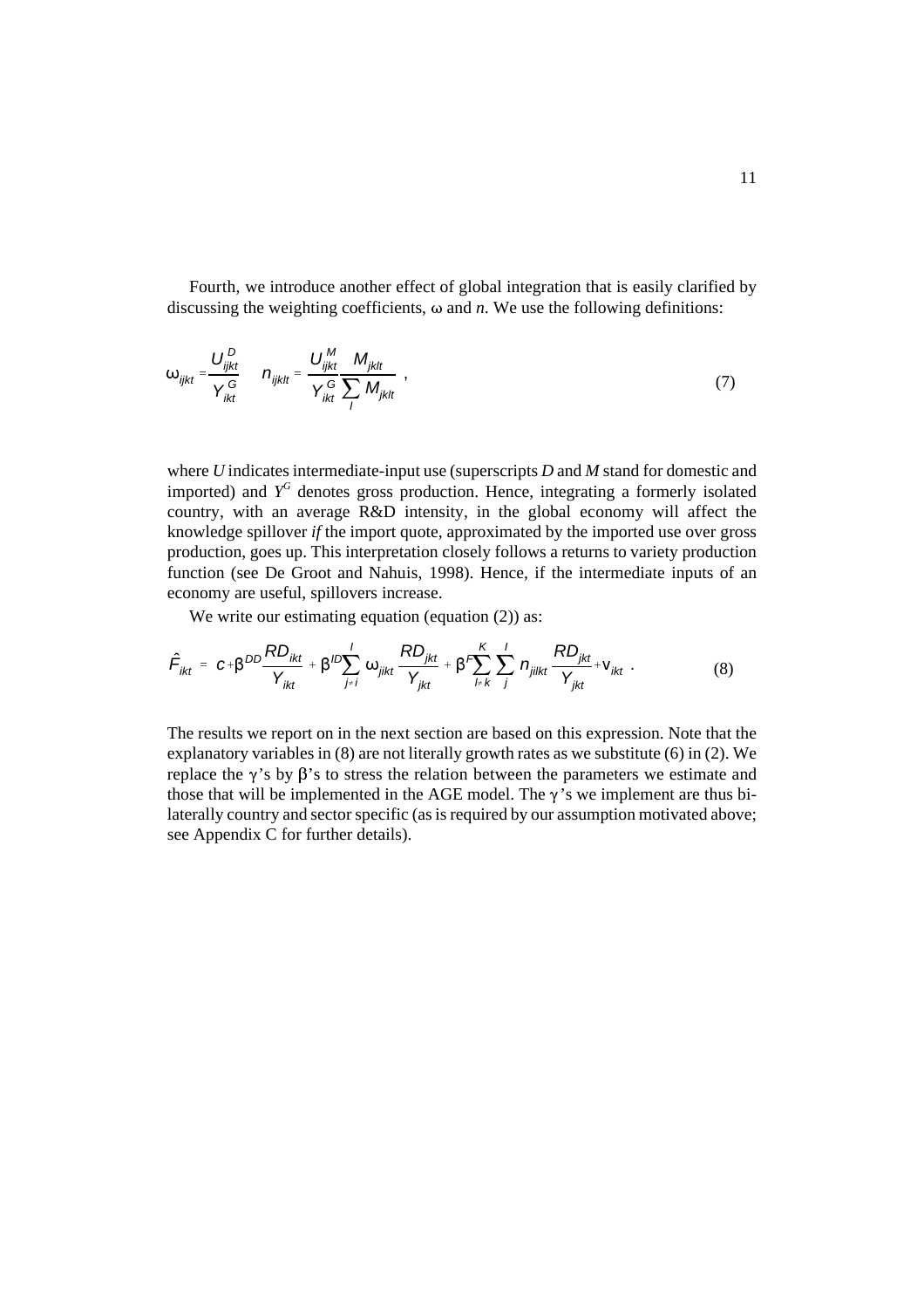# **3 Data and estimation**

In this section we present the data that are used in the estimation procedure and the model. First, the dependent variable, TFP, is constructed. Second, we describe R&D intensities for OECD and non-OECD regions. Finally, we present estimation results for the specification discussed above.

# **3.1 TFP growth rates**

Explaining differences in technological efficiency is our main interest. Our preferred indicator of technological efficiency is Total Factor Productivity (further TFP) as it measures the efficiency of the combined capital and labour inputs.<sup>17</sup> This section shows how we measure TFP growth.

We calculate the growth rate of TFP ( $\hat{F}$ ) for industry *i* in country *k* at time *t* by a verlative index that is consistent with a translog function (see Diewert, 1976):<br> $\left[ \frac{Y_{ikt}}{-0.5(\alpha_{k}+\alpha_{k}+1)} \right] - 0.5(\alpha_{k}+\alpha_{$ superlative index that is consistent with a translog function (see Diewert, 1976):

$$
\hat{F}_{ikt} = \ln\left(\frac{Y_{ikt}}{Y_{ikt-1}}\right) - 0.5(\alpha_{ikt} + \alpha_{ikt-1})\ln\left(\frac{L_{ikt}}{L_{ikt-1}}\right) - (1 - 0.5(\alpha_{ikt} + \alpha_{ikt-1}))\left(\frac{Q_{ikt}}{Q_{ikt-1}}\right) \tag{9}
$$

+1<br>7, i<br>pl<br>se  $\hat{F}_{ikt} = \ln\left(\frac{Y_{ikt}}{Y_{ikt-1}}\right) - 0.5(\alpha_{ikt} + \alpha_{ikt-1})\ln\left(\frac{L_{ikt}}{L_{ikt-1}}\right) - (1 - 0.5(\alpha_{ikt} + \alpha_{ikt-1}))\left(\frac{Q_{ikt}}{Q_{ikt-1}}\right)$ . (9)<br>Value added, *Y*, is in PPP-converted constant US dollars. Employment, *L*, is the number<br>of w -1<br>|n1<br>|- $\frac{1}{1}$ <br> $\frac{1}{1}$ <br> $\frac{1}{1}$ Value added, *Y*, is in PPP-converted constant US dollars. Employment, *L*, is the number income share (see OECD, 1999a).

Table 3.1 presents the mean annual TFP growth rates for the different regions, from 1973 to the early 90s. The numbers presented in the table are generated with OECD (1999a) data, using equation (9) as a starting point. We have adjusted employment for hours worked.<sup>18</sup>

 $17$  Labour productivity reveals a combination of the efficiency of the technology as well as the amount of capital per unit of labour.

<sup>&</sup>lt;sup>18</sup> The data on wage-income shares, value added, capital and employment are directly available from the ISDB database, for details see OECD (1999b). The data series for hours worked are not sector specific. The data serie for hours worked for Italy is extended by assuming no change after 1985 whereas for Denmark we use Maddison (1991, Table C9) data (with linear intrapolation).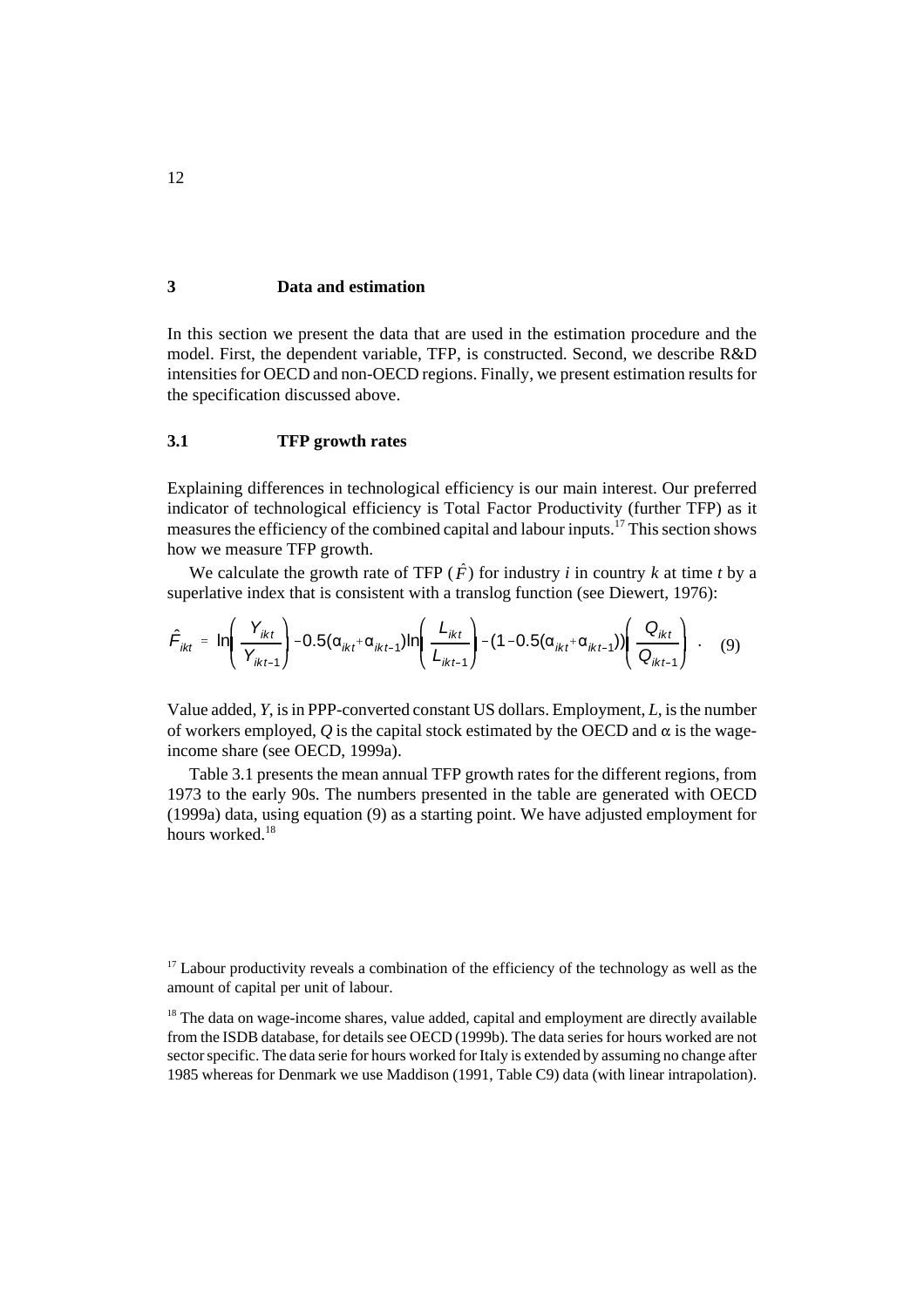|                           | Agriculture Raw | Materials | Energy-<br>intensive<br>Goods | Consumer Capital<br>Goods | Goods | Total<br>services |
|---------------------------|-----------------|-----------|-------------------------------|---------------------------|-------|-------------------|
| $US(73-93)$               | 1.91            | $-0.94$   | 0.39                          | 0.96                      | 1.50  | 0.13              |
| <b>Japan</b> (73-95)      | $-3.79$         | $-0.65$   | $-0.82$                       | $-0.40$                   | 4.19  | $-0.19$           |
| <b>R-OECD</b> (73-93)     | 1.66            | $-2.38$   | 1.13                          | 0.79                      | 2.24  | 0.35              |
| $W\text{-}Europe (73-91)$ | 1.01            | 1.09      | 2.75                          | 1.46                      | 2.80  | 1.12              |

**Table 3.1 Mean annual growth rates of TFP (adjusted for hours worked)**

Source: OECD (1999b), Maddison (1991) and own calculations.

Across countries as well as across sectors there is considerable variation in the growth rates. Some results are worth emphasising. Europe's current strong position in Energyintensive Goods (including, for example, the chemical sector) is the result of a high growth rate throughout the period. Remarkable is the low productivity growth in Consumer Goods in Japan. The R&D-intensive Capital Goods sector is the most dynamic sector where the productivity leader – the US – has the lowest average growth dynamic sector where the productivity leader – the US – has the lowest average growth<br>rate. The Services sector has experienced hardly any productivity growth, except for<br>Western Europe. The relative backwardness of the Ja rate. The Services sector has experienced hardly any productivity growth, except for Western Europe. The relative backwardness of the Japanese Agriculture sector arose due Agriculture is relatively high. The results for Raw Materials have to be taken with a grain of salt, given the fact that this sector has been affected considerably by the oil crisis.

In general Europe's growth rate exceeds the US' as a consequence of catching up. The low Japanese TFP growth rates, despite substantial economic growth, reflect the considerable capital deepening and increases in participation that took place in the last decades throughout Asia (see, for example, Young, 1995, and Kim and Lau, 1994).

### **3.2 R&D intensities**

The size and importance of R&D spillovers between countries and industries depends to a large extent on the knowledge stocks in the different sectors and countries. First, this section describes the observed R&D intensities. These are based on data from OECD (1999a) and UNESCO (1998, 1999). The former provides business-enterprise data for the OECD at a sectoral level, the latter provides business-enterprise data for the non-OECD economies at a macroeconomic level. Second, we discuss the construction of the sectoral and regional business-enterprise R&D intensities in WorldScan.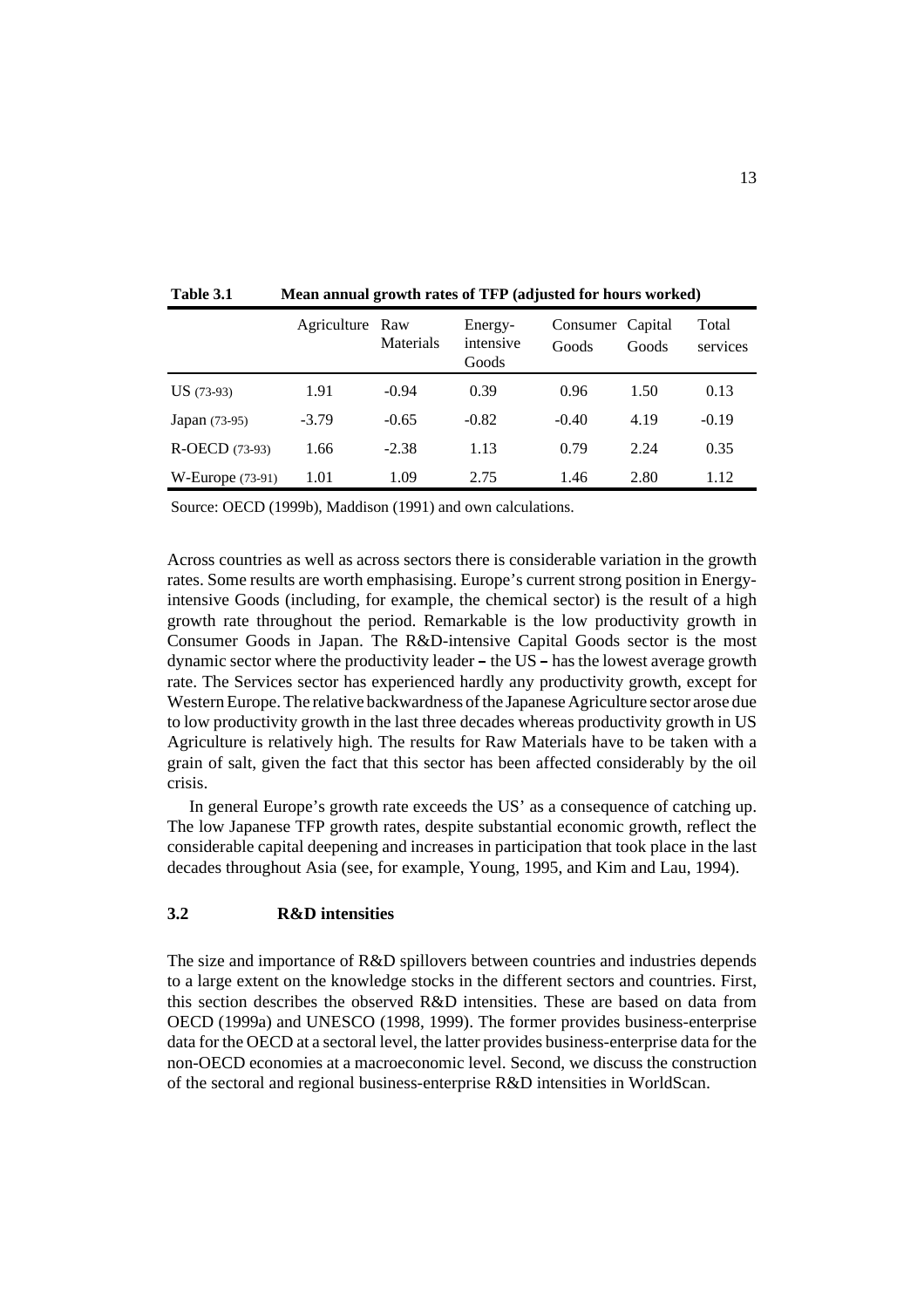#### **OECD regions**

The ANBERD data base of the OECD (1999a) provides the value of R&D expenditures for business enterprises of 15 OECD countries from 1973 to 1997 at a sectoral level according to the ISIC2 classification. The data are highly disaggregated for the manufacturing sectors but not at all for services. Moreover, for most countries no data for Agriculture and Mining (Raw Materials) are included. The ANBERD data base contains a residual (total, minus R&D in manufacturing and services) which has to be split up between Agriculture and Mining.<sup>19</sup>

We combined the ANBERD data with the ISDB data (OECD, 1999b) to derive R&D intensities per sector for the various countries. The latter database provides value added data at a sectoral level. This enables us to derive R&D intensities per sector and country. Table 3.2 reports these for the four OECD regions in WorldScan. In order to derive the sectoral business enterprise R&D intensities for the OECD regions in WorldScan, we simply aggregate the country data to WorldScan sectors and regions. We assume that the underlying country data (see Table A.2) are representative for the relevant WorldScan regions.<sup>20</sup>

**Table 3.2 Sectoral R&D intensities in WorldScan for the OECD as ratio of sectoral value added (1990)**

| sectoral R&D<br>intensities | Agriculture | Raw<br><b>Materials</b> | Consumer Energy -<br>Goods | int. Goods | Capital<br>Goods | Services average |         |
|-----------------------------|-------------|-------------------------|----------------------------|------------|------------------|------------------|---------|
| Western Europe              | 0.62        | 0.96                    | 0.59                       | 4.49       | 9.39             | 0.23             | 1.81    |
| <b>United States</b>        | 0.53        | 0.53                    | 1.11                       | 5.23       | 15.22            | 0.53             | 2.21    |
| Japan                       | 0.10        | 2.65                    | 1.16                       | 8.10       | 10.64            | 0.12             | $-2.25$ |
| Pacific OECD                | 0.18        | 0.46                    | 0.61                       | 2.42       | 7.07             | 0.41             | 1.00    |
| Average OECD                | 0.45        | 0.68                    | 0.92                       | 5.34       | 11.84            | 0.36             | 2.05    |

Source: OECD (1999a, 1999b) and own calculations.

<sup>19</sup> For the US, Agriculture and Mining is included in Services. We assume that the R&D intensity is equal in these three sectors in the US. More details are provided in Appendix A.

<sup>20</sup> With respect to the sectoral aggregation we assume that the sectors Services and Trade and Transport have the same R&D intensity which is approximated by the R&D intensity of services in the OECD data. For the manufacturing sectors we aggregate the sectors S3100, S3200, S3300 and S3900 to the sector Consumer Goods. The sector Capital Goods is simply S3800, while the sector Energy-intensive Goods consists of the other desaggregated manufacturing sectors, S3400 to S3700.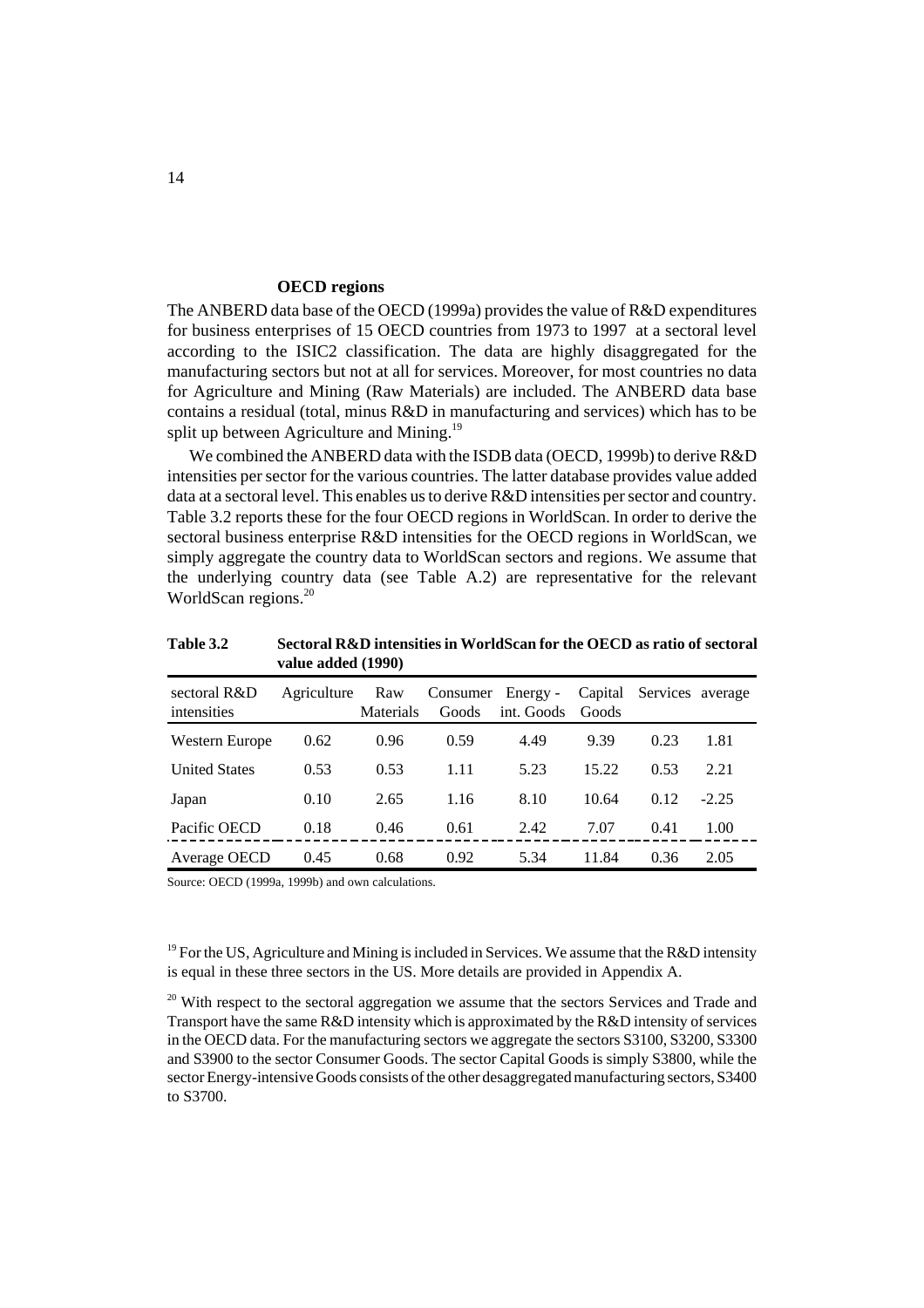In general, the R&D intensities in the sectors Raw Materials and Agriculture are higher than in Services, but lower than in Manufacturing. The variation within Manufacturing is interesting. The R&D intensities in Energy-intensive Goods and Capital Goods are very high, while they are relatively low in Consumer Goods. The latter consists of sub sectors like Wood, Food and Tobacco, Textiles and Paper which are R&D extensive sectors. The sector Energy-intensive Goods is R&D intensive because of the sub sector Chemicals, Rubbers and Plastics is included. The R&D intensity of other sub sectors like Stone and Clay and Basic Metals is lower. The sector Capital Goods consists only of Fabricated Metal products, which is very R&D intensive.

If we compare the regions, we see that the United States and Japan carry out most of the R&D while Pacific OECD is lagging behind. The United States carries out relatively much R&D in Capital Goods, Consumer Goods and Services, while Japan is active in Energy-intensive Goods and Raw Materials. Western Europe carries out a lot of R&D in Agriculture.

#### **Non-OECD regions**

UNESCO (1999) provides, for about 100 countries, the expenditures on R&D as ratio of Gross National Product for several years in the 80s and 90s. For the industrial countries these have sometimes a time-series dimension; for most other countries data are limited to a few years. The coverage, however is wide. The R&D intensities vary widely among the countries. In general these intensities are much lower for developing countries than for the industrial countries. Table 3.3 presents the results for the non-OECD WorldScan regions. R&D in the most developed region, South-East Asia, is the highest. $^{21}$ 

<sup>21</sup> For our purposes we face two problems. First, the data include all expenditures on R&D, not only business enterprise. Second, the data do not include a sectoral division. The first problem is solved by using Table 5.6 from UNESCO (1998). This statistical yearbook provides information on the R&D expenditures by sector of performance. We interpret the productive sector in this table as business enterprises. The second problem is solved by using the average OECD relative R&D intensities also for the non-OECD regions. These relative intensities are multiplied by the business enterprise R&D ratio in Table 3.3. The results are shown in Table A.3.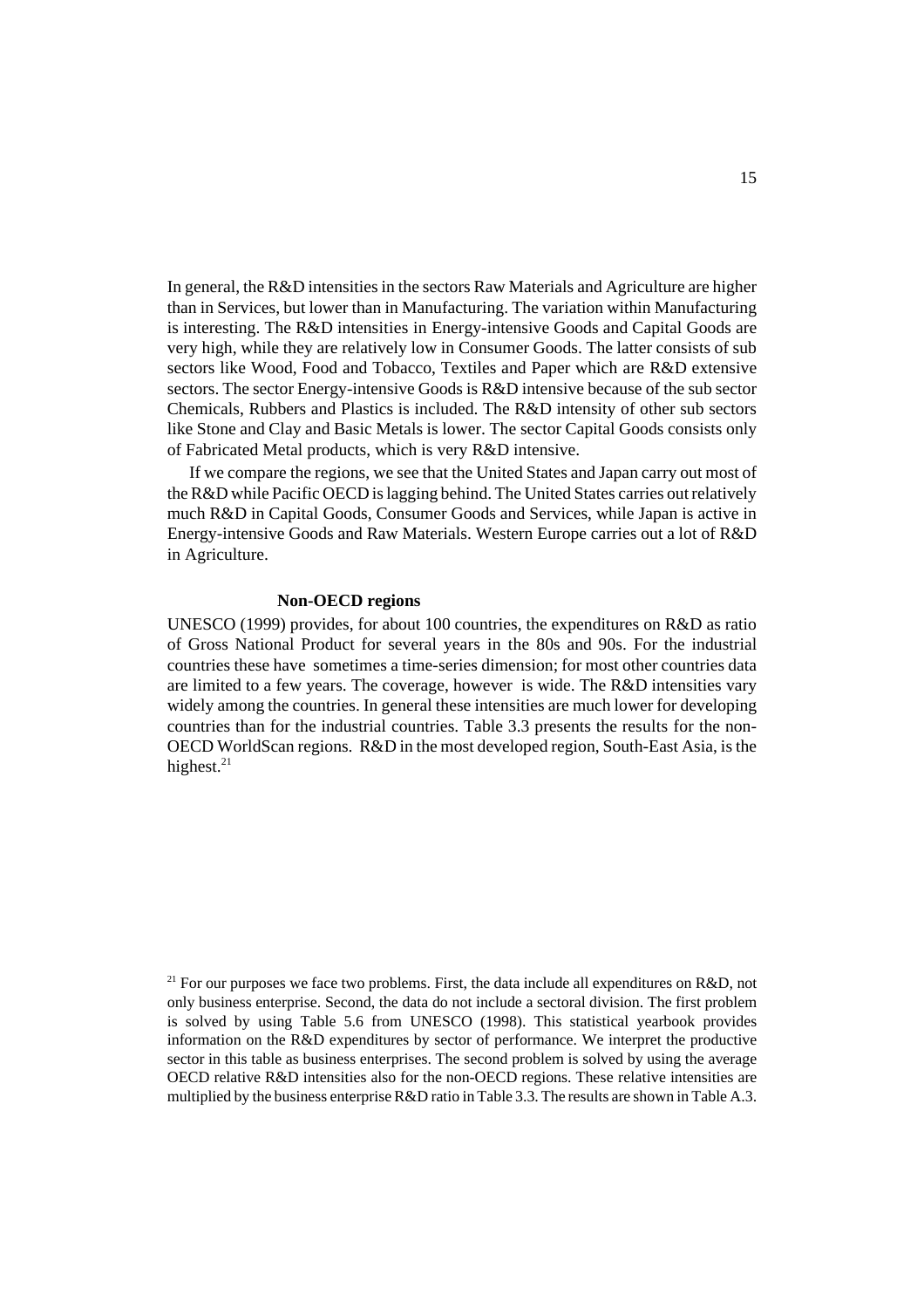| Table 3.3 |  |  |  | R&D intensities for the non-OECD regions in 1995 |  |  |
|-----------|--|--|--|--------------------------------------------------|--|--|
|-----------|--|--|--|--------------------------------------------------|--|--|

| R&D intensity        | total $R\&D^2$ | share $BE1$ | $BE R&D^2$ |
|----------------------|----------------|-------------|------------|
| Eastern Europe       | 0.90           | 47.1        | 0.42       |
| Former Soviet Union  | 0.73           | 67.1        | 0.49       |
| Latin America        | 0.55           | 29.5        | 0.16       |
| Middle East          | 0.76           | 41.6        | 0.32       |
| Sub-Saharan Africa   | 0.61           | 52.7        | 0.32       |
| China                | 0.61           | 31.9        | 0.19       |
| South-East Asia      | 1.33           | 70.0        | 0.93       |
| South Asia $\&$ Rest | 0.69           | 26.5        | 0.18       |

Source: UNESCO (1998, 1999).

 ${}^{1}BE$  = business-enterprise R&D (as a share of total R&D)

<sup>2</sup> as ratio of GNP

For some regions the coverage is limited to a few countries, such as Sub-Saharan Africa (only South Africa) and Middle East (only Turkey and Israel). The coverage for Former Soviet Union and Eastern Europe, China, South Asia & Rest and South-East Asia is fairly good. The business-enterprise R&D intensities vary more widely than those of total R&D. The numbers on the share of business-enterprise R&D reinforce the differences; see for example the effects on China and South-East Asia.

# **3.3 Empirical findings**

This section presents the main empirical findings. The model in equation (8) is estimated for all sectors WorldScan distinguishes. Appendix B presents robustness analysis and results for the manufacturing sectors only. The results presented in this section will be made operational in the AGE model in the next section.

Our regression analysis has two aims. First, we want to establish that the relations, found in the literature, $^{22}$  can also be traced at the aggregation level of WorldScan. Second, the estimates should provide parameters for the AGE model we employ in the next section.

 $22$  It is difficult to compare our results with the literature because we reduce the variation in the data considerably by aggregating the data to our desired sectoral and regional level.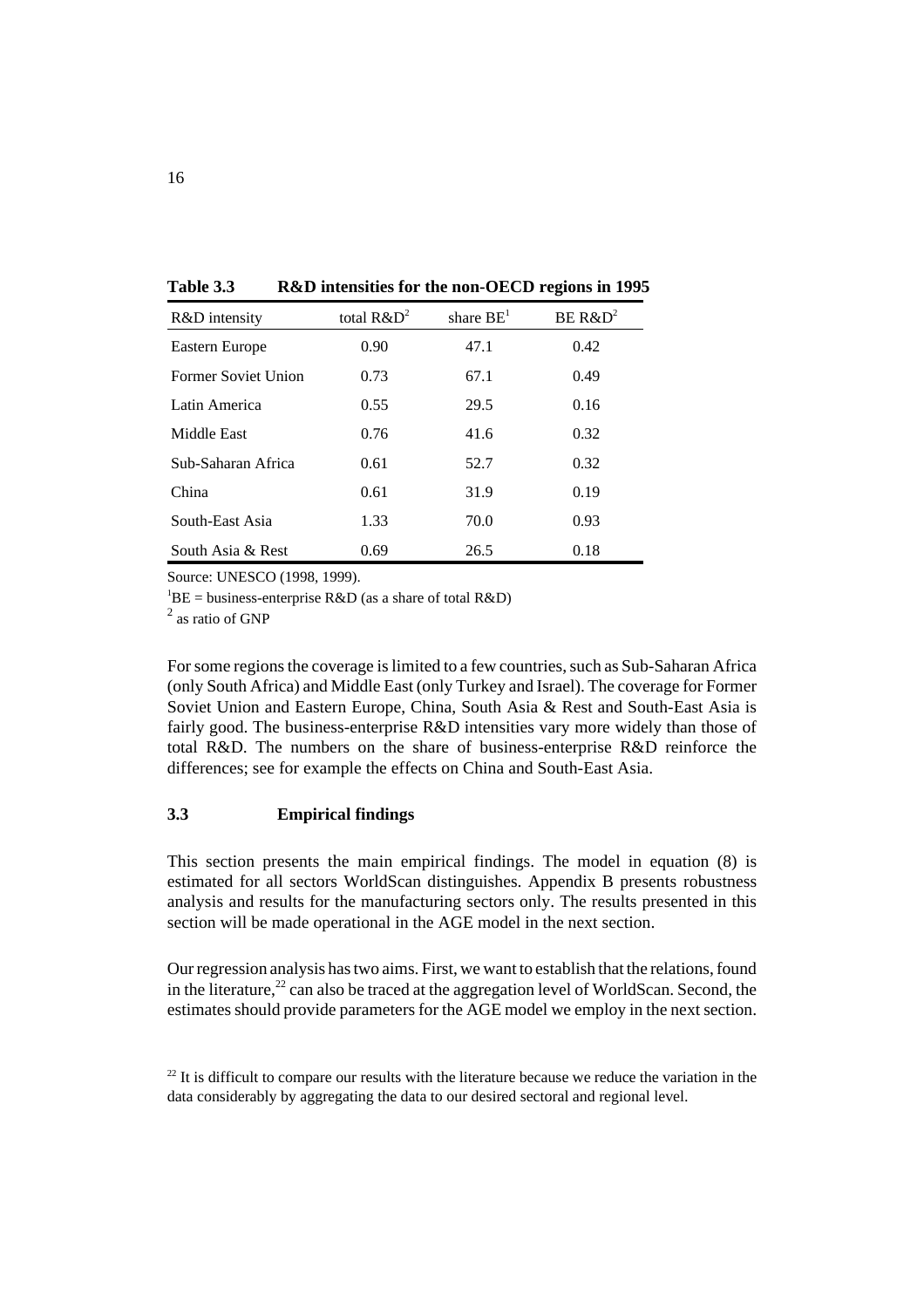#### **The aggregate model**

Table 3.4 presents the regression results based on equation (8).

|                  | $(TFP).$ <sup>T</sup> |                                    |                             |
|------------------|-----------------------|------------------------------------|-----------------------------|
| Variable         | $(I)$ Direct effect   | $(II)$ Direct + indirect<br>effect | (III) Domestic and<br>Total |
| DD               | $.216***$             | $.205***$                          | $.167**$                    |
|                  | [.069]                | [.069]                             | [.074]                      |
| ID               |                       | $2.112***$                         | $2.636**$                   |
|                  |                       | [.966]                             | [1.041]                     |
| TF               |                       |                                    | 0.618                       |
|                  |                       |                                    | $[.457]$                    |
| $R^2$ (adjusted) | 0.02                  | 0.03                               | 0.03                        |
| $\overline{N}$   | 432                   | 432                                | 432                         |

**Table 3.4 OLS estimation results for equation (7). Dependent variable is**

 $\text{\textdegree}$  Sample period is 1973-1991, 6 sectors and 4 regions. All regressions include a constant. The explanatory variables are lagged by one year. Standard errors are given in parentheses under the estimates. \*, \*\*, and \*\*\* denote statistical significance at the 10% level, the 5% level, and the 1% level, respectively.

First, we include the own R&D stocks. We find a significant rate of return for the own within-sector R&D stock. Inclusion of the indirect domestic R&D stock in column (II) supports the hypotheses that within-region R&D spillovers exist. The estimated coefficient for the indirect effect is relatively high compared to the direct effect, because we use weighting matrices of which the columns do not add up to unity. Inclusion of the foreign spillover variable in column (III) yields an estimate for our foreign R&D construct of 0.6. The estimate is not very precise, however. The inclusion does not substantially affect the coefficients for the domestic variables. This regression is our major input for the modelling exercise in the next section.

How do these findings match with the literature? The initiating contribution on international spillovers is the paper by Coe and Helpman (1995), further CH. They find substantial technological spillovers among OECD countries. The elasticity of the level of TFP with respect to foreign R&D embodied in traded goods is about 6%. Park (1995) examines also country-level data without an industry dimension. Labour-productivity growth is explained by domestic R&D and foreign R&D weighted by technological distance. The elasticity of weighted foreign R&D is 17-18% compared to 11% for domestic R&D.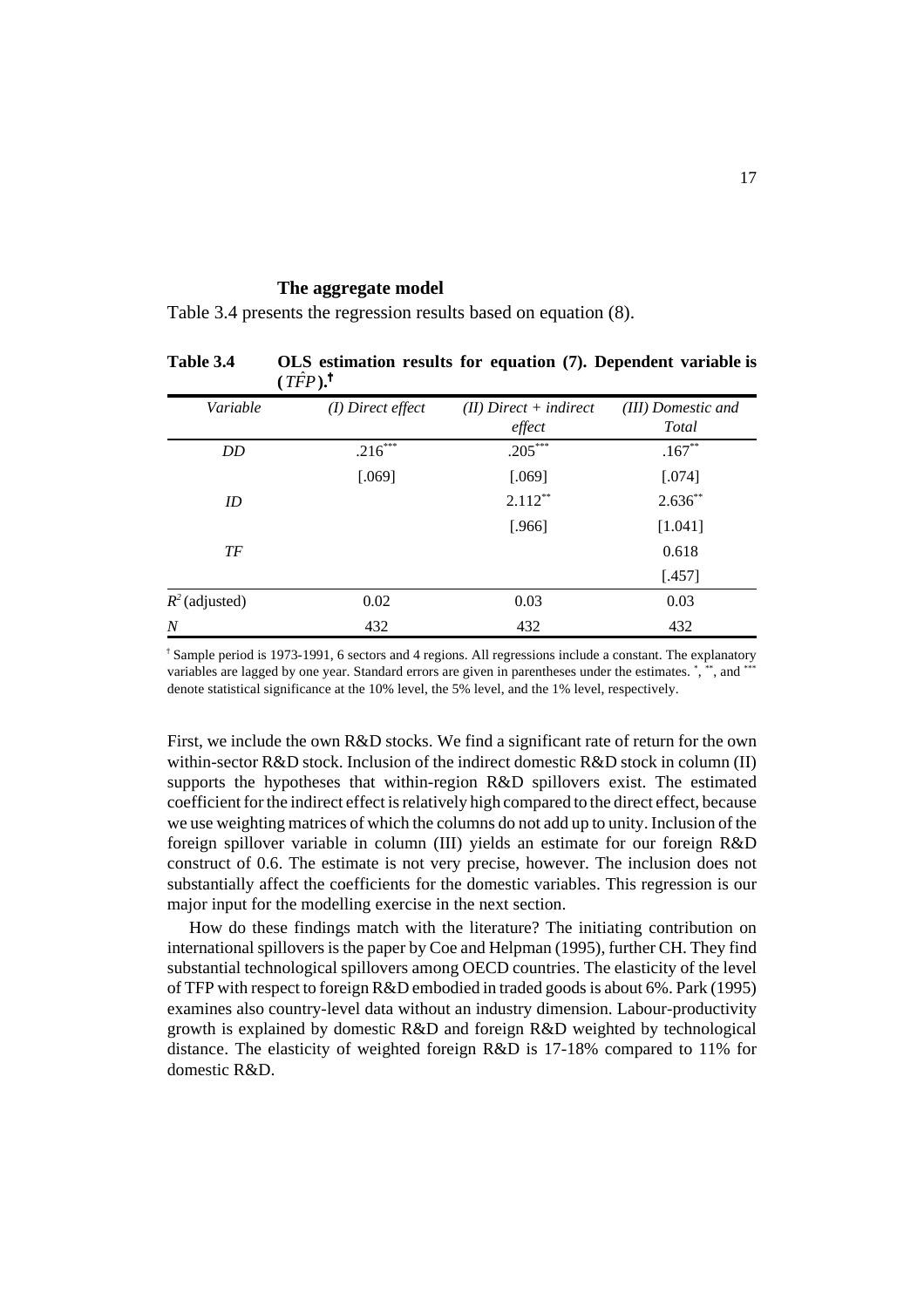Keller (1997) carries out a similar exercise to ours, be it on a more disaggregated level. R&D in the 'same' sector abroad turns out to have an equally strong effect on TFP as R&D carried out by the sector itself. Verspagen (1997b) estimates production functions and constructs R&D spillover stocks by using weights differently from ours. He uses R&D stocks in a similar vein as CH. In the most comparable estimate to ours, he finds an own-R&D elasticity of 9 to 10%. The indirect domestic elasticity varies from 3 to 6%, and the foreign from 5 to 7.5%. Our estimates of the *ID* coefficient is not comparable to those which use a weighting scheme with columns summing up to unity Therefore one should divide the estimated coefficient roughly by a factor  $5.^{23}$  This implies for regression (III) in Table 3.4 an elasticity of 30%, which is considerably higher than for example Verspagen's. Sakurai *et al*. (1997) use comparable data and estimate rates of return, they find an own-R&D elasticity of 13 to 17%. Our coefficient for foreign R&D seems rather low (note that we pre-multiplied the R&D intensities twice with a weighting coefficient with a sum less than unity).

#### **4 WorldScan: a global applied general-equilibrium model**

WorldScan has been developed to construct scenarios. WorldScan relies on the neoclassical *theories of growth and international trade*. 24 The standard neoclassical *theory of growth* distinguishes three factors to explain changes in production: physical capital, labour, and technology. WorldScan augments the simple growth model in three ways. First, WorldScan allows overall technology to differ across countries. Second, the model distinguishes two types of labour: high-skilled and low-skilled labour. Sectors differ according to the intensity with which they use high-skilled and low-skilled labour. Countries can thus raise per capita growth by schooling and training the labour force. Third, in developing countries part of the labour force works in a low-productivity, informal sector. In this sector workers do not have access to capital. Reallocation of labour from the low-productivity sector to the high-productivity sectors enables countries to raise per capita growth as well. In principle – consistent with the neo-<br>classical growth theory – all these three factors affect the performance of a region only classical growth theory – all these three factors affect the performance of a region only<br>desired the performance of a region only

 $23$  This is a very crude approximation, based on the fact that the sum of the input coefficients is 0.1 to 0.4 (recall that we exclude intra-sectoral use). As, in many estimations present in the literature, the coefficients are adjusted such that they sum to one, we blow up our coefficient by a factor 10 to 2.5. On average the adjustment factor is approximately 5.

 $24$  An Armington trade specification amends the neo-classical trade theory. This is to explain twoway trade and to allow for market power to determine trade patterns in the medium run, while allowing for Heckscher-Ohlin mechanisms in the long run.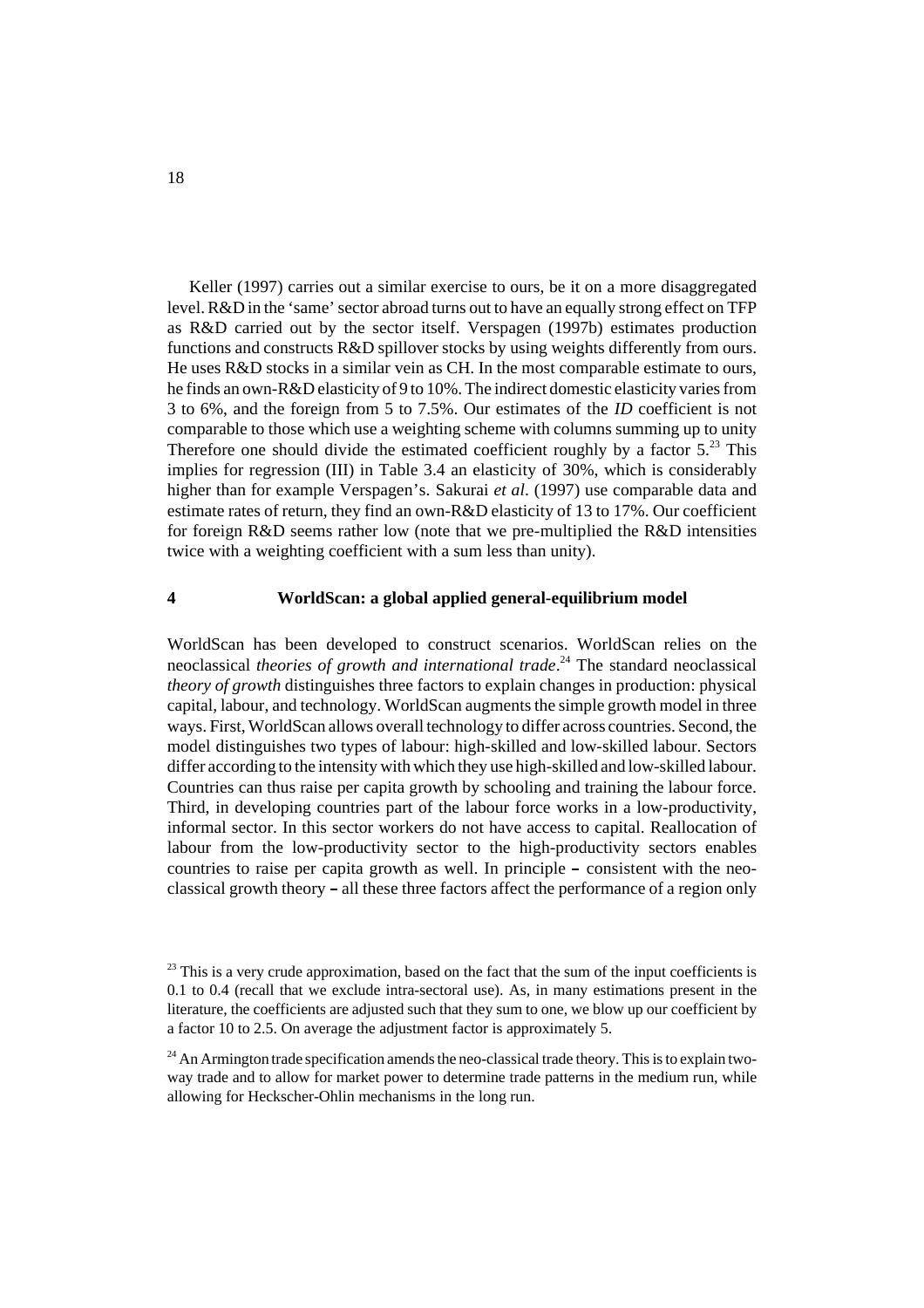temporarily. Catching-up of technology, training of low-skilled workers and reallocating labour to the high-productivity sector do not raise the growth rate indefinitely.

The simulations in Section 5 are variations on the so-called Globalisation scenario.<sup>25</sup> The idea behind the scenario is that when developing countries grow fast or start to grow fast, the linkages between the OECD and the non-OECD countries intensify. Rapid development outside the OECD area and liberalisation of capital, goods and service markets produce closer economic integration of rich and poor countries. More generally, the scenario extrapolates and probably exaggerates the current globalisation tendencies.

The Globalisation scenario is optimistic about future economic progress in both developed and developing regions. In this scenario many poor countries catch up, though not completely, with rich countries. Non-OECD countries grow at a per-capita rate of about 4%. Only few countries have been able to maintain such a growth rate for two decades or more.

| sector                       | Agriculture | Raw<br><b>Materials</b> | Energy-int. Consumer Capital Trade and Services<br>Goods | Goods  |      | Goods Transport |     |  |
|------------------------------|-------------|-------------------------|----------------------------------------------------------|--------|------|-----------------|-----|--|
| average import tariff $(\%)$ |             |                         |                                                          |        |      |                 |     |  |
| <b>OECD</b>                  | 32.0        | 0.4                     | 2.9                                                      | 11.0   | 2.6  | 1.1             | 0.3 |  |
| non OECD                     | 18.6        | 5.1                     | 11.8                                                     | 19.7   | 12.1 | 0.2             | 0.5 |  |
| average export tariff (%)    |             |                         |                                                          |        |      |                 |     |  |
| <b>OECD</b>                  | $-2.9$      | 1.1                     | 0.6                                                      | $-3.9$ | 0.3  | 3.7             | 2.4 |  |
| non OECD                     | 3.8         | 2.3                     | $-0.6$                                                   | 2.6    | 0.1  | 1.1             | 1.2 |  |

**Table 4.1 Applied trade taxes in the OECD and non OECD in 1995**

Source: McDougall *et al.* (1998) and own calculations. A minus sign implies a subsidy.

In the scenario, trade liberalisation is not confined to trade blocs, but applies globally. The OECD countries open up their markets further. Whereas barriers to trade in manufacturing goods are already low, agriculture is still heavily protected in the globalisation scenario. Table 4.1 provides an overview of the average import and export taxes in the OECD and non OECD in 1995. Within manufacturing, the import tariffs are the highest for Consumer Goods. For Energy-intensive Goods and Capital Goods, which

 $25$  CPB (1999) provides more details of the Globalisation scenario. This scenario is akin to the High Growth scenario which CPB and OECD have constructed for their collaborative study on globalisation and the consequences for the OECD countries (OECD, 1997).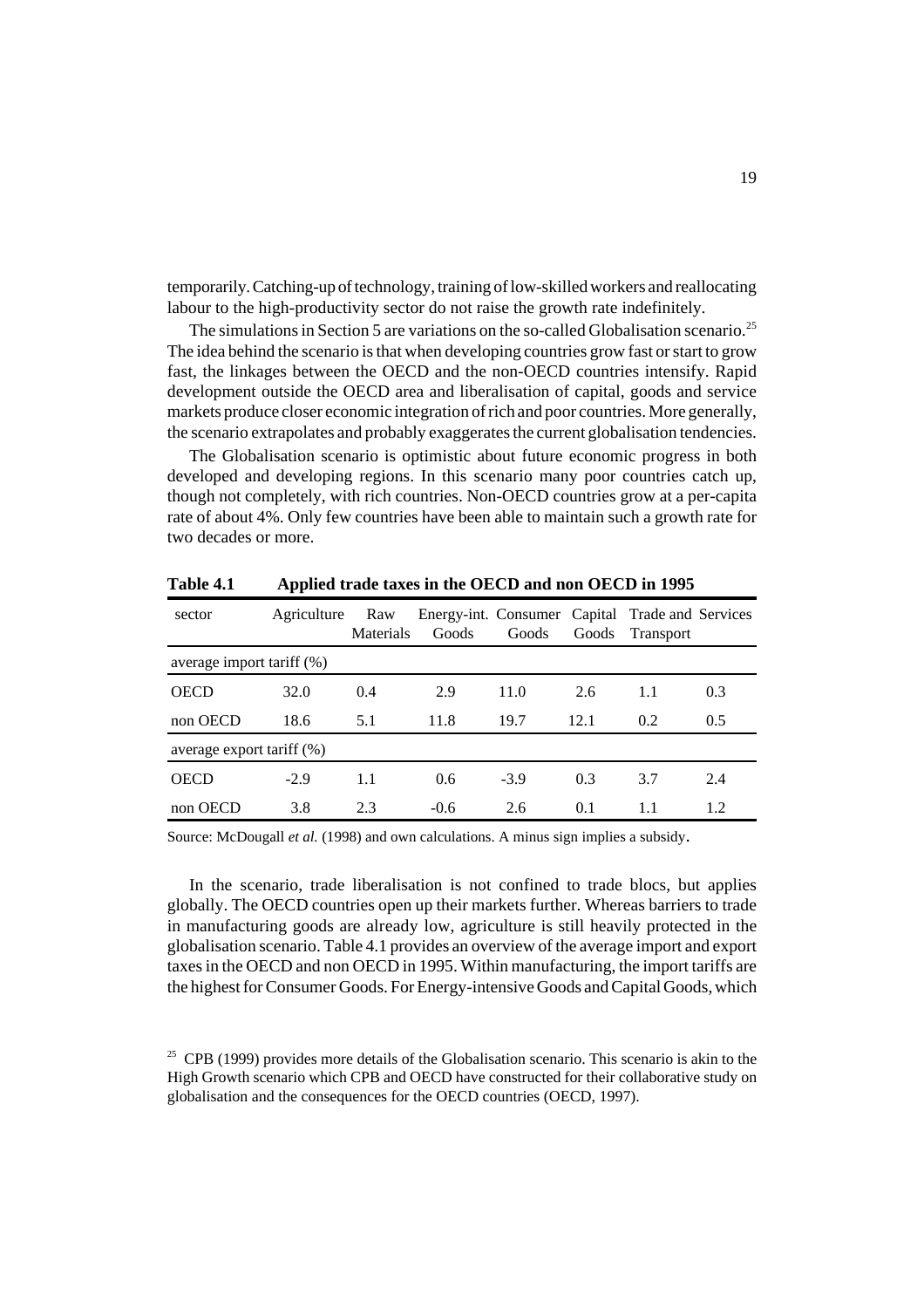are often used as intermediate goods, the import tariffs are lower. The non-OECD regions often levy higher tariffs than the OECD regions. The tariffs in the service sectors are very low (though the non-tariff barriers are high). The OECD countries subsidize their agricultural and food products (food is a substantial part of Consumer Goods). For this reason the export taxes are negative.

Even though the Globalisation scenario is perhaps not the most plausible one, we take it as point of departure. The reason is that it stresses that linkages between developed and developing regions can become stronger and spillovers between these regions can become larger.

#### **Incorporation of R&D in the model**

WorldScan has been calibrated on the GTAP data base, Version 4 (McDougall *et al.*, 1998). From this data set we not only derive the demand, production and trade patterns, but also the labour and capital intensity of the different sectors. The incorporation of R&D affects the model and the data. To start with the latter, our base-year data derived from the GTAP database do not include expenditures on R&D. We assume that these are implicitly incorporated in the intermediate deliveries on services. Therefore, we subtract the expenditures on R&D from the GTAP data on intermediate deliveries on services. As described before, the R&D data are derived from the OECD (1999) and UNESCO (1998) data for the base year 1995. We also subtract the R&D expenditures from the value of production. Based on the modified GTAP data we calibrate the production function. Then we construct a new producer price as the unit cost price plus a mark up which covers the R&D expenditures. As a result, the volume of production times the new producer price is equal to the production value in the original GTAP data. Total demand for services now consists of intermediate demand, investment demand, final consumption demand and R&D demand. The total value of the demand for services is still the same as in GTAP.

We incorporate the relation between TFP and R&D stocks and R&D-spillover stocks, equation (1), in WorldScan. In the base year we calibrate *A* by inverting equation (1) where we substitute the values of the R&D stocks. The value of *F* follows from calibrating the production function.

The sectoral R&D stocks in period  $t$  equal those in period  $t-1$  – corrected for - corrected for<br>et at 5% for the deprecation – plus the R&D expenditures. The deprecation rate,  $\delta$ , is set at 5% for the deprecation.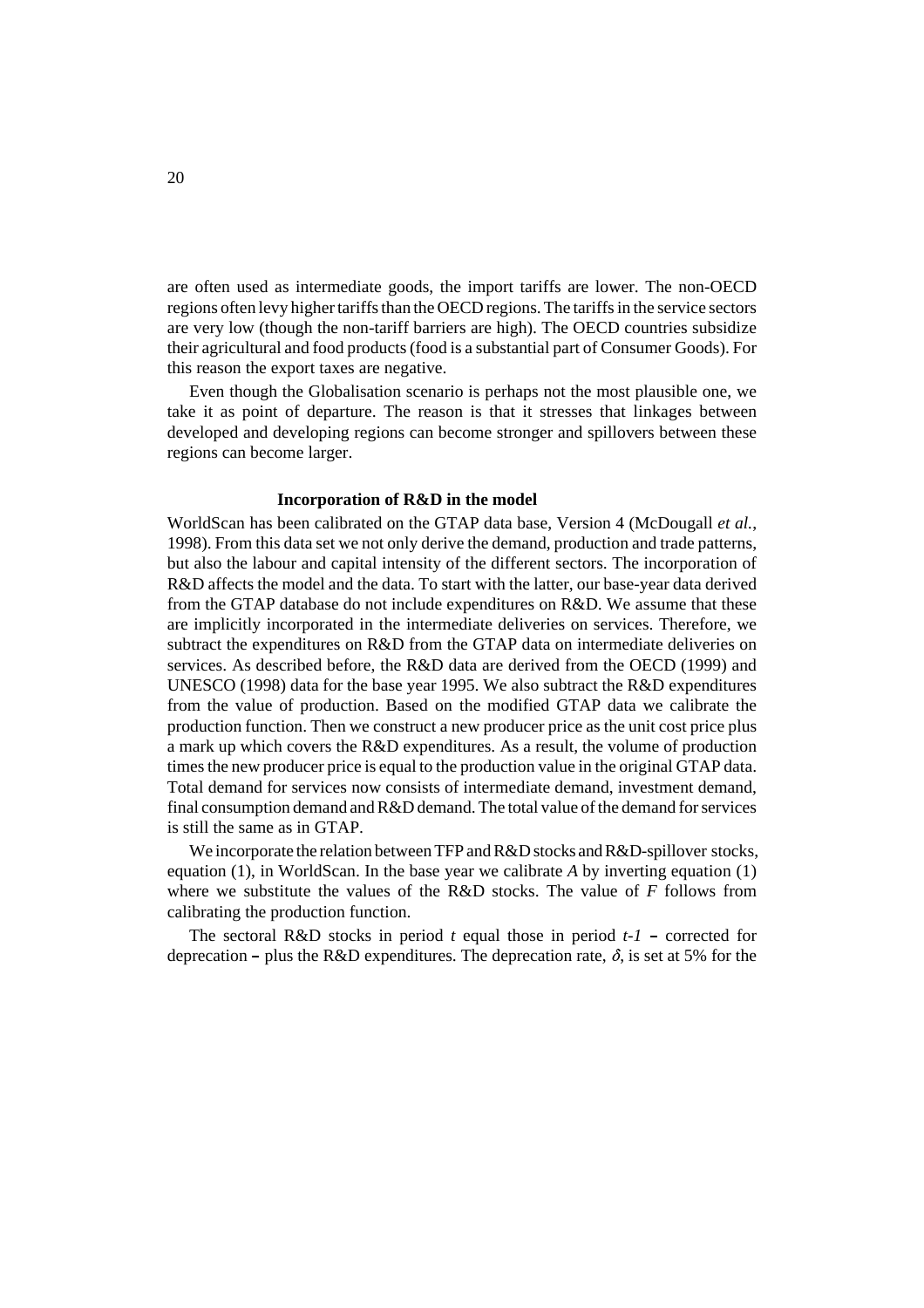R&D stock in all sectors and regions.<sup>26</sup> The R&D expenditures are by assumption a constant fraction,  $\overline{RI}$ , of sectoral value added in period *t*-1, thus

$$
R_t = \overline{R} V_{t-1} + (1-\delta) R_{t-1} \tag{10}
$$

=  $R/Y_{t-1}$  +  $(1-\delta)R_{t-1}$ . (10)<br>
2 also use this equation to construct the R&D stock for the base year, assuming that<br>
ratio of the R&D stock to value added is constant.<br>
In the scenario period TFP grows due to an exoge We also use this equation to construct the R&D stock for the base year, assuming that the ratio of the R&D stock to value added is constant.

endogenous increase in the R&D stocks. In the baseline without R&D we have imposed an exogenous increase in sectoral and regional TFP in the model such that the model produces the characteristics of the Globalisation scenario. In the baseline simulations including R&D we have assumed that the total increase in TFP was similar as in the baseline without R&D. As a result the exogenous increase in *A* is much lower in the simulations with R&D than without R&D. We follow this method to make the baselines comparable to each other. The effects of trade liberalisation are then also comparable.<sup>27</sup>

#### **5. Simulation results**

This section presents the effects of trade liberalisation in case R&D is introduced in WorldScan. We distinguish the effects of trade liberalisation in the presence of own R&D efforts, of sectoral spillovers, and of international R&D spillovers. These effects are measured by comparing the results for two simulations: a baseline simulation without trade policy and a policy variant consisting of trade liberalisation. First, we present the results of introducing R&D on GDP growth for the various regions in the baseline simulation. Second, we turn to the macroeconomic effects of trade liberalisation and the role of R&D (spillovers). Third, we discuss the sectoral effects for some regions.

Based on the results we present, we carry out some sensitivity analysis. First, we analyse the effects from an increase of R&D efforts in the non-OECD countries, which is to be expected if these regions become more wealthy. Second, we consider the case that only the OECD regions carry out R&D. Third, we modify the elasticity of TFP to

<sup>&</sup>lt;sup>26</sup> In the estimations, we assumed that  $R&D$  stocks did not depreciate. Some sensitivity analysis of our simulations with respect to the assumed depreciation rate is presented in Appendix D. There we set  $\delta$  equal to zero. The qualitative results are not altered.

 $27$  In the policy simulations we use the calculated increases in *A* as exogenous.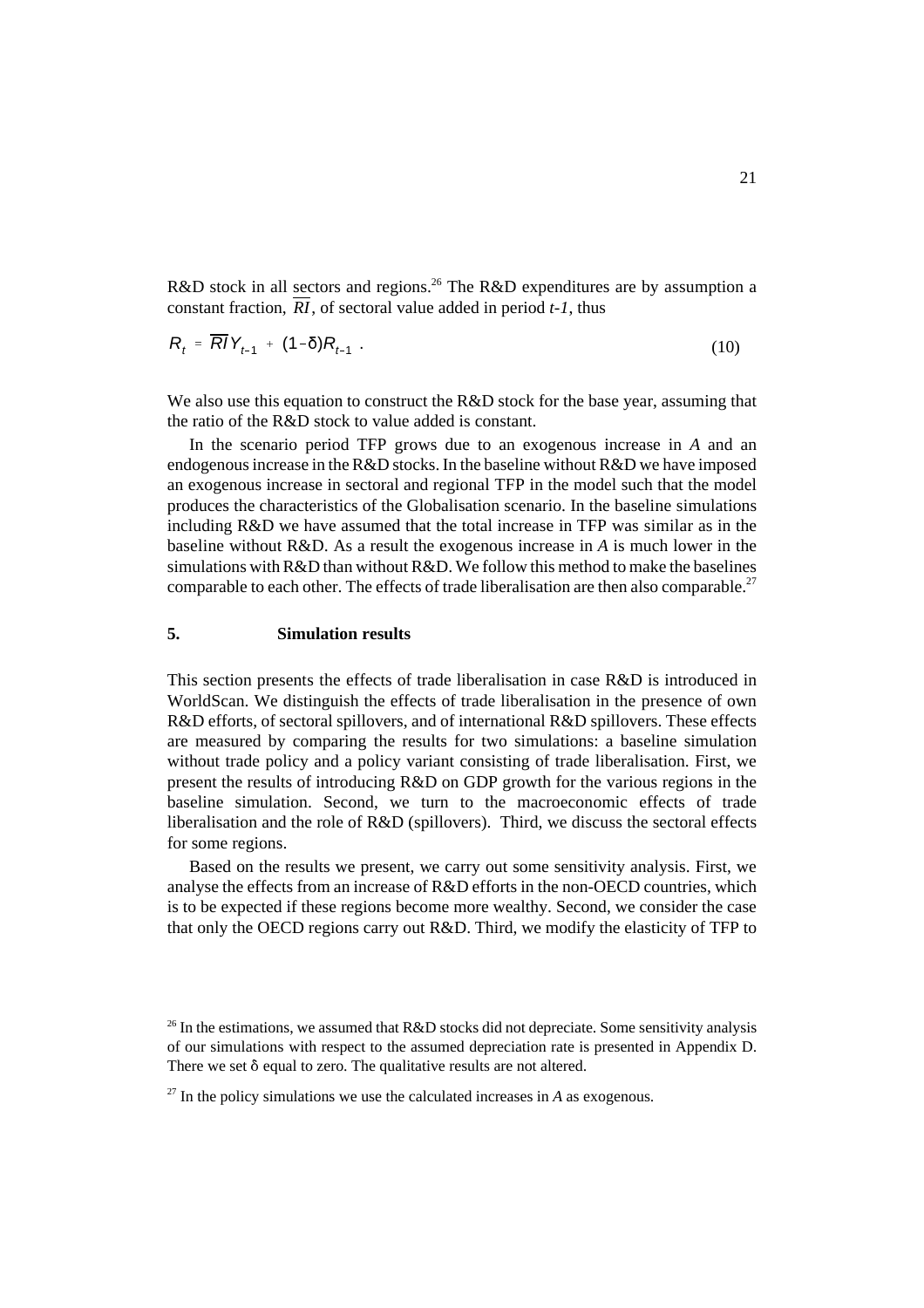R&D spillovers to examine the sensitivity of the importance of the sectoral and international spillovers in case these estimated elasticities are modified

# **5.1 Growth accounting**

The incorporation of R&D and spillovers in our baseline simulation has a significant effect on GDP growth in the model. While thus far a substantial part of GDP growth was explained by TFP growth (CPB, 1999), the contribution of exogenous technological change is declined in favour of growth in R&D and R&D spillovers. Table 5.1 shows the factors that contribute to GDP growth in the various regions.

CPB (1999) explains that a substantial part of GDP growth in the non-OECD regions can be attributed to the growth in employment. This is caused by population growth, schooling and labour reallocation from the low-productivity sectors to the highproductivity sectors. On average capital accumulation contributes for about 40% to GDP growth. The rest can be attributed to R&D and exogenous technological change. This is our main interest here.

According to Table 5.1, R&D explains a part of GDP growth which was attributed to TFP before. Own R&D is only relevant in the OECD and South-East Asia, the regions which perform nearly all R&D in the world. The relevance of the sectoral and international spillovers varies per region. Below we will discuss this issue at greater length. Table 5.1 shows that for most regions the spillovers contribute more to GDP growth than own sectoral R&D efforts. This is not surprising. In particular, the sectoral spillovers are mainly driven by those goods which are relatively important as intermediate goods such as Capital Goods and Energy-intensive Goods. These sectors are also relatively R&D intensive. This implies that the contribution of sectoral spillovers to GDP growth is larger than the contribution of own R&D.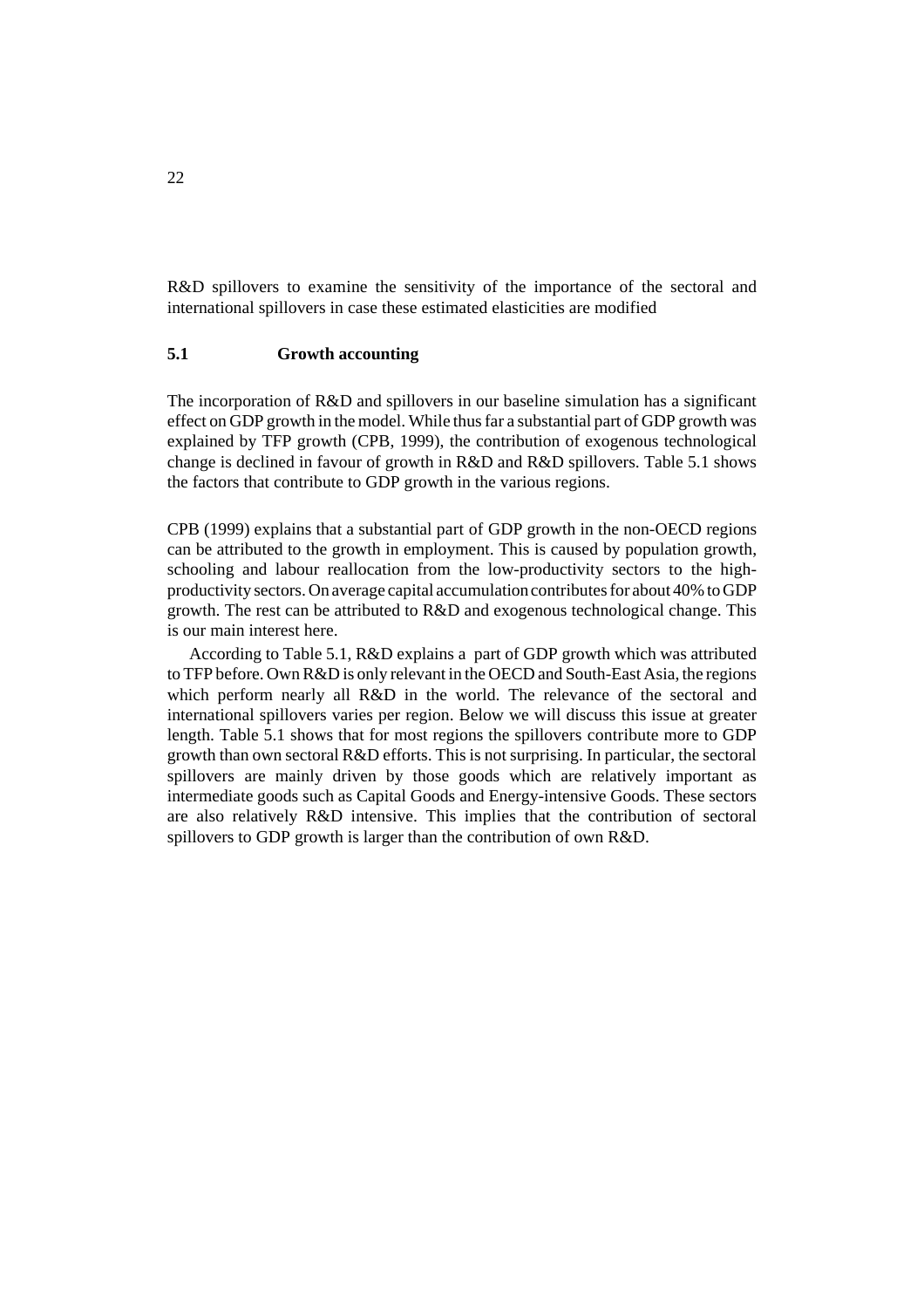| country                                 | Western<br>Europe              | United<br><b>States</b>   | Japan            | Pacific<br><b>OECD</b> | Europe                 | Eastern Former<br>Soviet<br>Union |
|-----------------------------------------|--------------------------------|---------------------------|------------------|------------------------|------------------------|-----------------------------------|
| employment                              | $-0.1$                         | 0.4                       | $-0.2$           | 0.4                    | 0.0                    | 0.2                               |
| capital accumulation                    | 0.8                            | 1.0                       | 1.1              | 1.0                    | 1.3                    | 2.1                               |
| own $R&D(R^{DD})$                       | 0.1                            | 0.2                       | 0.1              | 0.1                    | 0.0                    | 0.0                               |
| sectoral R&D spillovers $(R^{1D})$      | 0.1                            | 0.2                       | 0.1              | $-0.1$                 | 0.1                    | 0.1                               |
| international R&D spillovers<br>$(R^F)$ | 0.1                            | 0.1                       | 0.0              | 0.2                    | 0.2                    | 0.1                               |
| total factor productivity $(A)$         | 1.4                            | 0.8                       | 1.2              | 0.6                    | 2.9                    | 2.9                               |
| gross domestic product                  | 2.4                            | 2.7                       | 2.4              | 2.1                    | 4.5                    | 5.5                               |
| country                                 | Middle<br>East $&N.$<br>Africa | Sub-<br>Saharan<br>Africa | Latin<br>America | China                  | South-<br>East<br>Asia | South<br>Asia &<br>Rest           |
| employment                              | 1.6                            | 2.7                       | 1.3              | 0.7                    | 1.4                    | 1.8                               |
| capital accumulation                    | 3.1                            | 2.0                       | 2.5              | 4.2                    | 3.1                    | 2.6                               |
| own $R&D(R^{DD})$                       | 0.0                            | 0.0                       | 0.0              | 0.0                    | 0.1                    | 0.0                               |
| sectoral R&D spillovers $(R^{ID})$      | 0.1                            | 0.1                       | 0.1              | 0.2                    | 0.5                    | 0.1                               |
| international R&D spillovers<br>$(R^F)$ | 0.1                            | 0.1                       | 0.1              | 0.2                    | 0.2                    | 0.1                               |
| total factor productivity $(A)$         | 0.8                            | 0.2                       | 1.0              | 1.9                    | 1.2                    | 1.3                               |
| gross domestic product                  | 5.7                            | 5.1                       | 4.9              | 7.2                    | 6.4                    | 5.9                               |

**Table 5.1 Growth accounting annual contributions of the productive factors**

Source: WorldScan simulations.

# **5.2 Trade liberalisation and GDP effects**

The growth-accounting analysis learns that a part of TFP growth can be explained by R&D. R&D growth thus raises GDP growth. This result is also confirmed in our analysis of trade liberalisation. Without R&D in the model, the effects of trade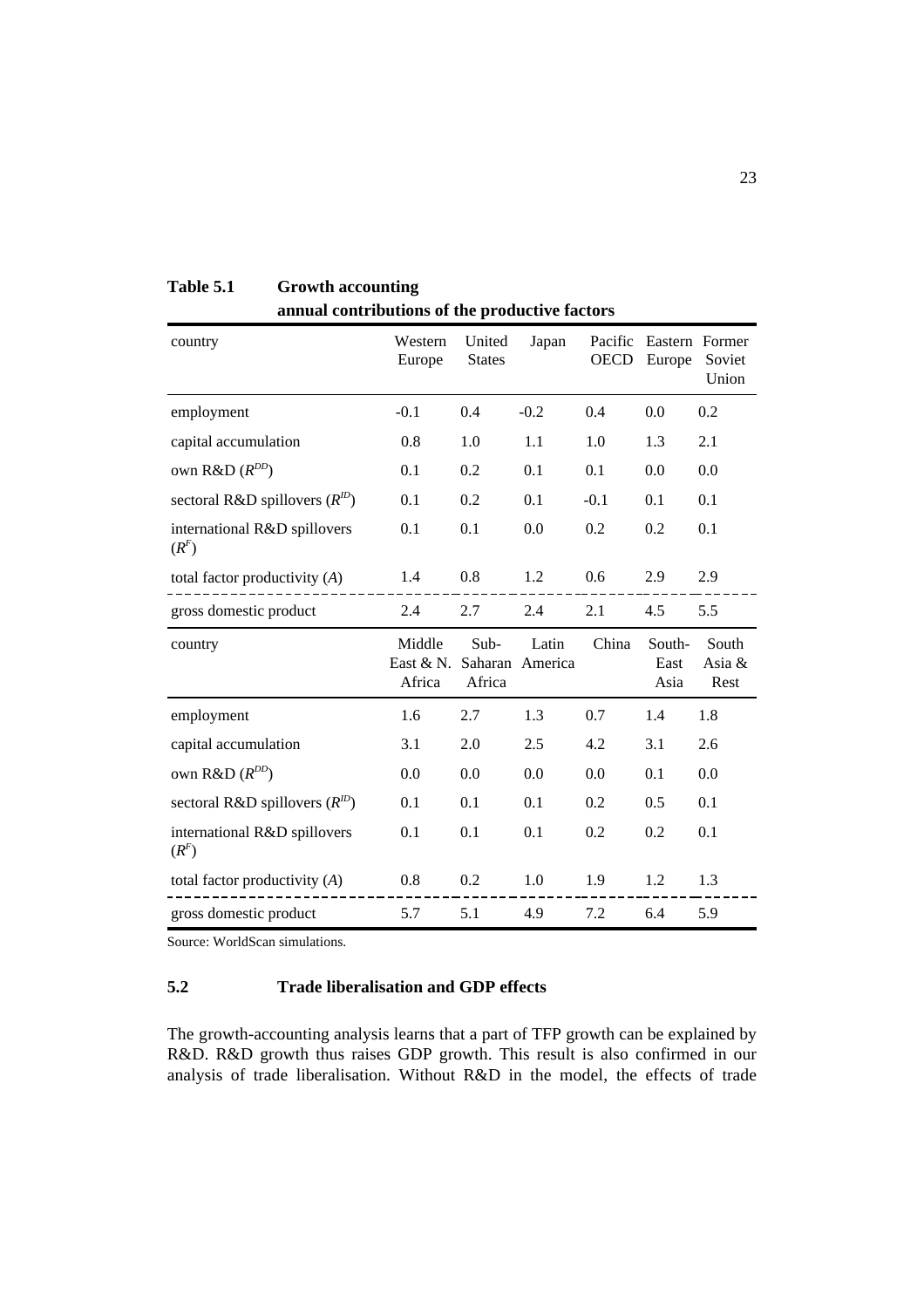liberalisation on GDP are in general modest. We want to examine whether this is also the case if R&D is included in WorldScan. We carry out a trade-liberalisation exercise in four different cases. These cases are discriminated by the fact that:

- TFP is not affected by R&D
- TFP is only affected by own R&D expenditures
- TFP is affected by own R&D and sectoral spillovers
- TFP is affected by own R&D and sectoral and international spillovers.

The first simulation assumes no link between R&D and TFP. We assume that all regions agree to abolish their sectoral tariffs and export subsidies between 2000 and 2020. In the sectors Agriculture and Raw Materials the import tariffs and export subsidies are reduced by only 50%, because of the high initial rates of tariff protection. The results are similar to those in Lejour and Tang (2000). The effects on GDP in the OECD are modest, but the Asian regions gain substantially in 2020, the end of the simulation period. Also the GDP gains in Latin America are high.<sup>28</sup> The first column in Table 5.2 presents these results.

<sup>&</sup>lt;sup>28</sup> The substantial GDP effects can partly be explained by the fact that we assume that the consumer preferences for a certain variety (in the Armington demand functions) depend positively on the share in global production of the region in which the variety is produced.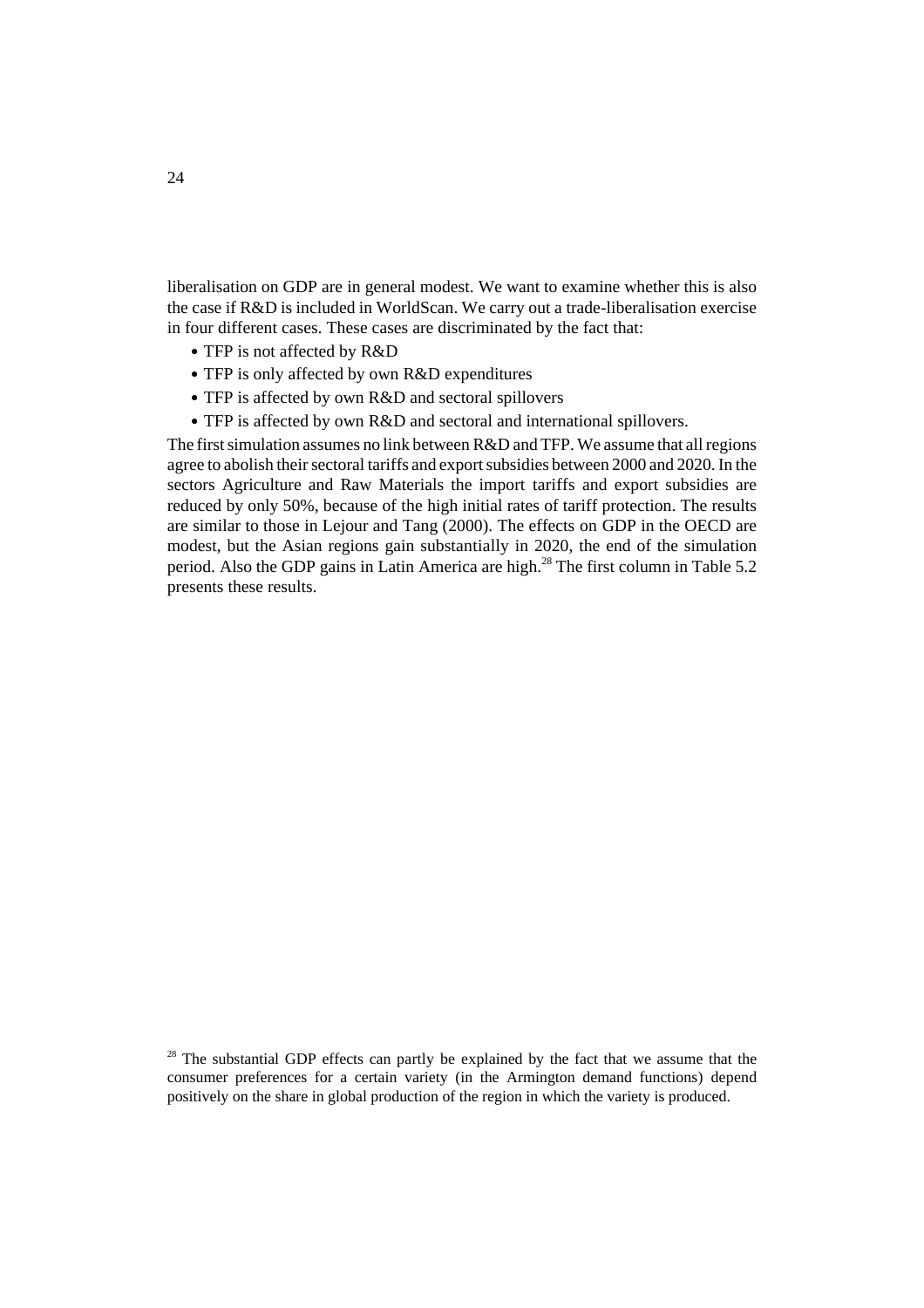| region                  | (1)  | no R&D own R&D<br>(2) | sectoral<br>R&D<br>spillovers<br>(3) | R&D<br>spillovers<br>(4) | international relative GDP<br>increase due<br>to R&D<br>(5) |
|-------------------------|------|-----------------------|--------------------------------------|--------------------------|-------------------------------------------------------------|
| <b>United States</b>    | 1.5  | 0.0                   | 0.3                                  | 0.4                      | 53.2                                                        |
| Western Europe          | 1.7  | 0.5                   | 2.3                                  | 0.1                      | 169.3                                                       |
| Japan                   | 2.3  | 1.0                   | 7.4                                  | 0.2                      | 372.1                                                       |
| Pacific OECD            | 3.8  | 0.2                   | 0.5                                  | 0.2                      | 24.1                                                        |
| Eastern Europe          | 5.0  | 0.2                   | 1.0                                  | 0.8                      | 40.2                                                        |
| Former Soviet Union     | 1.6  | 0.1                   | 0.2                                  | 0.2                      | 36.2                                                        |
| Latin America           | 9.5  | 0.3                   | 0.7                                  | 0.4                      | 14.6                                                        |
| Middle East & N. Africa | 4.8  | 0.3                   | 0.4                                  | 2.1                      | 58.8                                                        |
| Sub-Saharan Africa      | 5.0  | 0.1                   | $-0.3$                               | 0.7                      | 10.2                                                        |
| China                   | 15.0 | 0.1                   | $-0.5$                               | 0.9                      | 3.4                                                         |
| South-East Asia         | 14.9 | 1.4                   | 6.0                                  | 1.5                      | 59.6                                                        |
| South Asia & Rest       | 15.9 | 0.2                   | 0.4                                  | 0.6                      | 7.0                                                         |

**Table 5.2 Cumulative GDP effects of trade liberalisation in 2020**

Source: WorldScan simulations. Columns (2) to (4) present additional effects to the previous column. Some simulation results without depreciation are presented in Appendix D.

The second simulation assumes that increases in the sectoral R&D stock raise the TFP level in that sector. This simulation does not take account of sectoral and international spillovers on TFP. Column (2) shows the extra GDP effects of trade liberalisation on GDP due to own R&D expenditures. These extra effects are modest, except for Western Europe, Japan and South-East Asia. These regions specialise in Capital Goods and Energy-intensive Goods. Trade liberalisation stimulates growth in these sectors and thereby in the R&D efforts.

Column (3) shows the extra GDP effects of trade liberalisation due to the sectoral spillovers. These effects vary widely. In South-East Asia the sectoral R&D spillovers increase the GDP effects of trade liberalisation with 6% points. In Sub-Saharan Africa and China however, the sectoral spillovers have a small negative effect on GDP. The results vary by region because of the regional differences in the development of the R&D-intensive sectors. From Table 3.2 we know that the sectors Capital Goods and Energy-intensive Goods are R&D intensive. In regions which do not specialize in these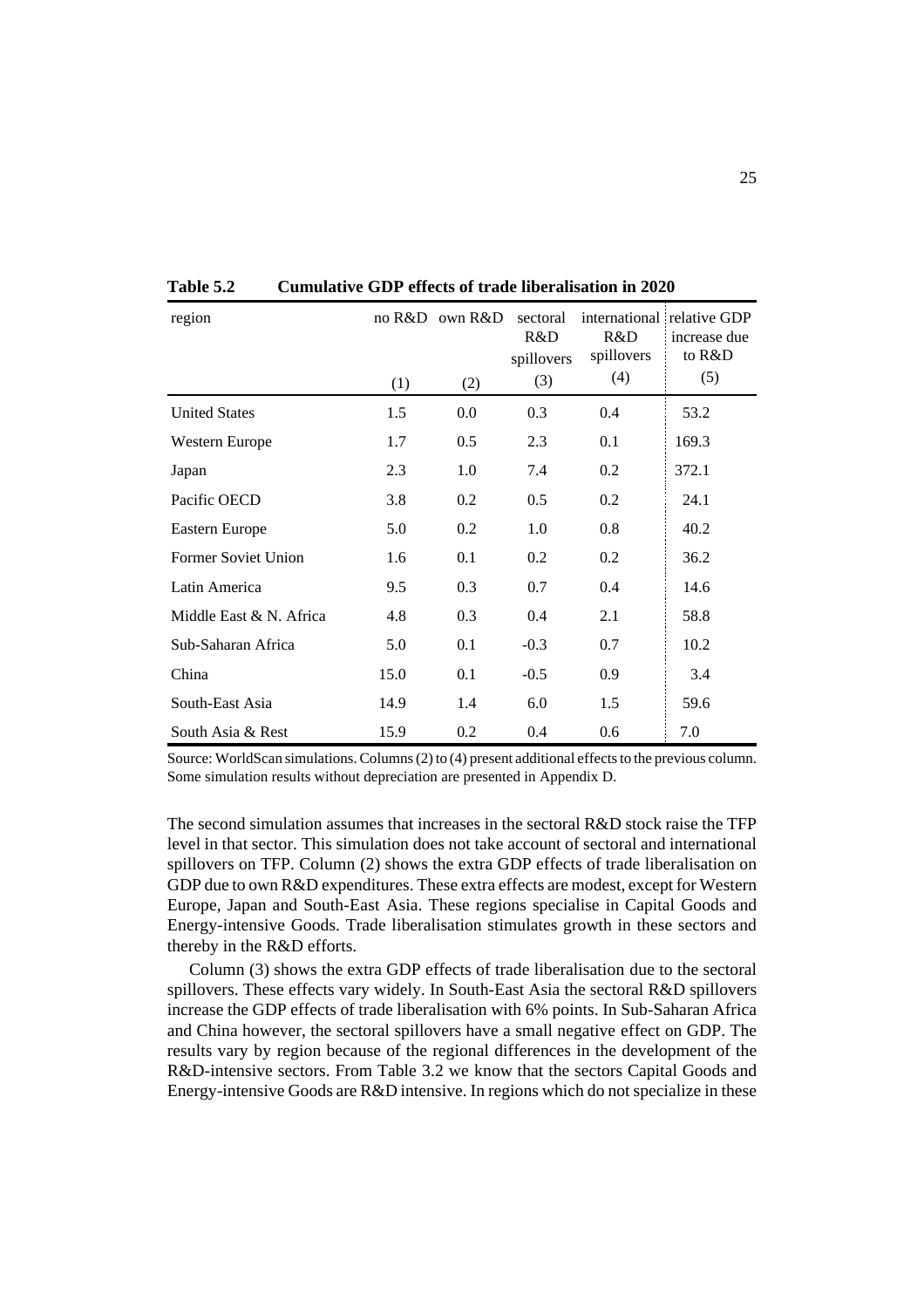sectors, the R&D-intensive sectors become relatively less important during the process of trade liberalisation. Then, the average R&D content of the intermediate goods produced in the own region decreases. Examples are Sub-Saharan Africa and China. In other regions, the R&D-intensive sectors expand relatively quickly. As a consequence, the average R&D content of the intermediate goods increases. This explains the sectoral spillovers in Western Europe, Japan, and South-East Asia. Thus, the importance of sectoral spillovers depends on the specialisation pattern. Regions can specialise in R&Dintensive or R&D-extensive sectors. We will discuss this issue in greater detail below.

The international R&D spillovers further raise the GDP effects of trade liberalisation, as can be seen in column (4) of Table 5.2. Its importance differs per region. In general, international R&D spillovers are more important for the non-OECD regions than for the OECD regions. Non-OECD regions import relatively much from the OECD, whose products are relatively R&D intensive, see also Table 3.2. An extreme example is the Middle East. This region imports much more Capital Goods and Energy-intensive Goods from the OECD due to trade liberalisation. As a result the international spillovers are high.

Column (5) shows the increase in the GDP effects of trade liberalisation with R&D in the model relative to the GDP effects of trade liberalisation without R&D. On average the GDP effects are raised significantly (due to R&D-based technology). China, Sub-Saharan Africa, and South Asia and Rest are exceptions, however.<sup>29</sup>

#### **Sectoral and international spillovers**

Above we have seen that the large variety in GDP effects of trade liberalisation due to sectoral spillovers depends on the development of the R&D-intensive sectors. The sectors Energy-intensive Goods and Capital Goods are very important in this respect for two reasons. First, these sectors are very R&D intensive. Second, these goods are intensively used as intermediate goods. Table 5.3 presents some indicators of the development of these sectors and their effects on regional R&D stocks in the process of trade liberalisation.

<sup>&</sup>lt;sup>29</sup> Table 5.2 presents the GDP effects of trade liberalisation. Alternatively, we could present the effects on the volume of consumption. The effects in the initial policy simulation without R&D in the model then look different. The consumption gains for the Asian regions are substantially lower than the percentage gains in GDP in Table 5.2. The effects of introducing R&D in these simulations, is the same as above, however. The same regions have relatively large sectoral or international spillovers. All conclusions thus hold whether the analysis is based on GDP effects or consumption effects.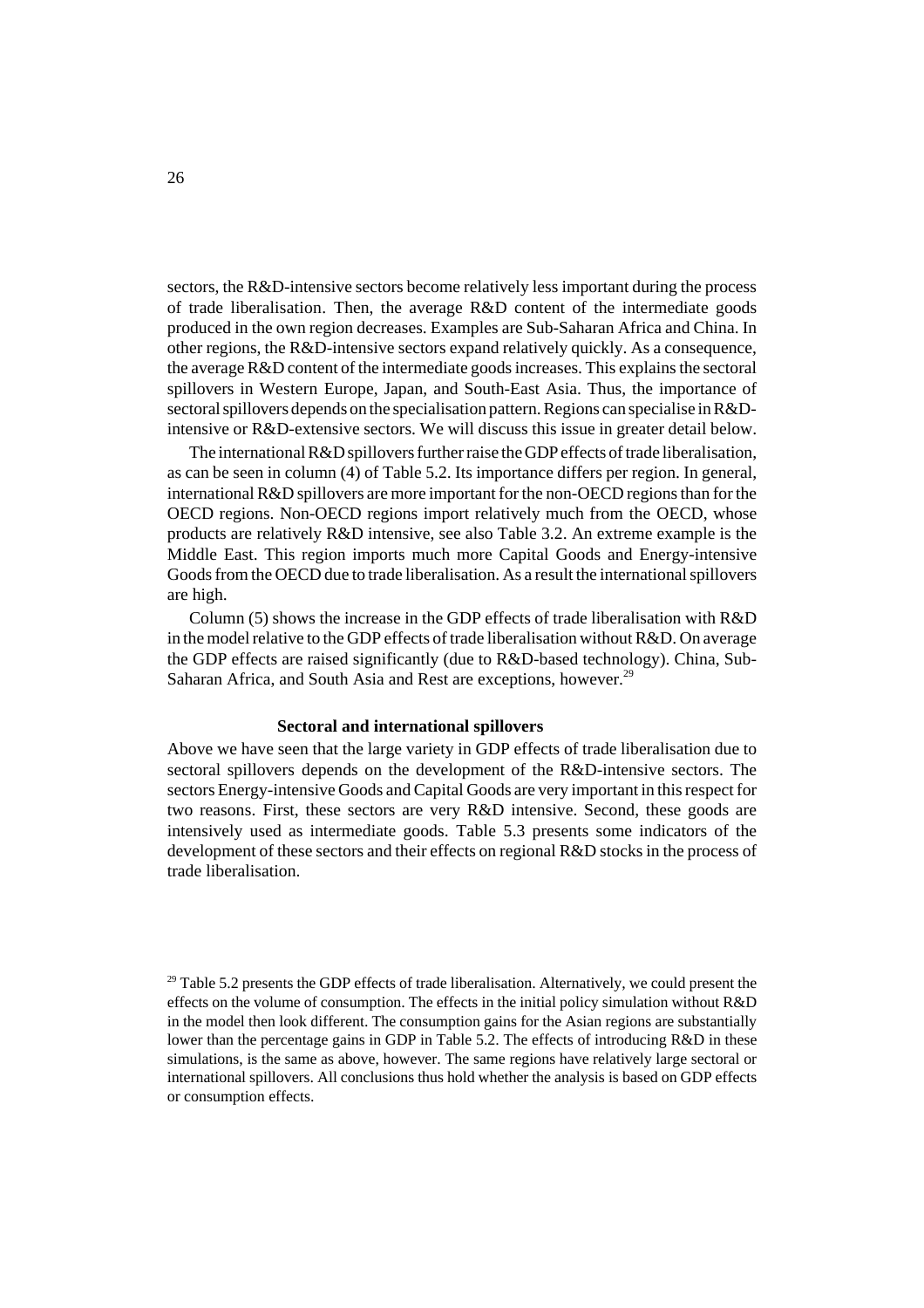| region                     | absolute change in<br>share of R&D-<br>intensive sectors in<br>value added <sup>a</sup> | relative change in<br>R&D stocks of<br>R&D-intensive<br>sectors | relative change in<br>total R&D stocks |
|----------------------------|-----------------------------------------------------------------------------------------|-----------------------------------------------------------------|----------------------------------------|
| <b>United States</b>       | $-0.7$                                                                                  | $-1.5$                                                          | $-0.9$                                 |
| Western Europe             | 2.3                                                                                     | 10.4                                                            | 8.6                                    |
| Japan                      | 3.9                                                                                     | 17.9                                                            | 16.2                                   |
| Pacific OECD               | $-1.0$                                                                                  | $-0.7$                                                          | 1.1                                    |
| Eastern Europe             | 0.7                                                                                     | 8.9                                                             | 8.4                                    |
| <b>Former Soviet Union</b> | $-1.0$                                                                                  | $-1.6$                                                          | $-0.7$                                 |
| Latin America              | $-0.6$                                                                                  | 2.9                                                             | 4.3                                    |
| Middle East & N. Africa    | $-1.3$                                                                                  | $-5.3$                                                          | $-3.6$                                 |
| Sub-Saharan Africa         | $-3.3$                                                                                  | $-13.4$                                                         | $-9.2$                                 |
| China                      | $-7.2$                                                                                  | $-9.9$                                                          | $-5.6$                                 |
| South-East Asia            | 3.9                                                                                     | 30.6                                                            | 28.3                                   |
| South Asia & Rest          | $-1.4$                                                                                  | 2.9                                                             | 6.3                                    |

**Table 5.3 Development of R&D-intensive sectors due to trade liberalisation in 2020**

<sup>a</sup> The R&D-intensive sectors are the sectors Energy-intensive Goods and Capital Goods. Source: WorldScan simulations.

Western Europe, Japan, Eastern Europe and South-East Asia specialise in R&Dintensive sectors. These sectors are also high-skilled labour intensive, which largely explains specialisation in these sectors by the former three regions (which are highskilled abundant). In these regions, the share of R&D-intensive sectors in value added rises. This enhances the growth of the R&D stocks in these sectors and has the same effect on regional R&D stocks. The last two columns in Table 5.3 show a high positive correlation between the changes in the R&D stocks of the R&D-intensive sectors and the regional R&D stock. If we compare column (3) in Table 5.2 with column (3) in table 5.3, it thus follows that the sectoral spillovers are very high in regions which tend to specialise in the production of R&D-intensive goods. The United States and Pacific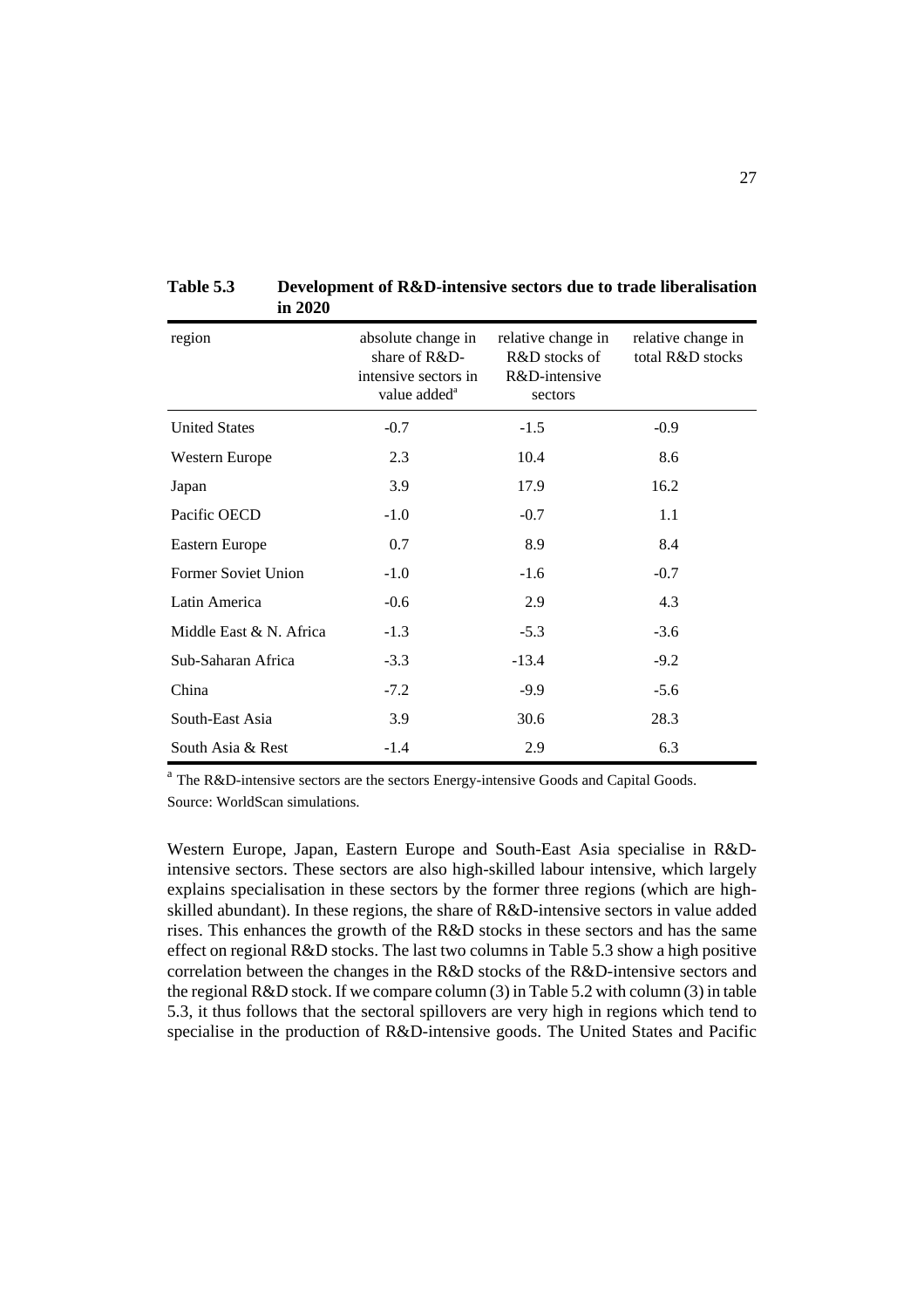OECD specialise in Agriculture which is R&D extensive. As a consequence, their sectoral spillovers are very modest.<sup>30</sup>

The negative sectoral spillovers in China and Sub-Saharan Africa in Table 5.2 can be explained in a similar way. These regions specialise in Consumer Goods and Agriculture, respectively, at the expense of R&D-intensive goods. So their regional R&D stocks decrease if trade liberalisation takes place. The sectoral spillovers for trade liberalisation are thus negative for these regions.

The size of the international spillovers can analogously be explained by the R&D content of the imports. These spillovers depend on the structure of the imports. Here the origin of imports is important as well as the sectoral composition. Table 5.4 illustrates this.

The importance of international R&D spillovers is determined by the R&D content of the imports. Column (3) in Table 5.4 shows the relative increase in the R&D content of the imports. It is very large for the Middle East, which explains the large international spillovers on GDP (see Table 5.2). The large increases in the R&D content of the imports in the United States and South Asia and Rest also lead to relatively high international R&D spillovers. $31$ 

The changes in the R&D content of the imports are affected by the changes in the regional and sectoral structure of the imports. The columns (1) and (2) present two indicators for these changes. Table 5.4 shows that regions tend to import less from the OECD, which has the highest R&D stocks. The reason is that trade liberalisation affects the relative consumer prices. Relative prices of products from non-OECD regions tend to become lower on average due to the elimination of import tariffs. Only Japan, Middle East and South-East Asia import relatively more from the OECD after trade liberalisation. This has a positive effect on the R&D content of the imports for these regions.

 $30$  The numbers in Table 5.3 are summary statistics. The first two columns in Table 5.3 provide an indication for the magnitudes in the third column. The latter presents the change in the R&D stock which also indicates a change in the sectoral spillovers. However, there is no one-to-one relation with column (3) in Table 5.2. For example, the sectoral spillovers for the United States are positive, while the relative change in the total R&D stock is negative. This can be explained by different R&D-stock elasticities between sectors.

 $31$  As the numbers in Table 5.3, the numbers in Table 5.4 are only indicators of the size of the international spillovers. A one-to-one mapping between the indicators and Table 5.4 is not possible because of different R&D-stock elasticities for sectors and regions.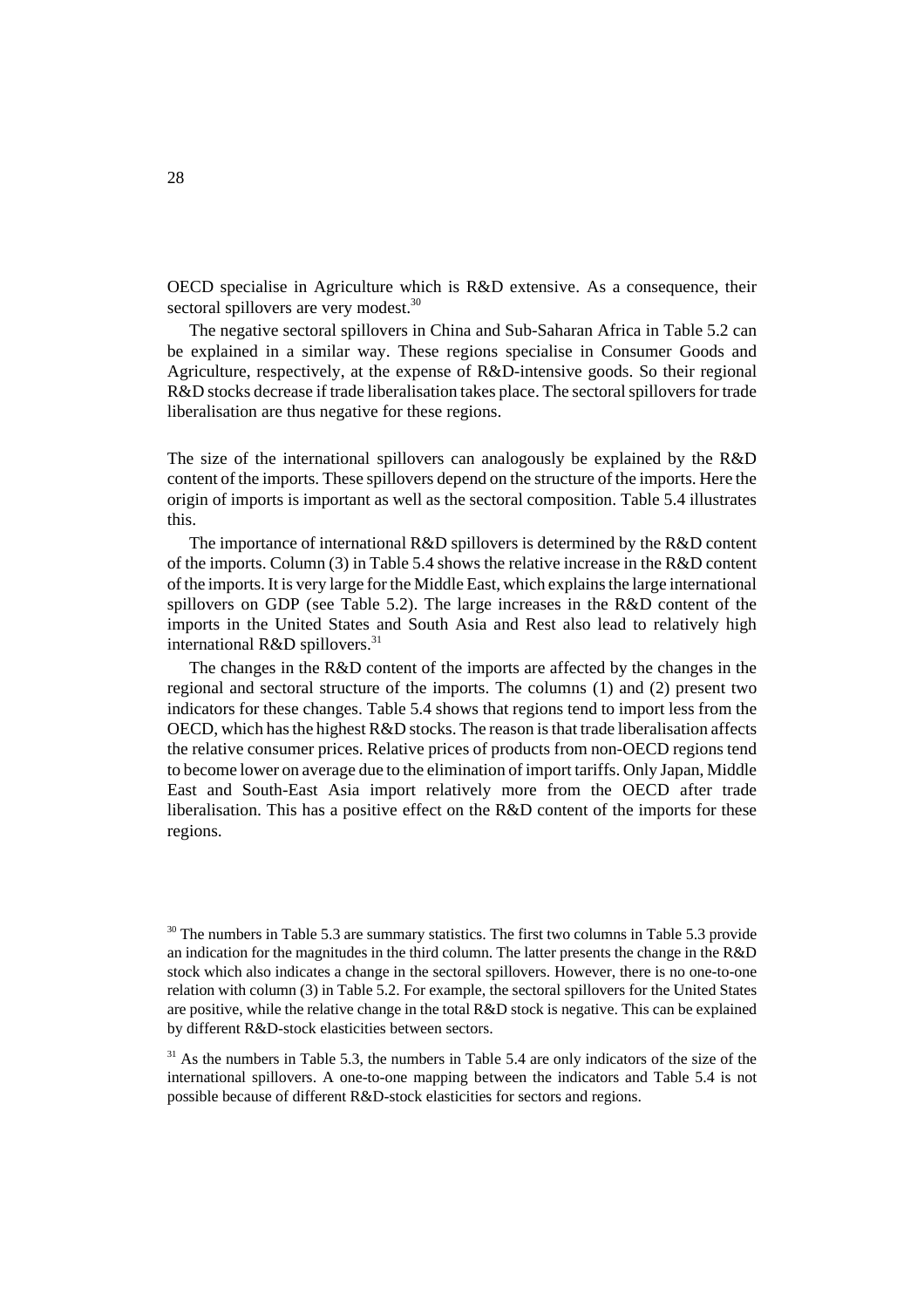| region                  | Absolute change in<br>share of OECD<br>imports in total<br>imports $(1)$ | Relative change in<br>R&D content of<br>import of R&D int.<br>sectors $(2)$ | Relative change in<br>R&D content of total<br>imports<br>(3) |
|-------------------------|--------------------------------------------------------------------------|-----------------------------------------------------------------------------|--------------------------------------------------------------|
| <b>United States</b>    | $-5.4$                                                                   | 24.1                                                                        | 22.2                                                         |
| Western Europe          | $-4.2$                                                                   | 12.6                                                                        | 11.0                                                         |
| Japan                   | 0.9                                                                      | 13.3                                                                        | 13.4                                                         |
| Pacific OECD            | $-7.7$                                                                   | 5.3                                                                         | 4.8                                                          |
| Eastern Europe          | $-2.8$                                                                   | 15.7                                                                        | 13.3                                                         |
| Former Soviet Union     | $-5.1$                                                                   | 12.1                                                                        | 11.0                                                         |
| Latin America           | $-12.6$                                                                  | 5.1                                                                         | 4.2                                                          |
| Middle East & N. Africa | 7.8                                                                      | 51.5                                                                        | 46.2                                                         |
| Sub-Saharan Africa      | $-9.6$                                                                   | 10.7                                                                        | 9.9                                                          |
| China                   | $-3.5$                                                                   | 8.3                                                                         | 9.5                                                          |
| South-East Asia         | 0.4                                                                      | 8.0                                                                         | 7.6                                                          |
| South Asia & Rest       | $-4.3$                                                                   | 18.2                                                                        | 16.8                                                         |

**Table 5.4 R&D content of imports due to trade liberalisation in 2020**

Source: WorldScan simulations.

The changes in sectoral structure of these imports are very important. All regions import relatively more R&D because they import relatively more R&D-intensive goods. Trade liberalisation stimulates particular trade in manufacturing products. The reason is that the fall in trade barriers in these sectors is larger than in Services and Raw Materials. In particular the United States and the Middle East import more of these goods, which leads to a considerable rise in the R&D content of the imports. So, although the sectoral spillovers in the United States are low, because it specialises in Agriculture, the international spillovers are high due to the increased imports of Energyintensive Goods and Capital Goods. Table 5.4 thus shows that the international spillovers are high if regions import relatively much R&D-intensive goods and if imports originate from the OECD.

Above we have analysed the contribution of R&D and its spillovers to the effects of trade liberalisation. R&D magnifies the positive effects on GDP if the R&D content of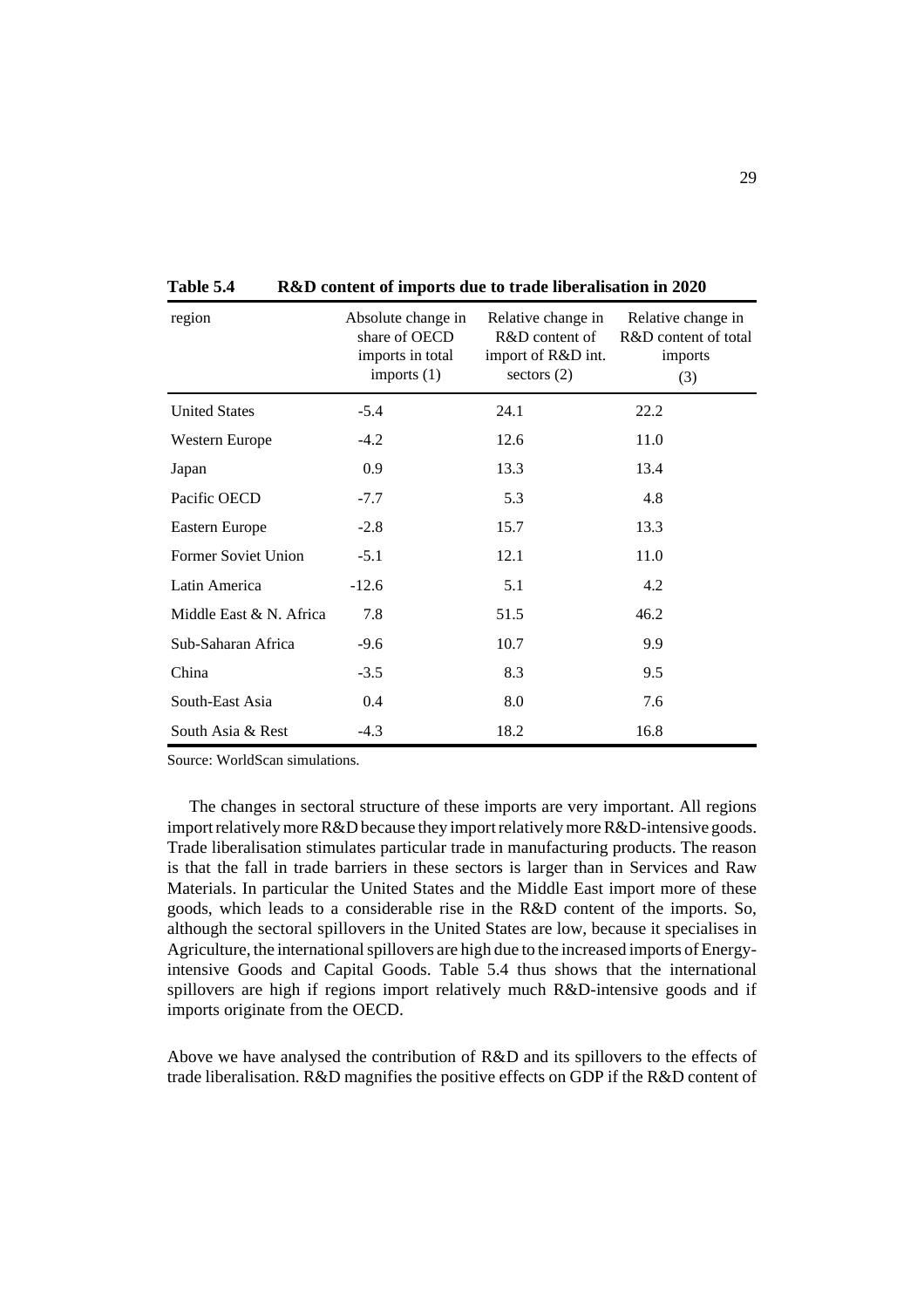the intermediate goods is high. This can be achieved in two ways. The first is that regions carry out a lot of R&D themselves. The second is that they import relatively much R&D-intensive goods. The analysis shows a trade off between specialising in R&D-intensive goods and importing these goods. Western Europe, Japan, Eastern Europe, Latin America and South-East Asia produce relatively much R&D-intensive goods. On the other hand, their R&D-import content is low. These regions thus have high sectoral spillovers compared to the international R&D spillovers (see Table 5.2).

The United States, Middle East, Sub-Saharan Africa, China and South Asia & Rest import relatively much R&D-intensive goods. The contribution of R&D to the GDP effects of trade liberalisation are mainly through international spillovers in these regions whereas they experience low or even negative effects related to the sectoral spillovers.

#### **Wage inequality**

In spite of the relatively large GDP effects of trade liberalisation, the relative wages of low-skilled workers are hardly affected in the OECD. Table 5.5 shows the effects of trade liberalisation on the ratio of wages of high-skilled workers to those of low-skilled workers.

| <b>2020 relative to wages of low-skilled workers</b> |                   |        |            |                                   |        |  |  |  |
|------------------------------------------------------|-------------------|--------|------------|-----------------------------------|--------|--|--|--|
| region                                               | no R&D<br>own R&D |        | spillovers | sectoral R&D international<br>R&D | total  |  |  |  |
|                                                      | (1)               | (2)    | (3)        | spillovers $(4)$ :                | (5)    |  |  |  |
| <b>United States</b>                                 | $-0.7$            | $-0.1$ | 0.0        | 0.0                               | $-0.8$ |  |  |  |
| Western Europe                                       | 1.2               | 0.1    | 0.0        | 0.0                               | 1.3    |  |  |  |
| Japan                                                | 2.2               | 0.1    | 0.1        | 0.0                               | 2.3    |  |  |  |
| Pacific OECD                                         | $-1.4$            | 0.0    | 0.0        | 0.0                               | $-1.4$ |  |  |  |

Table 5.5 **Impact of trade liberalisation on wages of high-skilled workers in**  $2020$  relative to

Source: WorldScan simulations. Numbers are absolute changes in wage ratios. Columns (2) to (4) present additional effects to the previous column. Column (5) presents the total effect.

The columns in Table 5.5 distinguish the four different cases with and without R&D spillovers. The wage ratio of the four OECD regions is about 1.61 in the base simulation. The numbers in the table refer to absolute changes in this ratio. The effects of trade liberalisation on the labour markets are very modest in the simulation without R&D spillovers. In Western Europe and Japan the skill premium rises with 1 to 2% points. In the other two regions the skill premium decreases a bit, because those regions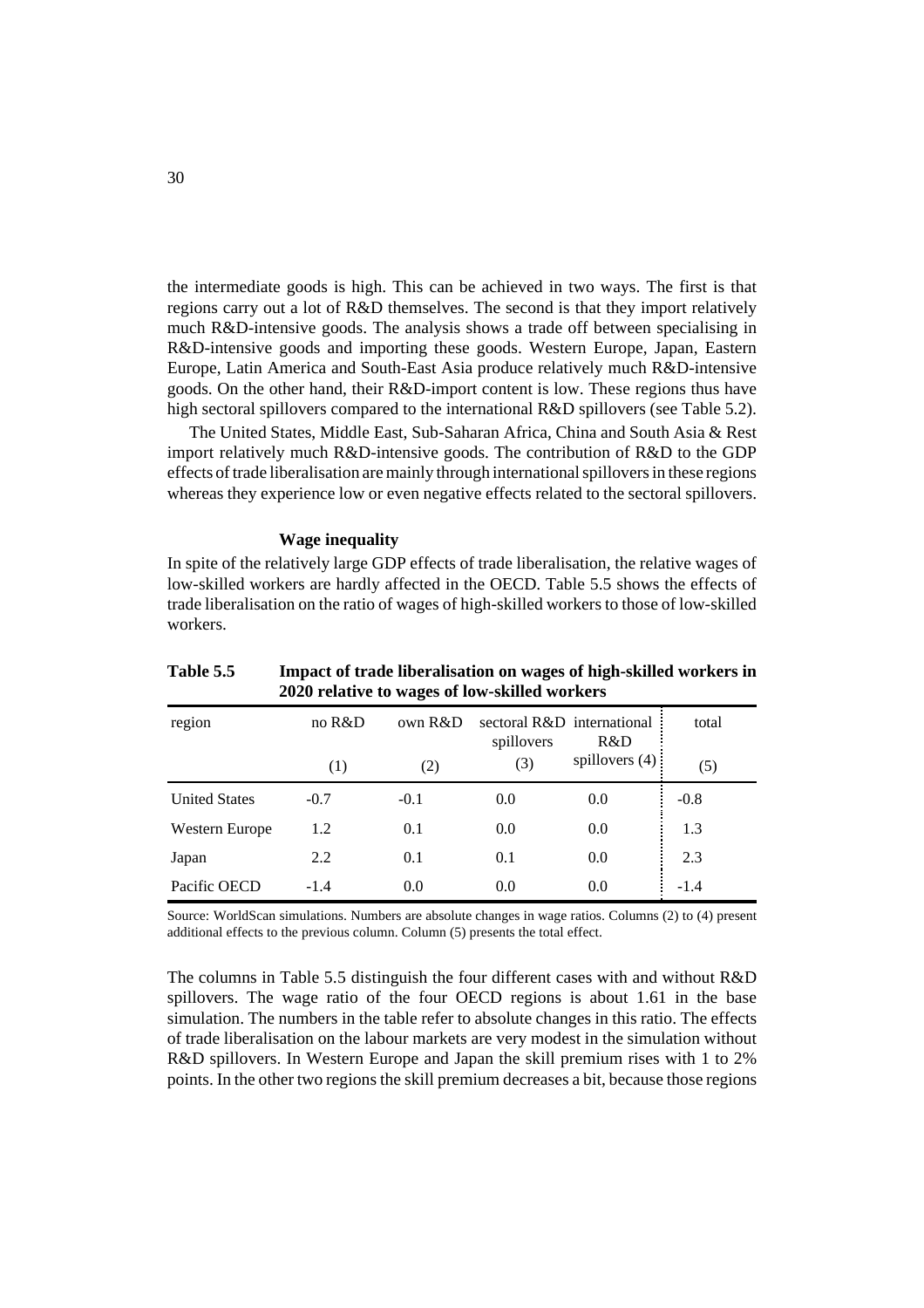specialise in Agriculture. Lejour and Tang (2000) derive a similar result. The introduction of R&D and R&D spillovers in TFP exerts a very mild upward pressure on the skill premium in Western Europe and Japan, but this seems hardly significant. From this analysis we conclude that R&D spillovers do not significantly affect the position of low-skilled workers.

# **5.3 Sensitivity analysis**

In this section we analyse the sensitivity of the results from the benchmark simulation to three different assumptions. First, we examine how sensitive the results are for the assumption that the R&D intensities in the non OECD remain at their current level. We analyse increasing intensities in the non OECD by implementing a relation between the R&D intensity and GDP per capita. Second, we analyse what the assumption implies that only the OECD does R&D. And finally, we check the robustness of our results for the size of estimated coefficients.

#### **Increasing R&D intensities in the non OECD**

So far we have assumed that the ratio of sectoral R&D expenditures to value added is constant in the simulation period. This seems to be reasonable for the developed regions, in which R&D expenditures do not vary substantially over time, but not for the developing regions. The analysis of the R&D data of the UNESCO (1998) shows that R&D intensities increase as countries become more wealthy (see Appendix A). According to this analysis, the ratio of regional R&D expenditures to value added rises by 0.4% points if per capita income doubles. We analyse the GDP effects of the spillovers once we introduce this relation in our simulations. The R&D intensity rises with 0.2% points in Sub-Saharan Africa to about 0.6% points in South-East Asia and China in the simulation period. In the benchmark simulations presented above some spillovers were negative because the R&D content of the intermediate inputs decreased in the presence of trade liberalisation. As the R&D intensities in the non-OECD regions increase, the R&D content of intermediate goods will increase. Table 5.6 shows the results in deviation from those in Table 5.2.

Column (4) shows that only the non-OECD regions are seriously affected compared to the case of constant R&D intensities in the non OECD. The effects on the OECD regions are negligible. In the non-OECD regions, the sectoral spillovers are much larger. The sectoral spillovers are positive for all regions. For all regions, except China, the total sectoral effect – the sum of the columns $(2)$  in Table 5.2 and 5.6 – is positive. And - the sum of the columns(2) in Table 5.2 and 5.6 - is positive. And<br>tive effect is much smaller now. The effects of the international<br>guous. However, the changes are fairly small. for China this negative effect is much smaller now. The effects of the international spillovers are ambiguous. However, the changes are fairly small.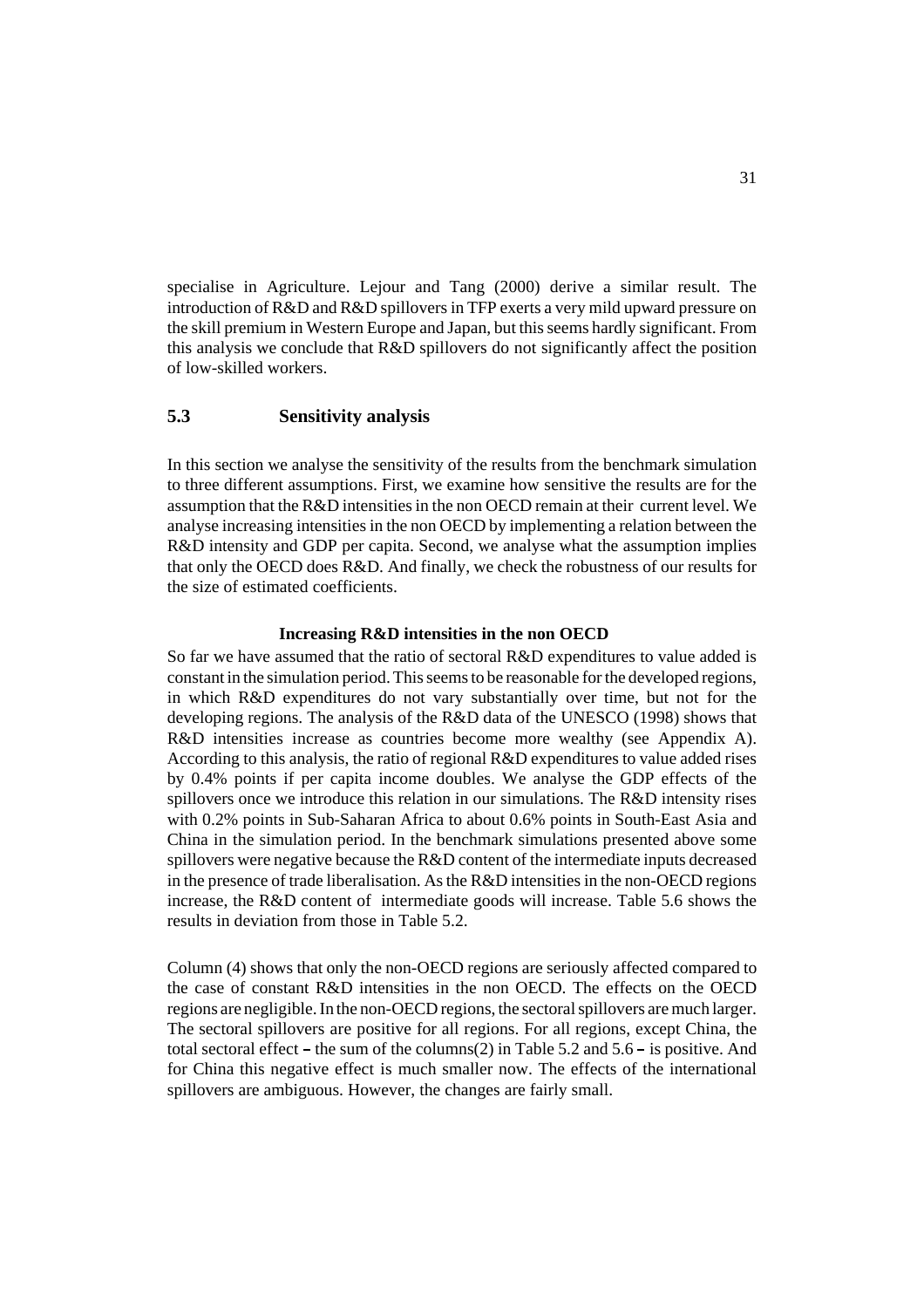|                         |                | to mercasing <i>recep</i> intensities in the non-ODCD |                         |              |
|-------------------------|----------------|-------------------------------------------------------|-------------------------|--------------|
| region                  | own R&D<br>(1) | sectoral R&D<br>(2)                                   | international<br>R&D(3) | total<br>(4) |
| <b>United States</b>    | 0.0            | 0.0                                                   | 0.0                     | 0.0          |
| Western Europe          | $-0.1$         | $0.0\,$                                               | 0.0                     | 0.0          |
| Japan                   | $0.0\,$        | 0.1                                                   | 0.0                     | 0.0          |
| Pacific OECD            | $-0.1$         | 0.0                                                   | 0.2                     | 0.1          |
| Eastern Europe          | 0.0            | 0.3                                                   | 0.1                     | 0.3          |
| Former Soviet Union     | $0.0\,$        | 0.1                                                   | 0.0                     | 0.1          |
| Latin America           | $0.0\,$        | 0.5                                                   | 0.2                     | 0.7          |
| Middle East & N. Africa | 0.0            | 0.4                                                   | $-0.2$                  | 0.2          |
| Sub-Saharan Africa      | $0.0\,$        | 0.4                                                   | 0.2                     | 0.6          |
| China                   | 0.3            | 0.5                                                   | 0.2                     | 0.9          |
| South-East Asia         | $0.0\,$        | 1.2                                                   | $-0.1$                  | 1.1          |
| South Asia & Rest       | 0.5            | 0.6                                                   | 0.1                     | 1.2          |

**Table 5.6 Deviations in the cumulative GDP effects of trade liberalisation due to increasing R&D intensities in the non OECD**

Source: WorldScan simulations. All results are presented in deviation from Table 5.2.

#### **Only R&D in the OECD**

It is often claimed that the OECD countries do nearly all the R&D in the world economy. Tables 3.2 and 3.3 underpin this view, with the exception of South-East Asia. As a second sensitivity analysis we consider trade liberalisation from that perspective, that is by assuming that non-OECD regions do no R&D at all. Bayoumi *et al.* (1999) carried out a similar simulation. It gives a clear view of the importance of the international spillovers for the developing economies if trade barriers are eliminated. Table 5.7 shows the results, again in deviation from Table 5.2 (the case in which the non-OECD performs R&D at constant R&D intensities). Column (1) shows the extra GDP effects if own R&D outlays raises TFP. Not surprisingly, the effects for the OECD regions do not change. For the non-OECD regions, there is a small effect on GDP. This is due to the fact that GDP gains in the non-OECD regions do no longer induce R&D investment.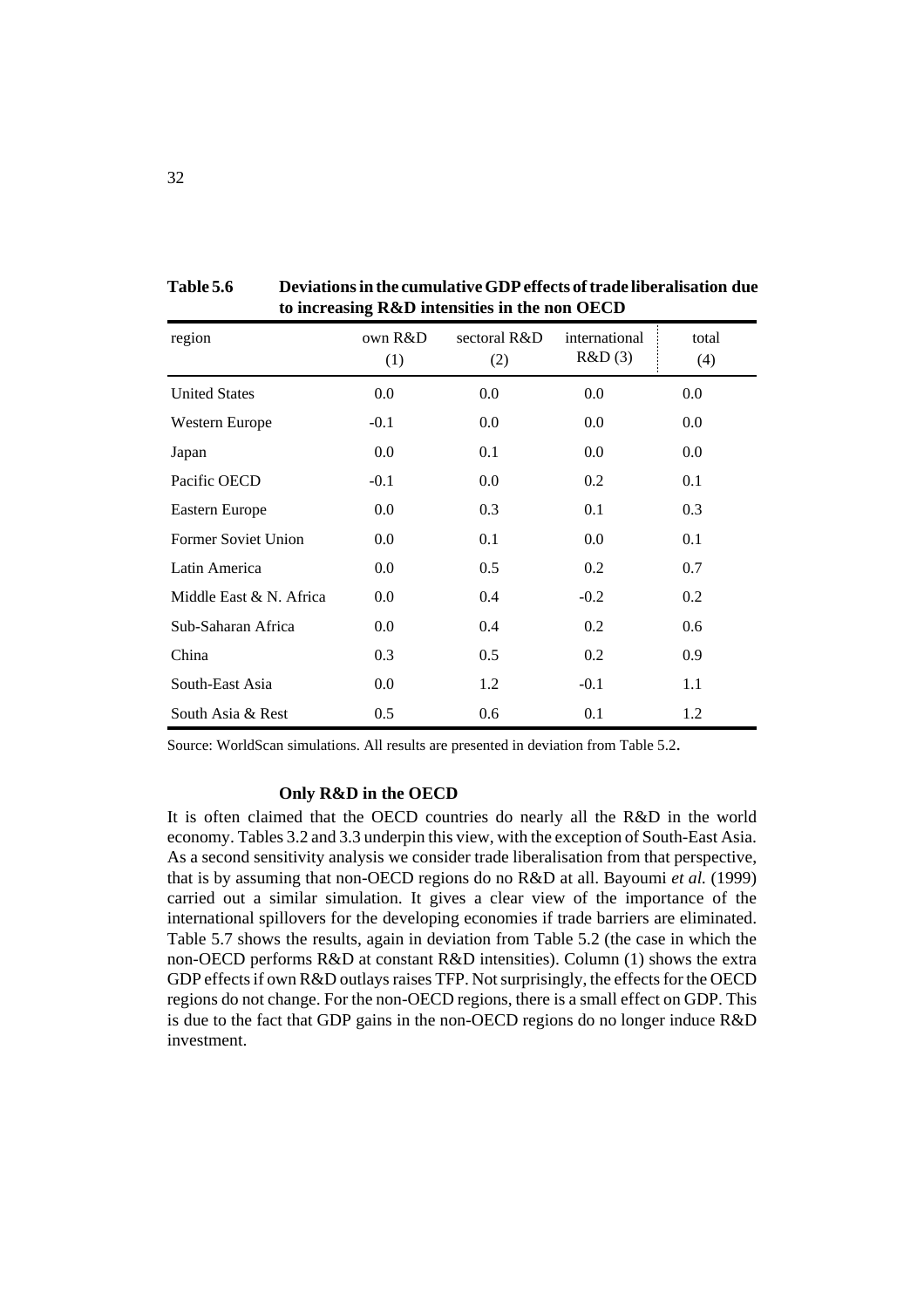| region                  | own R&D |        | international<br>R&D spillovers: | total  |
|-------------------------|---------|--------|----------------------------------|--------|
|                         | (1)     | (2)    | (3)                              | (4)    |
| <b>United States</b>    | 0.0     | $-0.1$ | $-0.1$                           | $-0.2$ |
| <b>Western Europe</b>   | 0.0     | $-0.1$ | $-0.1$                           | $-0.2$ |
| Japan                   | 0.0     | $-0.1$ | $-0.1$                           | $-0.2$ |
| Pacific OECD            | $-0.1$  | $-0.1$ | $-0.6$                           | $-0.7$ |
| Eastern Europe          | $-0.2$  | $-0.8$ | $-0.3$                           | $-1.2$ |
| Former Soviet Union     | 0.0     | 0.0    | $-0.1$                           | $-0.2$ |
| Latin America           | $-0.2$  | $-0.4$ | $-0.6$                           | $-1.2$ |
| Middle East & N. Africa | $-0.1$  | $-0.1$ | $-0.3$                           | $-0.5$ |
| Sub-Saharan Africa      | 0.0     | 0.6    | $-0.4$                           | 0.3    |
| China                   | 0.0     | 0.8    | $-0.4$                           | 0.3    |
| South-East Asia         | $-1.4$  | $-5.7$ | $-0.2$                           | $-7.3$ |
| South Asia & Rest       | $-0.1$  | $-0.1$ | $-0.3$                           | $-0.5$ |

**Table 5.7 Cumulative GDP effects of trade liberalisation in 2020 with only R&D in the OECD**

Source: WorldScan simulations. All results are presented in deviation from Table 5.2.

The exiting results are presented in columns (2) and (3). First, take the sectoral R&D spillovers. The negative numbers for the OECD regions show that the GDP effects of sectoral spillovers are lower than in the case that the developing economies do also R&D. This is a consequence of the fact that the GDP gains from trade liberalisation are lower for the non-OECD regions. This exerts a downward pressure on the GDP gains for the OECD. Normally GDP gains in one region spill over to another region because of trade and capital flows. Now there are lower GDP spillovers from the non-OECD to the OECD, only the other way around they are substantial. The presence of sectoral R&D spillovers in the OECD and its accompanying GDP gains tend to raise the GDP gains of trade liberalisation in the non OECD but these are dominated anyhow by the absence of domestic sectoral spillovers in the non-OECD (as they perform no R&D in this analysis). Compared to Table 5.2 it appears that GDP increases in column (2) are negative in the non-OECD regions. Only non-OECD regions which specialise in R&D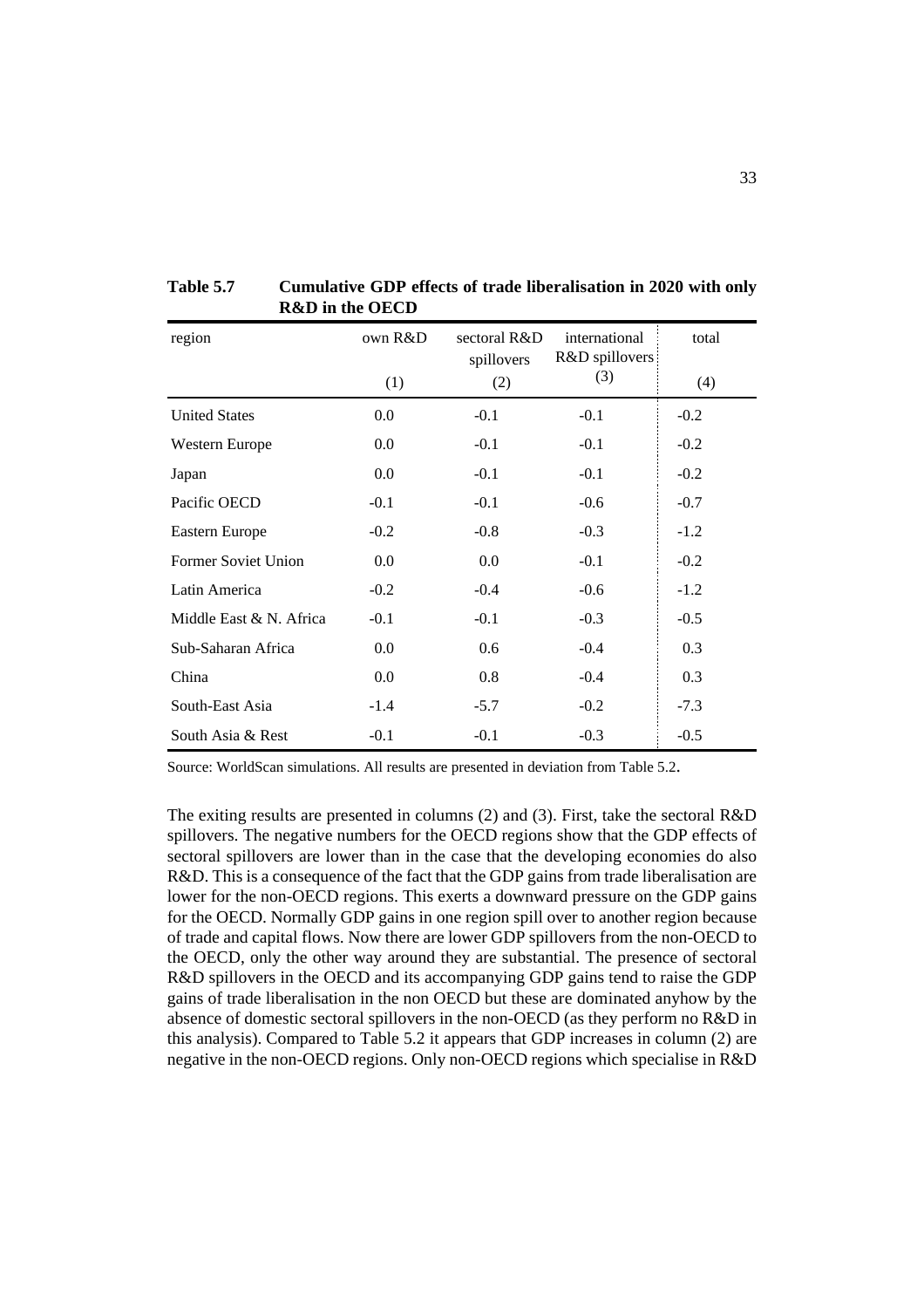intensive goods in the previous simulations have modest GDP gains now; examples are China and Sub-Saharan Africa.

The international R&D spillovers are smaller if the non-OECD regions perform no R&D. Trade liberalisation leads to increased trade between the OECD and the non OECD. Most regions import a relative larger share of their products from the non OECD now. These imports do not incorporate a R&D content now. Therefore, the GDP effects of international R&D spillovers are less positive. The international R&D spillovers for Pacific OECD and Latin America are even negative.

Column (4) presents the total effects of trade liberalisation. The picture is diverse. For all regions the international spillovers are lower. This is not the case for the sectoral spillovers, at least, for regions that do not specialize in R&D intensive products. Thus the gains from trade liberalisation are lower for most regions. The exceptions are China and Sub-Saharan Africa. If they where to rely on international R&D spillovers only, the gains from trade liberalisation would be higher, as the positive numbers in column (4) in Table 5.6 show.

#### **Sensitivity to the estimated coefficients**

The importance of the sectoral and international spillovers depends on the size of the R&D elasticities in the TFP function, see equation (1). We change these elasticities to get some idea of the sensitivity of changes in these elasticities on the GDP effects of trade liberalisation. In the benchmark simulations our starting point is the estimated elasticities in equation (8) of own R&D, sectoral R&D and international R&D are equal to 0.167, 2.636, and 0.618, see Table 3.5. These elasticities are modified such that the appropriate  $\gamma s$  for every sector and region are implemented in the model. As a third sensitivity analysis we assume that the estimated elasticities for the sectoral and international spillovers are equal. We use a value of 1.674, the average of the estimated elasticities. So, the value of the two elasticities together does not change. If this value would change, it is clear beforehand that the GDP effects from trade liberalisation would change. Table 5.8 presents the deviations of the GDP effects of the simulations where the R&D elasticities are modified, compared to the simulations in Table 5.2. As only the GDP effects which are related to the sectoral and international spillovers are modified, Table 5.8 presents only these deviations and the deviations in the total GDP effect.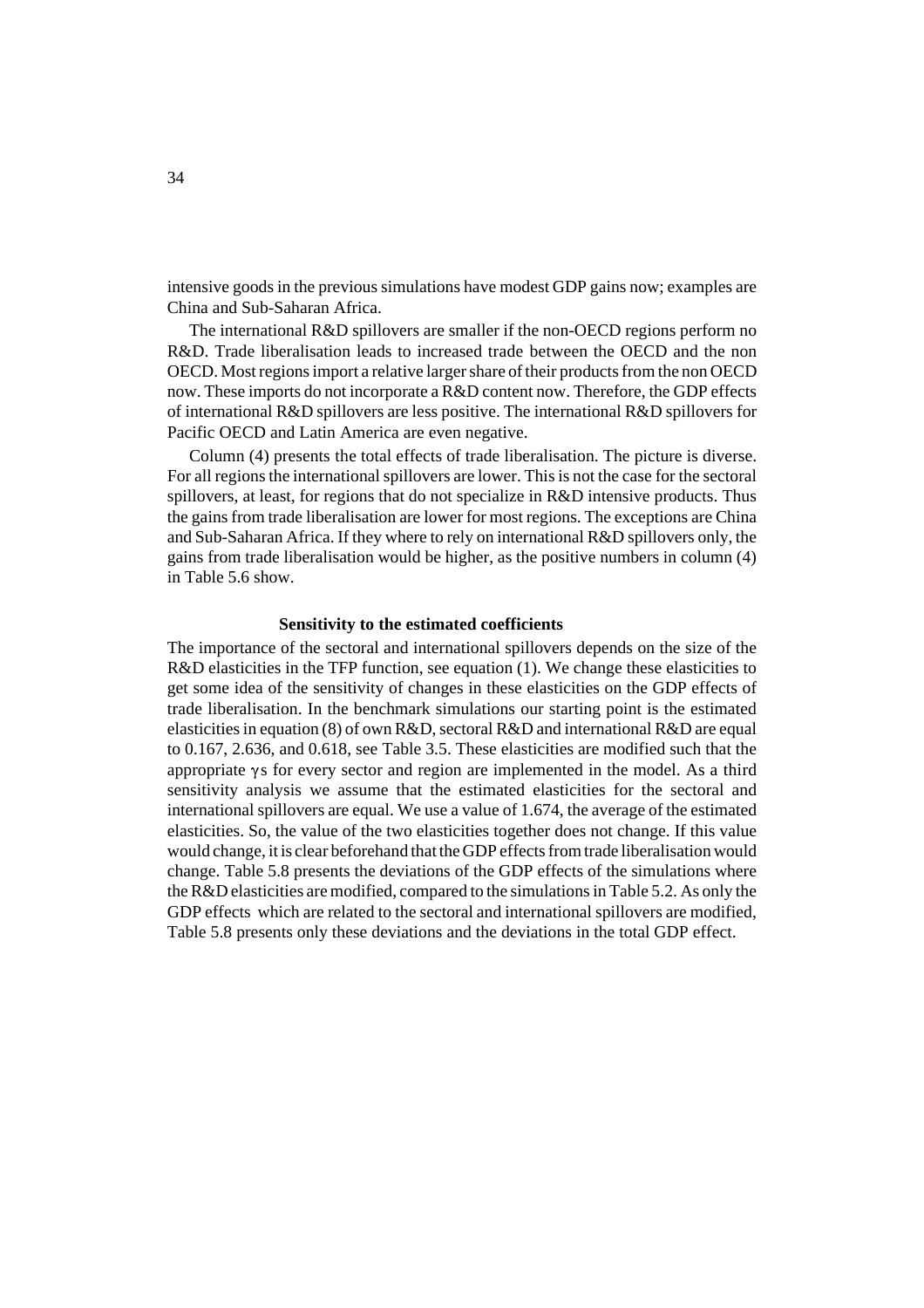| region                  | sectoral R&D<br>spillovers | international<br>R&D spillovers<br>(2) | total  |
|-------------------------|----------------------------|----------------------------------------|--------|
|                         | (1)                        |                                        | (3)    |
| <b>United States</b>    | $-0.1$                     | 0.5                                    | 0.4    |
| Western Europe          | $-1.0$                     | 0.2                                    | $-0.7$ |
| Japan                   | $-3.5$                     | 0.3                                    | $-3.2$ |
| Pacific OECD            | $-0.2$                     | 0.4                                    | 0.2    |
| Eastern Europe          | $-0.4$                     | 1.1                                    | 0.7    |
| Former Soviet Union     | $-0.1$                     | 0.4                                    | 0.3    |
| Latin America           | $-0.3$                     | 0.6                                    | 0.3    |
| Middle East & N. Africa | $-0.2$                     | 3.3                                    | 3.1    |
| Sub-Saharan Africa      | 0.1                        | 1.1                                    | 1.2    |
| China                   | 0.2                        | 1.4                                    | 1.5    |
| South-East Asia         | $-2.5$                     | 1.8                                    | $-0.7$ |
| South Asia & Rest       | $-0.2$                     | 0.9                                    | 0.7    |

**Table 5.8 Deviations of cumulative GDP effects of trade liberalisation in 2020 R&D elasticities are modified**

Source: WorldScan simulations. All results are presented in deviation from Table 5.2.

Not surprisingly, Table 5.8 shows that the effects of the sectoral spillovers are smaller, while those of the international spillovers are larger. Some GDP effects of the sectoral spillovers are reduced by 50%. Some GDP effects of international spillovers are more than doubled (compare column (2) of Table 5.8 to column (4) of Table 5.2). As a result, the total effects vary. The bottom line, however, is that the GDP effects of trade liberalisation induced by spillovers are larger for most regions.

The GDP effects are significantly larger for the United States, Former Soviet Union, the Middle East, Sub-Saharan Africa, China and South Asia & Rest. This is also what we expect. These regions acquire the positive R&D spillovers mainly by import as we showed before. The international R&D spillovers are relatively important for these regions. If the elasticity of these spillovers is increased, GDP effects of trade liberalisation also increase. For other regions, as Western Europe, Japan, and South-East Asia the sectoral spillovers are important, because they specialize in R&D-intensive industries. The TFP elasticity with respect to the sectoral spillovers decreases in this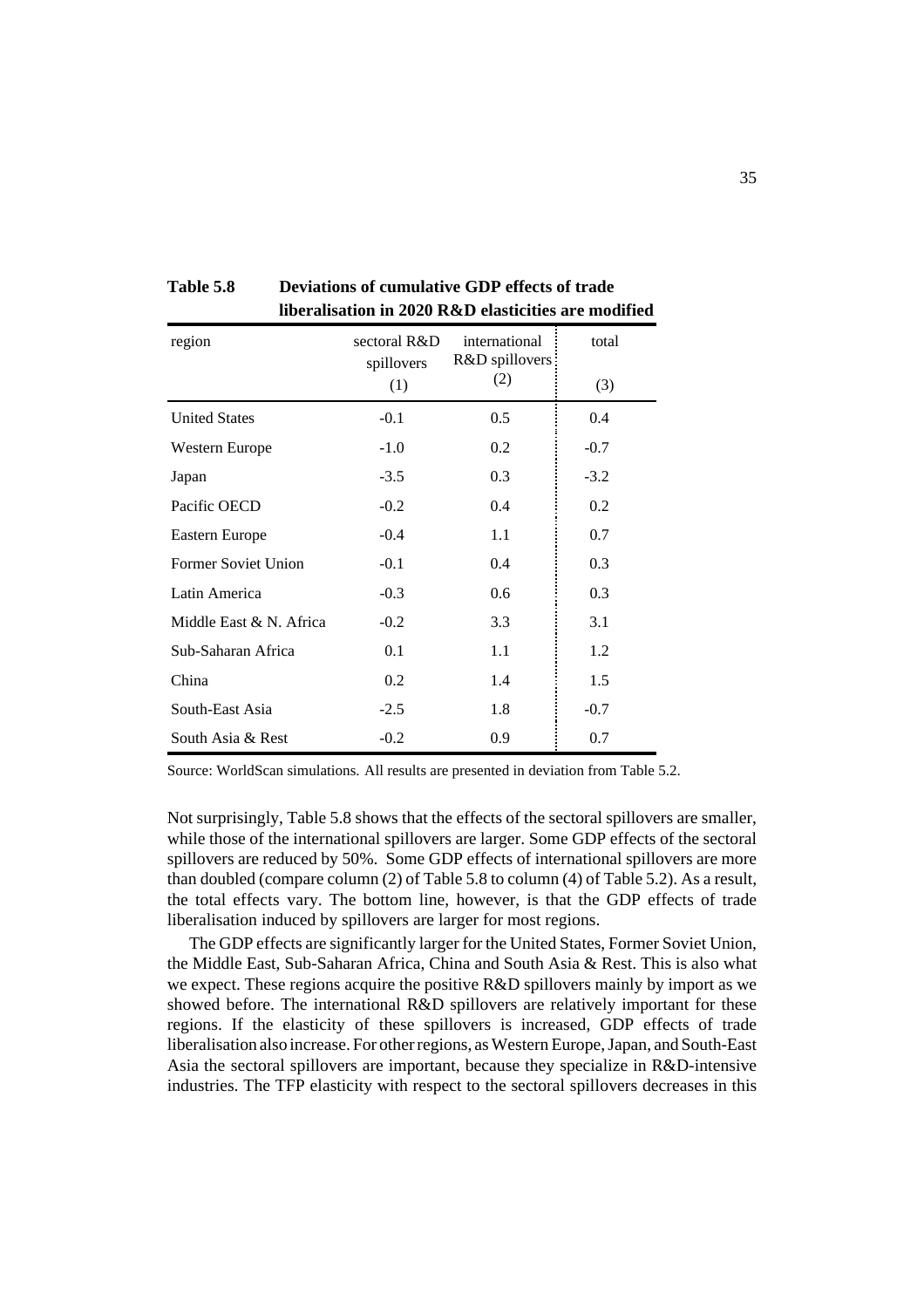analysis whereas the elasticity with respect to international spillovers increases. The latter does not compensate the loss in sectoral spillovers, caused by the former, because those are more important for those regions than the international spillovers. The GDP gains of trade liberalisation are thus lower for these regions.

#### **6. Conclusions**

Do R&D and R&D spillovers provide a link between openness and growth? The answer to that question is affirmative according to our analysis. The introduction of R&D in our AGE model always increases the effect of trade liberalisation. The size of the effect depends heavily on specialisation patterns and changes of that pattern due to trade liberalisation. A more intense relation with one sector or region often implies a less intense relation with other sectors or regions. A change in the input of intermediate goods or trade pattern only raises productivity if it is a change towards R&D-intensive sectors or regions.

This is one of the main conclusions of this paper. Although R&D enlarges the benefits from trade liberalisation, the effects are region- and sector specific. Here the value added of our AGE model WorldScan comes in. It allows for regional and sectoral detail. Therefore, we can model inter- and intra-regional spillovers of R&D. Sectors and regions face a trade-off with respect to these spillovers. R&D spillovers can be obtained by producing R&D-intensive and spillover-intensive goods domestically or by importing them. In the former case the intra-regional (sectoral) spillovers are important. Regions which already have a comparative advantage in R&D-intensive sectors rely on this mechanism. As producing R&D-intensive goods turns out skill- and capital-intensive, the intra-regional spillovers are important for Western Europe, Eastern Europe and Japan. Other regions which specialize in Agriculture or that are not skill- and capitalrich obtain the R&D spillovers by the international linkages. For some regions the gains from trade liberalisation are even reduced by negative sectoral spillovers. In the process of trade liberalisation, these regions specialise in R&D-extensive products. As a consequence the R&D-intensive sectors move away to other regions.

This is no reason to restrict trade. The gains from trade liberalisation are still positive. A policy option is stimulating R&D. If regions increase R&D expenditures the negative spillovers of trade liberalisation decrease or even disappear. Our analyses showed that the sectoral spillovers then become more important. A policy which stimulates R&D not necessarily has to be directed to the R&D-intensive sectors. It makes sense to stimulate those sectors which produce goods that are often used as intermediate goods. However, as those goods are often imported, it could make more sense to target R&D-stimulating policy at those sectors which are often used domestically as intermediate goods such as services.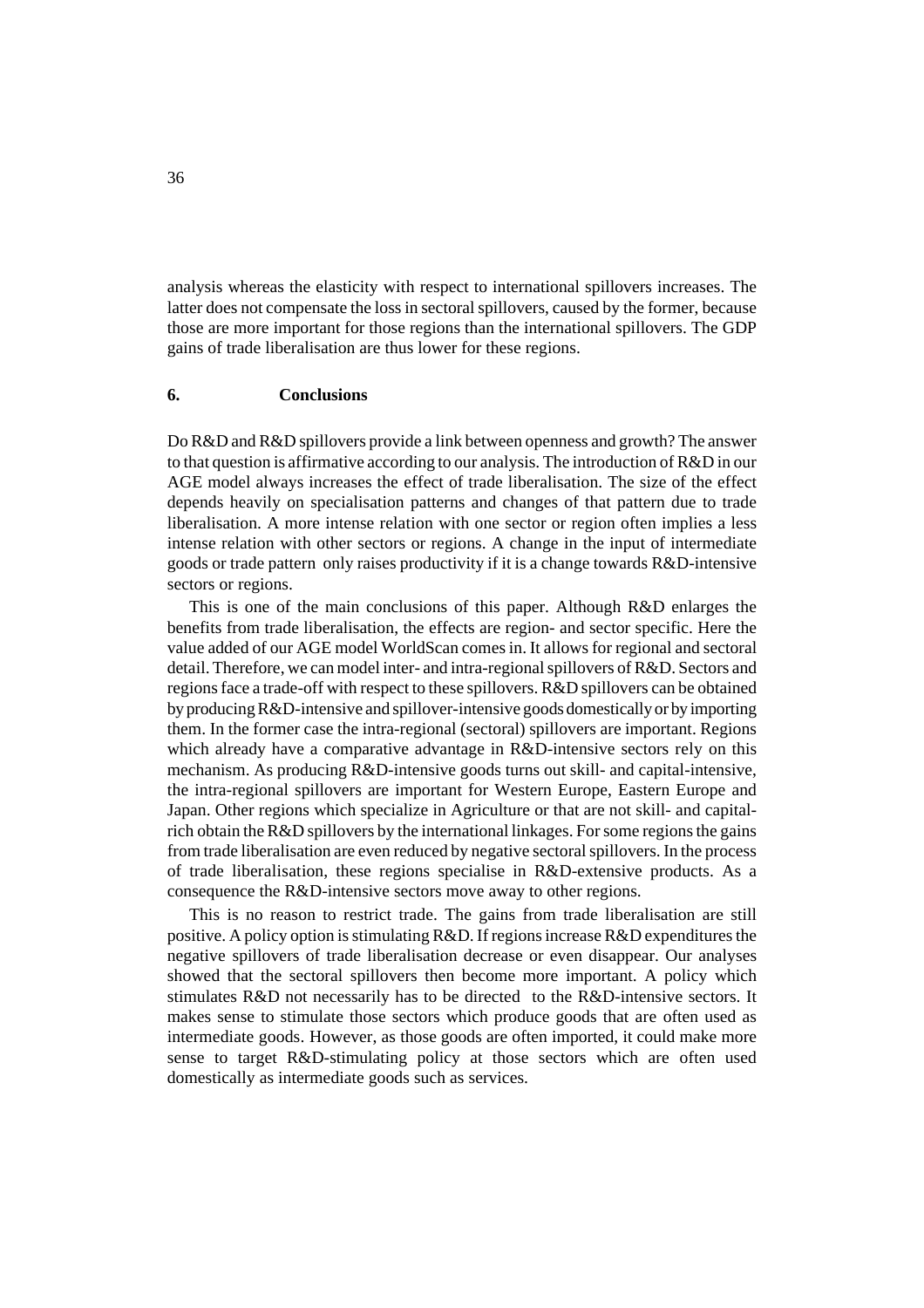#### **References**

- Acemoglu, D. (1998) "Why Do New Technologies Complement Skills? Directed Technical Change and Wage Inequality," *Quarterly Journal of Economics*, Vol. 113, No. 4, 1055-89.
- Barro, R. J. (1999) "Notes on Growth Accounting," *Journal of Economic Growth*, Vol.4 No.2, 119-137.
- Bayoumi T., D. T. Coe and E. Helpman (1999) "R&D spillovers and global growth," *Journal of International Economics 47*, p. 399-428.
- Caves, D.W., L.R. Christensen and W.E. Diewert (1982) "Multilateral Comparisons of Output, Input and Productivity using Superlative Index Numbers," *Economic Journal*, Vol.92. No. 365, 73-86.
- Coe, D. T., and E. Helpman (1995) "International R&D Spillovers," *European Economic Review*, Vol. 39, 859-887.
- Coe, D. T., E. Helpman, and A.W. Hoffmaister (1997) "North-South R&D Spillovers," *Economic Journal*, Vol. 107, 134-149.
- CPB (1999) *WorldScan: The Core Version*, The Hague.
- Diewert, W.E. (1976) "Exact and Superlative Index Numbers," *Journal of Econometrics* Vol 4. No. 2, 115-145.
- Engelbrecht, H.J. (1997) "International R&D Spillovers, Human Capital and Productivity in OECD Economies: An Empirical Investigation," *European Economic Review*, Vol. 41, 1479-1488.
- Griliches, Z. (1979) "Issues in Assessing the Contribution of Research and Development to Productivity Growth," *The Bell Journal of Economics*, Vol. 10, 92-116.
- De Groot, H.L.F. and R. Nahuis (1998) "Taste for Diversity and Optimality of Economic Growth," *Economics Letters,* Vol. 58, No.3, 291-295.
- Grossman, G.M., and E. Helpman (1991) *Innovation and Growth in the Global Economy*, Cambridge-MA: MIT Press.
- Jacobs, B., R. Nahuis and P.J.G.Tang (1999) "Sectoral Productivity Growth and R&D Spillovers in the Netherlands,"CPB Research Memorandum No. 149.
- Kao, C., M-H. Chiang and B. Chen (1999) "International R&D Spillovers: An Application of Estimation and Inference in Panel Cointegration," *Oxford Bulletin of Economics and Statistics*, Vol. 61, No. 20, 691-710.
- Keller, W. (1997) "Trade and the Transmission of Technology," NBER Working Paper, No. 6113.
- Kim, J.I. and L.J. Lau (1994) "The Sources of Economic Growth of the East Asian Newly Industrialized Countries," *Journal of the Japanese and International Economies* Vol. 8, No. 3, 235-71.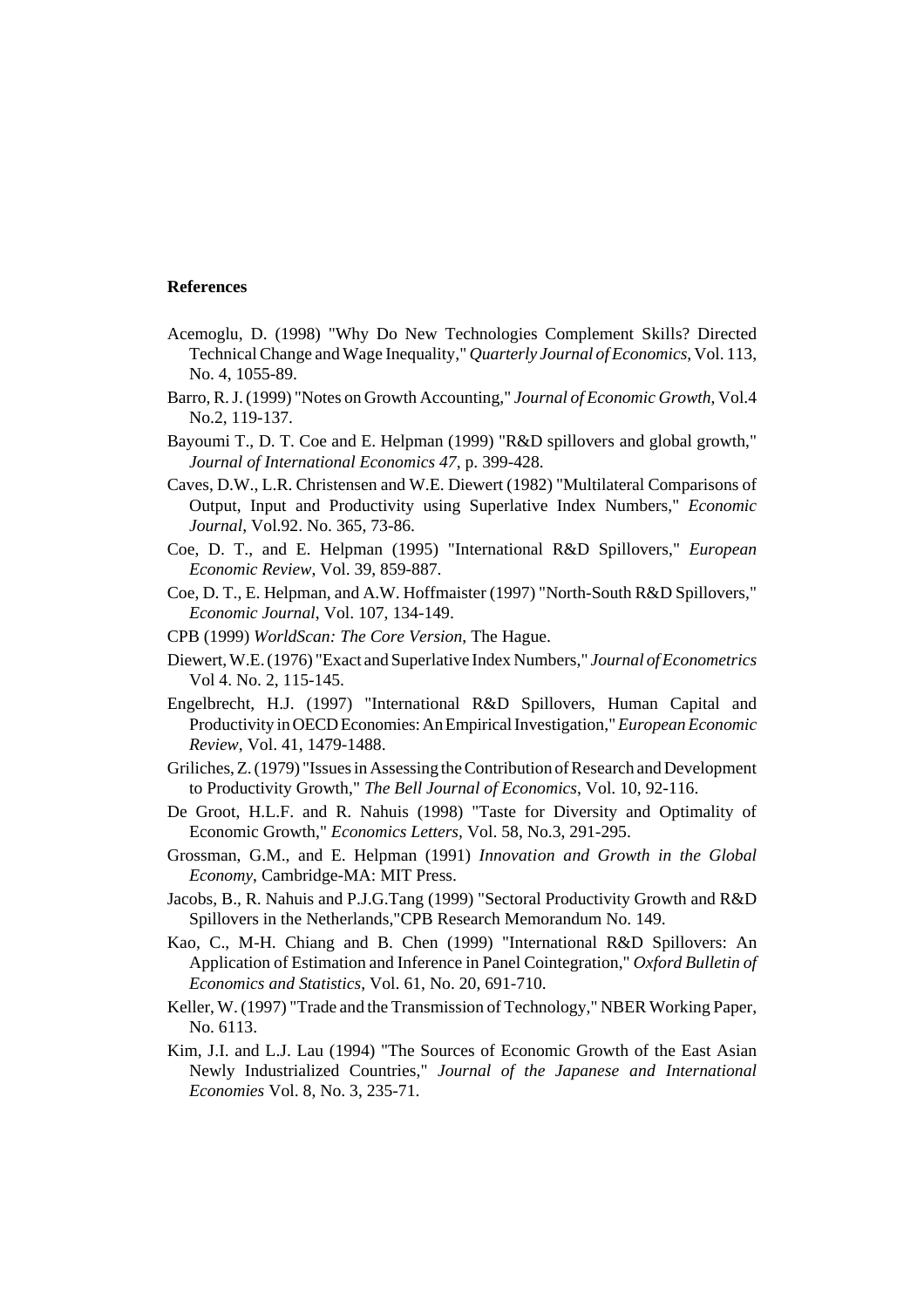- Lejour, A.M., and P.J.G Tang (2000) "Globalisation and wage inequality," CPB Research Memorandum No. 167.
- Lichtenberg, F. and B. van Pottelsberghe de la Potterie (1998) "International R&D Spillovers: A Comment," *European Economic Review*, Vol. 42, 1483-1491.
- Maddison, A. (1991) *Dynamic Forces in Capitalist Development A Long-run Comparative View*, Oxford, Oxford University Press.
- McDougall, R.A., A. Elbehri, and T.P. Truong (1998).Global trade assistance and protection: The GTAP 4 data base, Center for Global Trade Analysis, Purdue University.
- Meijl H .van, and F. van Tongeren (1999) "Endogenous International Technology Spillovers and Biased Technical Change in Agriculture," *Economic Systems Research* Vol. 11, No. 1, 31-48.
- Nadiri, M.I., (1993) "Innovations and Technological Spillovers," NBER Working Paper, No. 4423.
- OECD (1997) *The World in 2020: Towards a New Global Age*, Paris.
- OECD (1998) Basic Science and Technology Statistics, (latest update march 29 1999), Paris.
- OECD (1999a) "ANBERD 98 International Sectoral Data Base, User's guide," Paris.
- OECD (1999b) "ISDB 98 International Sectoral Data Base, User's guide," Paris.
- Park, W.G. (1995) "International R&D Spillovers and OECD Economic Growth," *Economic Inquiry*, Vol.XXXIII, 571-591.
- Peretto, P. and S. Smulders (1998) "Specialization, Knowledge Dilution, and Scale Effects in an IO-based Growth Model," CentER discussion paper No. 9802.
- Rivera-Batiz, L.A. and P.M. Romer (1991) "Economic Integration and Endogenous Growth," *Quarterly Journal of Economics*, Vol. 106, No. 2, 531-55.
- Rodríguez, F. and D. Rodrik (1999) "Trade Policy and Economic Growth: A Skeptics's Guide to the Cross-National Evidence," NBER Working Paper, No. 7081.
- Sachs, J.D., and A.M. Warner (1995) "Economic Reform and the Process of Global Integration," *Brookings Papers on Economic Activity*, Vol. 0, No.1, 1-95.
- Sakurai, N., G. Papaconstantinou and E. Ioannidis (1997) "Impact of R&D and Technology Diffusion on Productivity Growth: Empirical Evidence for 10 OECD Countries," *Economic Systems Research*, Vol. 9, No. 1, 81-109.
- Terlecky, N. (1974) *Effects of R&D on the Productivity Growth of Industries: An Exploratory Study*, National Planning Association, Washington D.C.
- UNESCO (1998) *Statistical Yearbook Table 5.6*, Paris.
- UNESCO (1999) *Statistical Yearbook Table III.1*, Paris.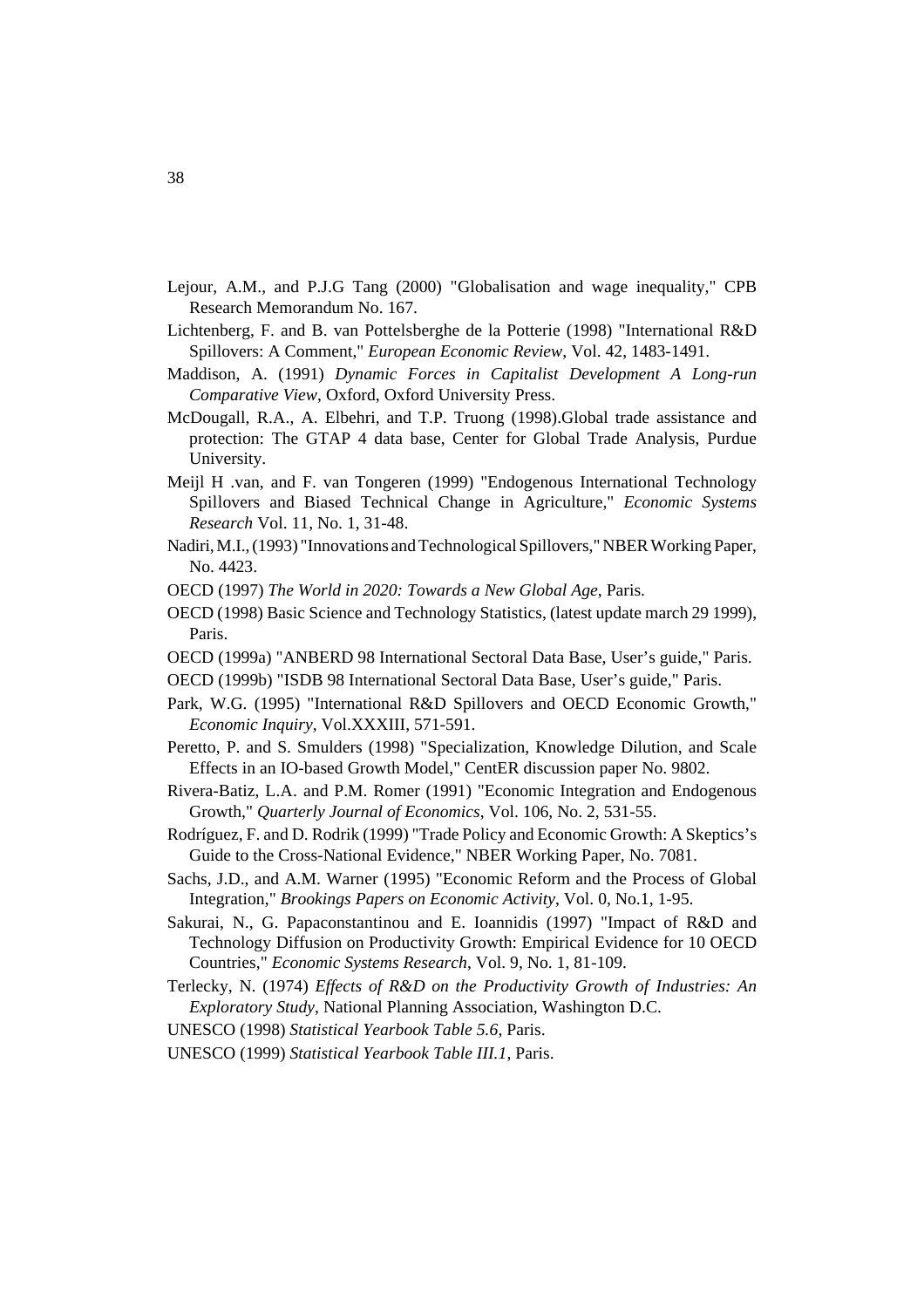- Verspagen, B. (1997a) "Measuring Intersectoral Technology Spillovers: Estimates from the European and US Patent Office Databases," *Economic Systems Research,* Vol. 9, No. 1, 47-65.
- Verspagen, B. (1997b) "Estimating International Technology Spillovers Using Technology Flow Matrices," *Weltwirtschaftliches Archiv,* Vol. 133, No. 2, 226-248.
- Wolff, E.N. (1997). "Spillovers, Linkages and Technical Change, *Economic Systems Research,* Vol. 9, No. 1, 9-23.
- WorldBank (1997) *World Development Indicators CD rom*, Washington
- Wood, A. (1994) *North-South Trade, Employment and Inequality*, Clarendon Press Oxford.
- Young,A. (1995)"The Tyranny of Numbers: Confronting the Statistical Realities of the East Asian Growth Experience," *Quarterly Journal of Economics*, Vol. 110, No. 3, 641-80.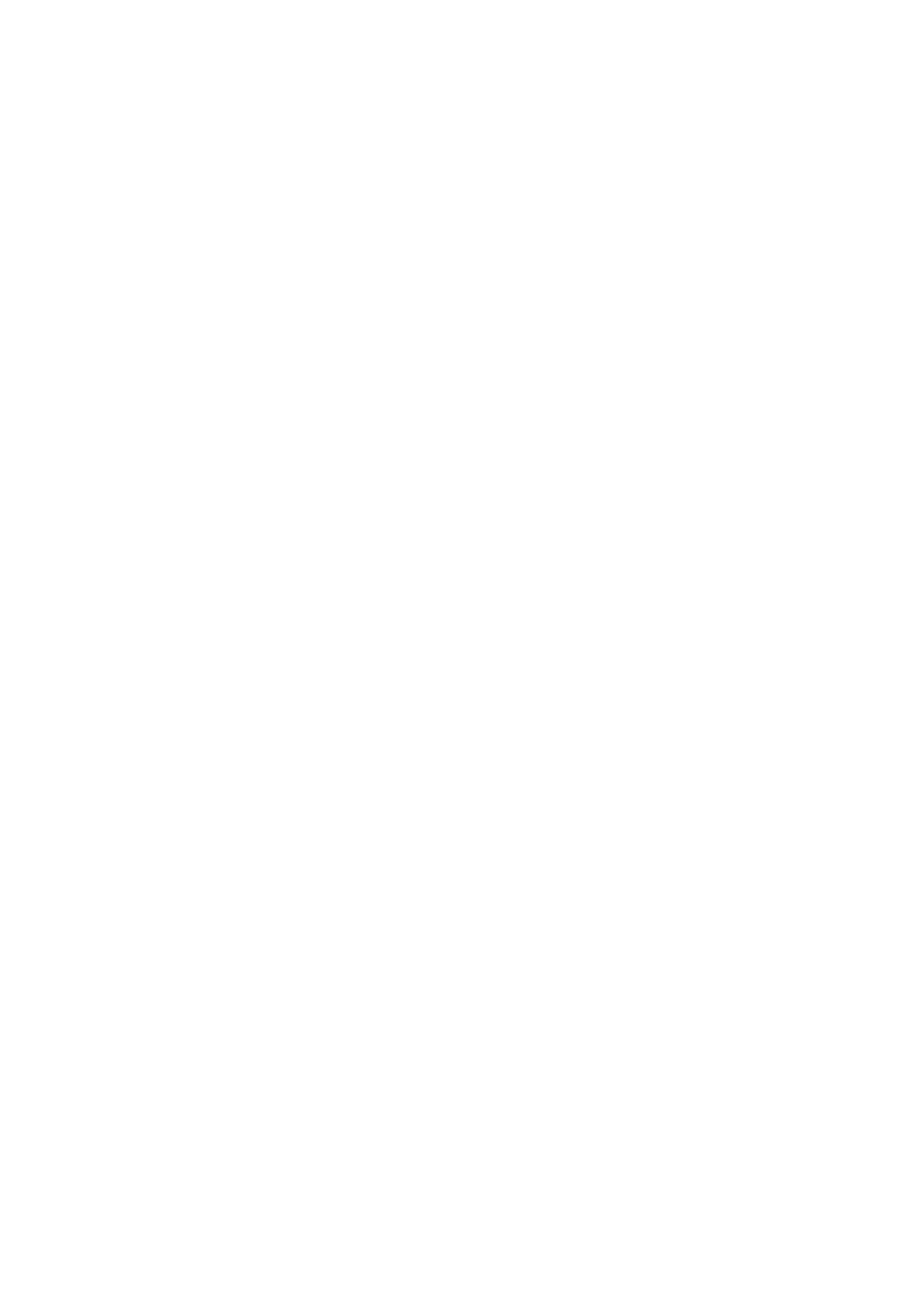#### **Appendices**

### **A. R&D data**

# **R&D data for agriculture and mining.**

ANBERD (OECD, 1999a) contains a full set of data for manufacturing sectors. The data for services are not completed by estimation. The data for other sectors, Agriculture and Mining are not introduced separately; they are for most countries included in the total industries. So ANBERD contains the sum of the two industries, not the division over the two sectors.

The Basic Science and Technology Statistics (BSTS, see OECD, 1998)) contains the date for both sectors separately (for most countries). The time-series are rather short. We use the 1990 division of the R&D expenditures, and apply that to the total time series available from ANBERD. Table A.1 contains the data for Agriculture and Mining from the BSTS and compares these with the sum of those sectors reported in ANBERD. If the deviation is smaller than 5% we use the BSTS division for ANBERD, otherwise we apply the same R&D intensity to both Agriculture and Mining. The first column of Table A.1 reports the numbers actually used (as far as they are obtained from BSTS).

|                      | in $L$ to $L$<br>and G | share R&D Agriculture Mining<br>$(L)$ in<br><b>BSTS</b> | (G)<br>in BSTS | Sum of L<br>and G in<br><b>BSTS</b> | Relative deviation<br>of BSTS to<br><b>ANBERD</b> | Sum of L<br>and G in<br><b>ANBERD</b> |
|----------------------|------------------------|---------------------------------------------------------|----------------|-------------------------------------|---------------------------------------------------|---------------------------------------|
| Canada               | 0.19                   | 29.8                                                    | 124.5          | 154.3                               | 0.1                                               | 154.2                                 |
| Denmark <sup>a</sup> | --                     | $\overline{0}$                                          | $\mathbf{0}$   | $\mathbf{0}$                        | --                                                | $-0.5$                                |
| Finland              | $\Omega$               | 13.4                                                    | 10.1           | 23.5                                | $-446.1$                                          | 128.3                                 |
| France               | 0.78                   | 925.7                                                   | 265.2          | 1190.9                              | $\Omega$                                          | 1191                                  |
| W. Germany           | $\mathbf{0}$           | 48                                                      | 344            | 392                                 | $-13.5$                                           | 445                                   |
| Italy <sup>b</sup>   | 1                      | 3196                                                    |                | 3196                                | $\Omega$                                          | 3196                                  |
| Japan                | 0.27                   | 10880                                                   | 29712          | 40592                               | $-0.3$                                            | 40700.2                               |
| Norway               | $\overline{0}$         | 87.2                                                    | 647.3          | 734.5                               | $-59.8$                                           | 1173.4                                |
| Sweden               | $\Omega$               | 223.7                                                   | 79.1           | 302.8                               | 29                                                | 215                                   |
| United Kingdom       | 0.37                   | 67                                                      | 115            | 182                                 | $\Omega$                                          | 182                                   |
| $Usa^c$              |                        |                                                         |                | $\mathbf{0}$                        |                                                   | $\theta$                              |

**Table A.1 R&D expenditures for mining and agriculture in BSTS and ANBERD in 1990**

<sup>a</sup> Mining (=G) is estimated to be zero, agriculture (=L) is included in services

<sup>b</sup> In both databases 1990 has zeros for Agriculture and Mining

c Both Mining and Agriculture is included in services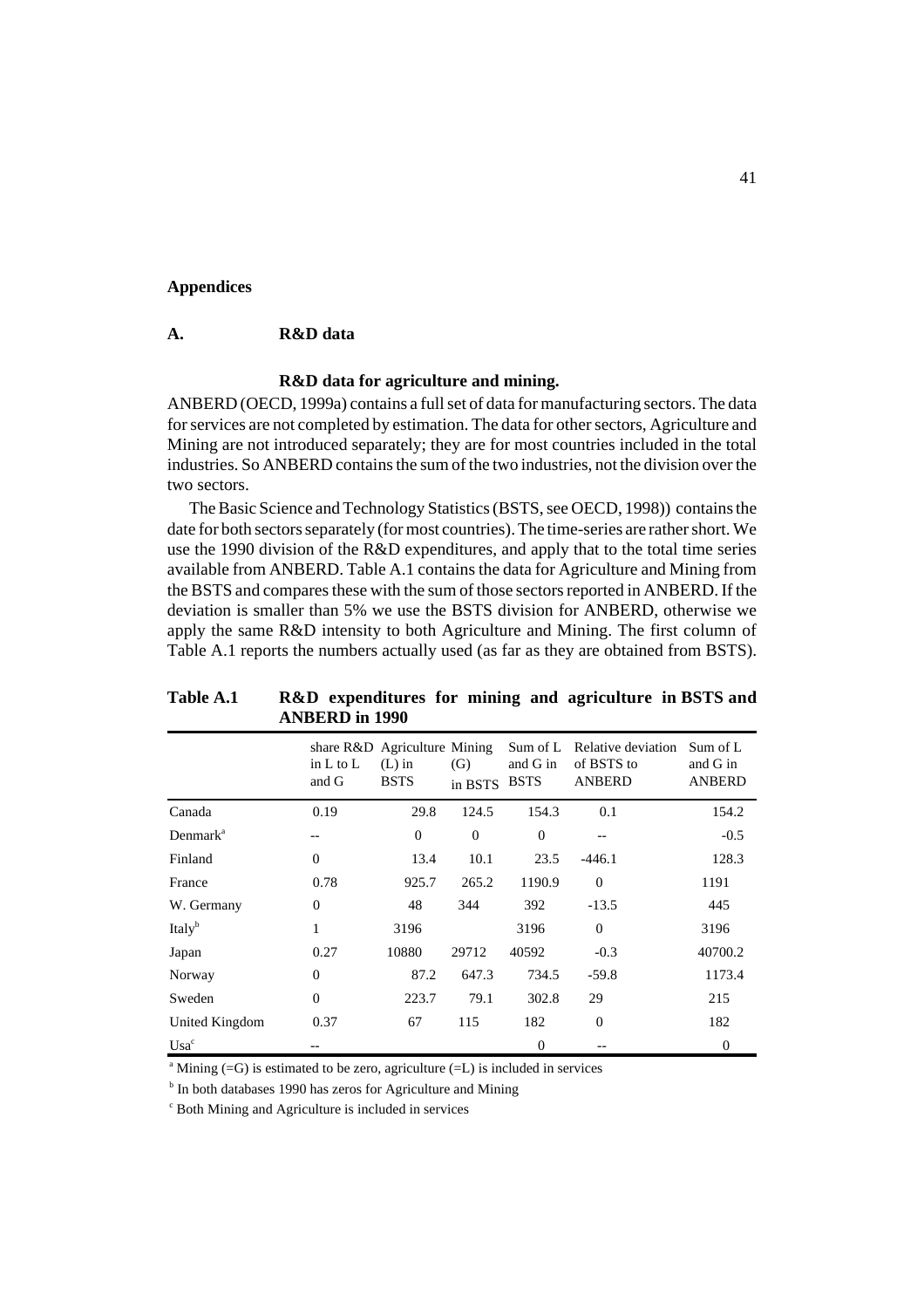|                      | (ISICZ classification)       |      |                  |                 |      |       |
|----------------------|------------------------------|------|------------------|-----------------|------|-------|
| sectoral R&D         | <b>Agriculture Materials</b> | Raw  | Food,<br>tobacco | <b>Textiles</b> | Wood | Paper |
| Canada               | 0.18                         | 0.46 | 0.48             | 0.73            | 0.65 | 0.76  |
| Denmark              | 0.50                         | 0.00 | 1.40             | 0.43            | 0.26 | 0.23  |
| Finland              | 0.42                         | 0.42 | 2.71             | 1.17            | 0.90 | 2.05  |
| France               | 0.42                         | 0.88 | 0.94             | 0.40            | 0.17 | 0.27  |
| Germany              | 0.93                         | 0.93 | 0.43             | 0.64            | 0.67 | 0.34  |
| Italy                | 0.00                         | 0.00 | 0.26             | 0.04            | 0.04 | 0.01  |
| Japan                | 0.10                         | 2.65 | 1.91             | 3.52            | 0.00 | 2.57  |
| Norway               | 0.97                         | 0.97 | 1.46             | 0.89            | 0.75 | 0.68  |
| Sweden               | 0.54                         | 0.54 | 1.61             | 1.21            | 0.18 | 2.14  |
| United Kingdom       | 0.75                         | 1.01 | 1.32             | 0.27            | 0.33 | 0.34  |
| <b>United States</b> | 0.53                         | 0.53 | 1.27             | 0.57            | 0.52 | 0.88  |
|                      | Chemicals.                   |      |                  |                 |      |       |

# **Sectoral R&D data for OECD countries**

**Table A.2 R&D intensities for various countries at a sectoral level in 1990 (ISIC2 classification)**

|                      | Ununivano.<br>Rubbers, | Stone and | <b>Basic</b> | Fabricated |            |          |
|----------------------|------------------------|-----------|--------------|------------|------------|----------|
| sectoral R&D         | plas.                  | Clay      | Metals       | Metals     | Other Man. | services |
| Canada               | 4.59                   | 0.51      | 3.01         | 7.07       | 0.96       | 0.41     |
| <b>Denmark</b>       | 8.92                   | 1.95      | 4.69         | 5.65       | 13.36      | 0.50     |
| Finland              | 9.10                   | 2.06      | 3.79         | 7.75       | 0.68       | 0.32     |
| France               | 7.61                   | 1.59      | 2.52         | 11.08      | 0.89       | 0.17     |
| Germany              | 8.12                   | 1.63      | 1.02         | 9.34       | 1.29       | 0.12     |
| Italy                | 5.80                   | 0.24      | 1.58         | 5.89       | 0.27       | 0.13     |
| Japan                | 12.88                  | 4.92      | 4.70         | 10.64      | 0.36       | 0.12     |
| Norway               | 7.44                   | 0.00      | 6.87         | 8.78       | 0.28       | 0.34     |
| Sweden               | 13.44                  | 1.65      | 3.74         | 14.04      | 3.13       | 0.44     |
| United Kingdom       | 12.09                  | 1.28      | 0.63         | 11.06      | 0.69       | 0.48     |
| <b>United States</b> | 9.37                   | 2.46      | 1.72         | 15.22      | 2.99       | 0.53     |

Source: OECD (1999a, 1999b) and own calculations.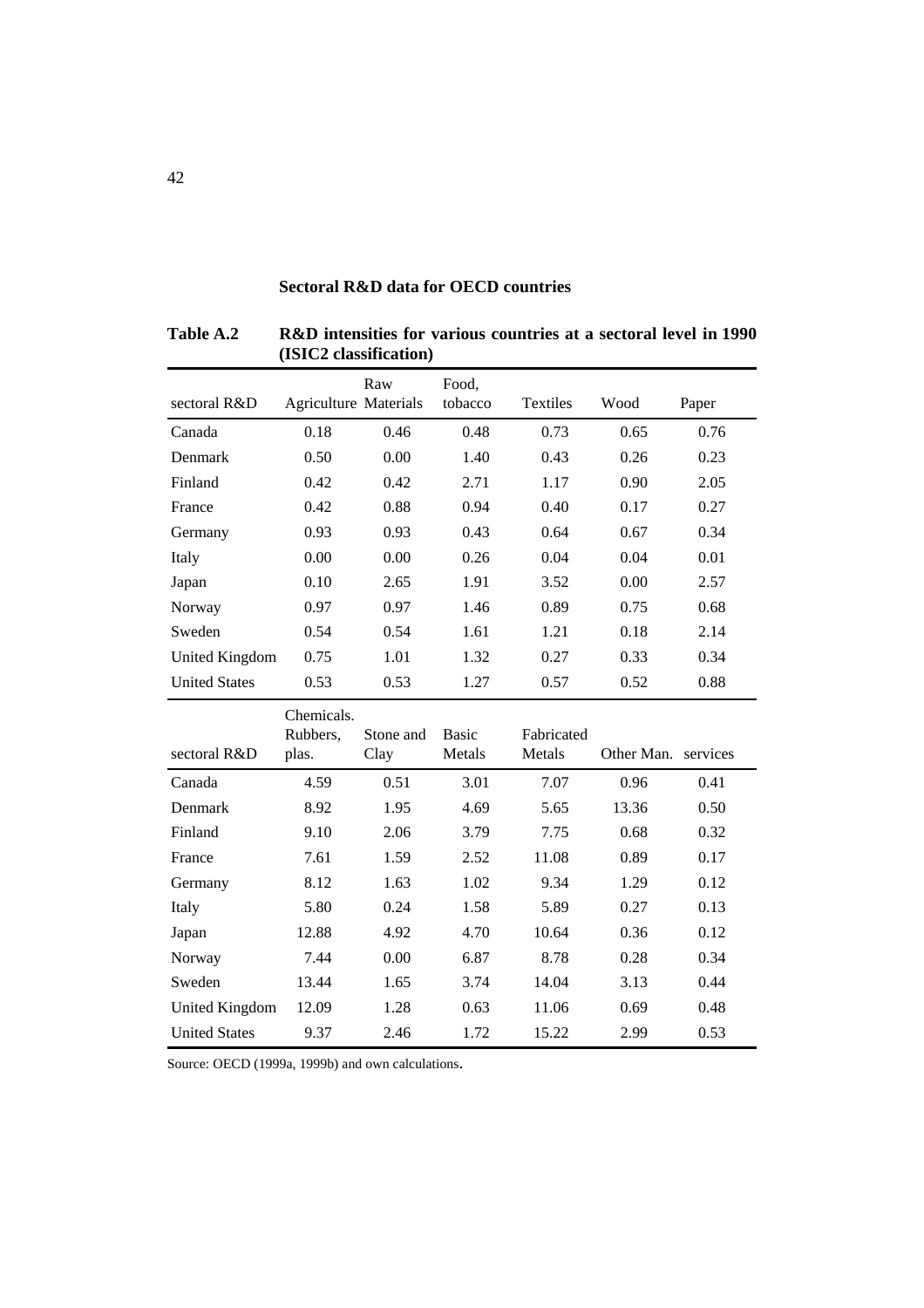# **Sectoral R&D intensities in WorldScan for the non-OECD**

| sectoral R&D<br>intensities   | Agriculture | Raw<br>Material | Consumer Energy<br>Goods | Goods | Capital<br>Goods | Services average |      |
|-------------------------------|-------------|-----------------|--------------------------|-------|------------------|------------------|------|
| Eastern Europe                | 0.11        | 0.16            | 0.22                     | 1.26  | 2.79             | 0.07             | 0.42 |
| <b>Former Soviet</b><br>Union | 0.12        | 0.19            | 0.25                     | 1.45  | 3.22             | 0.08             | 0.49 |
| Latin America                 | 0.04        | 0.06            | 0.08                     | 0.48  | 1.07             | 0.03             | 0.16 |
| Middle East                   | 0.08        | 0.12            | 0.16                     | 0.94  | 2.10             | 0.05             | 0.32 |
| Sub-Saharan Africa            | 0.08        | 0.12            | 0.17                     | 0.96  | 2.13             | 0.05             | 0.32 |
| China                         | 0.05        | 0.07            | 0.10                     | 0.58  | 1.29             | 0.03             | 0.19 |
| South-East Asia               | 0.23        | 0.35            | 0.48                     | 2.77  | 6.13             | 0.16             | 0.93 |
| South Asia $\&$ Rest          | 0.05        | 0.07            | 0.09                     | 0.55  | 1.21             | 0.03             | 0.18 |

**Table A.3 Sectoral R&D intensities in WorldScan for the non-OECD as ratio of sectoral value added** 

Source: UNESCO (1998, 1999), OECD (1999a, 1999b) and own calculations.

# **Trend in R&D expenditures**

In WorldScan we model the R&D stock as a capital stock: the current R&D stock in the previous period (corrected for depreciation) plus the outlays in the current period. These outlays are derived from an exogenous ratio of value added to R&D investment. Our analysis of the UNESCO (1998) data shows that low-income countries spend relatively less on R&D than high-income countries. Figure A.1 shows the correlation between the R&D expenditures /GDP ratio and log GNP per capita (Worldbank, 1997) for about 85 countries in 1995.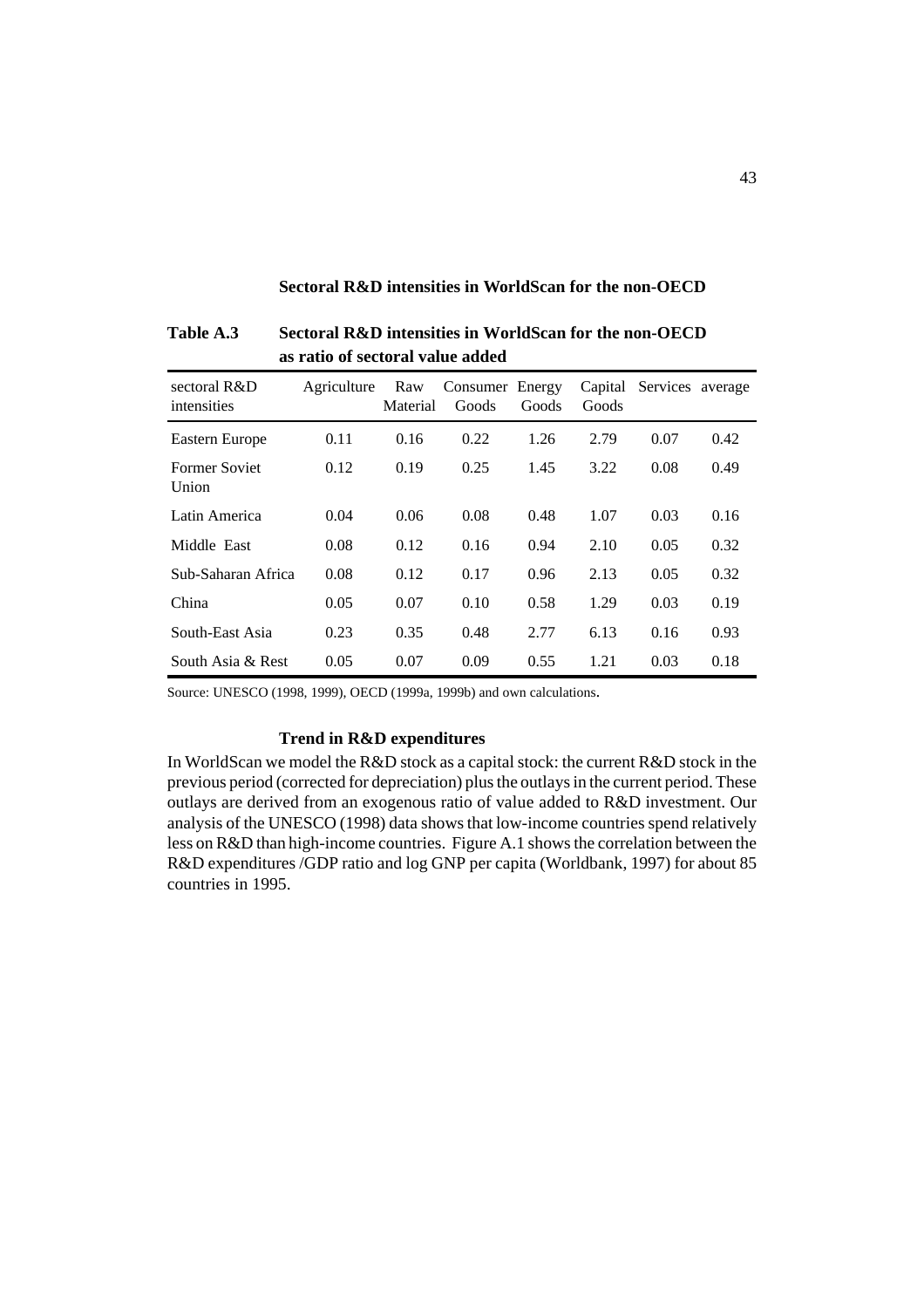

Figure A.1. R&D intensity and income per capita

From this figure we see a positive relationship between economic development (measured by GNP per capita) and expenditures on R&D. This relationship follows also from a simple OLS regression:

 $RD/GDP = -2.13 + 0.38 \log(GNP)$  per capita) (0.41) (0.05)

This regression clearly shows that if GNP per capita doubles, the R&D-GDP ratios increases by 0.38% points.<sup>32</sup> So if low-income countries develop, their R&D-GDP ratio will increase substantially. We use this result in the sensitivity analysis reported on in the main text.

<sup>&</sup>lt;sup>32</sup> Standard errors are reported between parenthesis. The adjusted  $R^2$  is 0.45.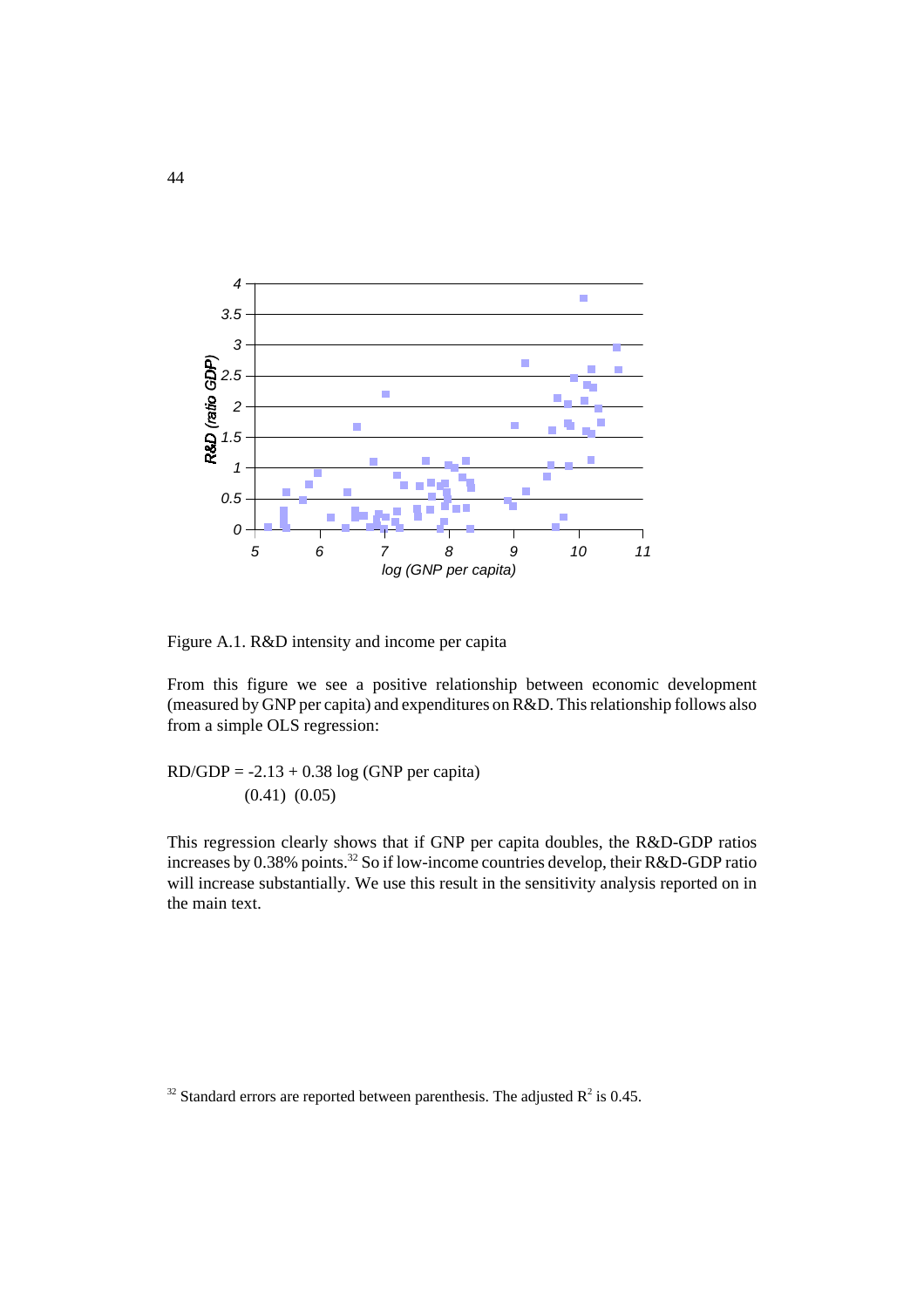# **B. Sensitivity analysis for the regression results**

This appendix contains two tables with regression results to corroborate the robustness of the findings in the main text. First, we present analogous regressions to those in the main text, but now for manufacturing only. The second table includes some regressions in 'levels'.

 We re-evaluate the results for the manufacturing sectors only as we are mainly interested in international spillovers and the bulk of the international trade concerns the manufacturing sectors.<sup>33</sup>

|                  | $(III)$ .         |                                    |                             |                              |
|------------------|-------------------|------------------------------------|-----------------------------|------------------------------|
| Variable         | (I) Direct effect | $(II)$ Direct +<br>indirect effect | (III) Domestic<br>and Total | (IV) Domestic<br>and Foreign |
| $DD_{M}$         | $.158***$         | $.124*$                            | 0.096                       | $.162**$                     |
|                  | [.069]            | $[.07]$                            | [.073]                      | [.079]                       |
| $ID_M$           |                   | $2.408***$                         | $2.943***$                  | $3.797***$                   |
|                  |                   | [1.045]                            | [1.11]                      | [1.175]                      |
| $TF_{M}$         |                   |                                    | 0.541                       |                              |
|                  |                   |                                    | [.386]                      |                              |
| $DF_M$           |                   |                                    |                             | 0.107                        |
|                  |                   |                                    |                             | [.436]                       |
| $I\!F_M$         |                   |                                    |                             | $10.627**$                   |
|                  |                   |                                    |                             | [4.844]                      |
| $R^2$ (adjusted) | 0.02              | 0.04                               | 0.05                        | 0.06                         |
| $\boldsymbol{N}$ | 216               | 216                                | 216                         | 216                          |

**Table B.1 OLS estimation results manufacturing. Dependent variable is**  $(\hat{\pi} \hat{r}$  $)$ .  $\dagger$ 

† Sample period is 1974-1991, 3 sectors and 4 regions. All regressions include a constant. The explanatory variables are lagged by one year. Standard errors are given in parentheses under the estimates. \*, \*\*\*, and \*\*\* denote statistical significance at the 10% level, the 5% level, and the 1% level, respectively.

 $33$  Excluding the Agriculture and Raw Materials sector too, is motivated by the fact that the R&D data for these results are far less reliable.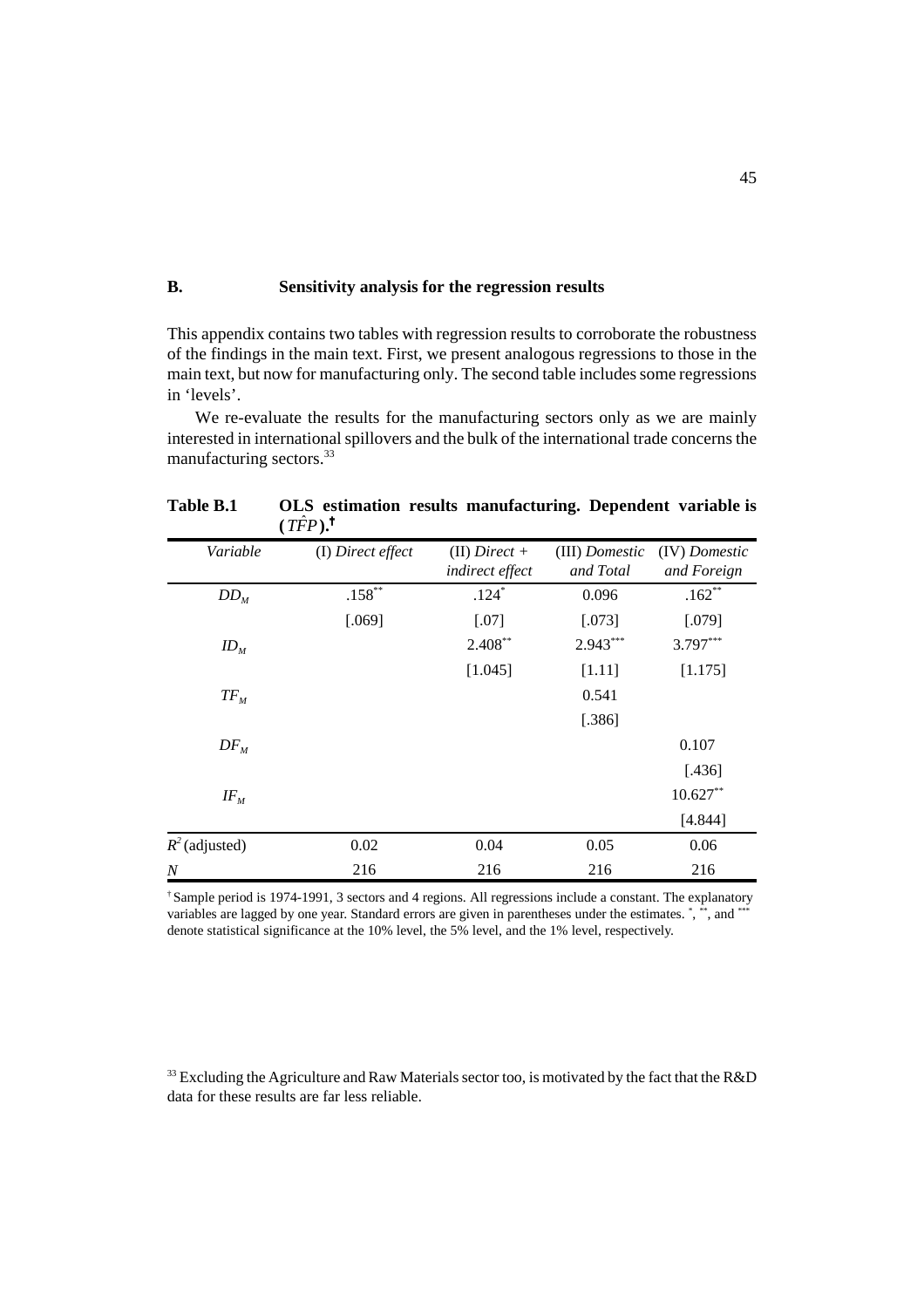The results are not dramatically different from those in the main text, Surprisingly, the regression in column (IV) in Table B.1 indicates that for manufacturing sectors the indirect foreign spillovers are only important.

In Table B.2 we present analogous regressions to those in the main text, but now estimated in levels.

|                  | $111 \pm 11$      |                                    |                               |
|------------------|-------------------|------------------------------------|-------------------------------|
| Variable         | (I) Direct effect | $(II)$ Direct + indirect<br>effect | (III) Domestic and<br>Foreign |
| DD               | $.189***$         | $.184***$                          | $.159***$                     |
|                  | [.026]            | $[.025]$                           | $[.027]$                      |
| ID               |                   | $1.14***$                          | $1.538***$                    |
|                  |                   | [.378]                             | $[.411]$                      |
| TF               |                   |                                    | $.410**$                      |
|                  |                   |                                    | [.173]                        |
| $R^2$ (adjusted) | 0.78              | 0.78                               | 0.78                          |
| $\overline{N}$   | 456               | 456                                | 456                           |

**Table B.2 OLS estimation results aggregate model. Dependent variable is ln(TFP).**

† Sample period is 1973-1991, 6 sectors and 4 regions. All regressions include sector-specific constants and a time trend. Standard errors are given in parentheses under the estimates. \*, \*\*, and \*\*\* denote statistical significance at the 10% level, the 5% level, and the 1% level, respectively.

Columns (I) to (III) in Table B.2 are analogous to columns (I) to (III) in Table 3.5 in the main text. The estimations are based on: the integrated version of equation (8):

$$
logF_{ikt} = ct + \beta^{DD} \sum_{\tau=0}^{t} \frac{RD_{ik\tau}}{Y_{ik\tau}} + \beta^{DD} \sum_{j\neq i}^{t} \omega_{ijk} \sum_{\tau=0}^{t} \frac{RD_{jk\tau}}{Y_{jk\tau}} + \beta^{F} \sum_{l\neq k}^{K} \sum_{i}^{l} n_{ijkl} \sum_{\tau=0}^{t} \frac{RD_{jk\tau}}{Y_{jk\tau}} + u_{ikt} \tag{B.11}
$$

This is an expression in 'levels'. Given our aim, we do not extensively discuss econometric issues related to the estimation of equations in levels with variables that are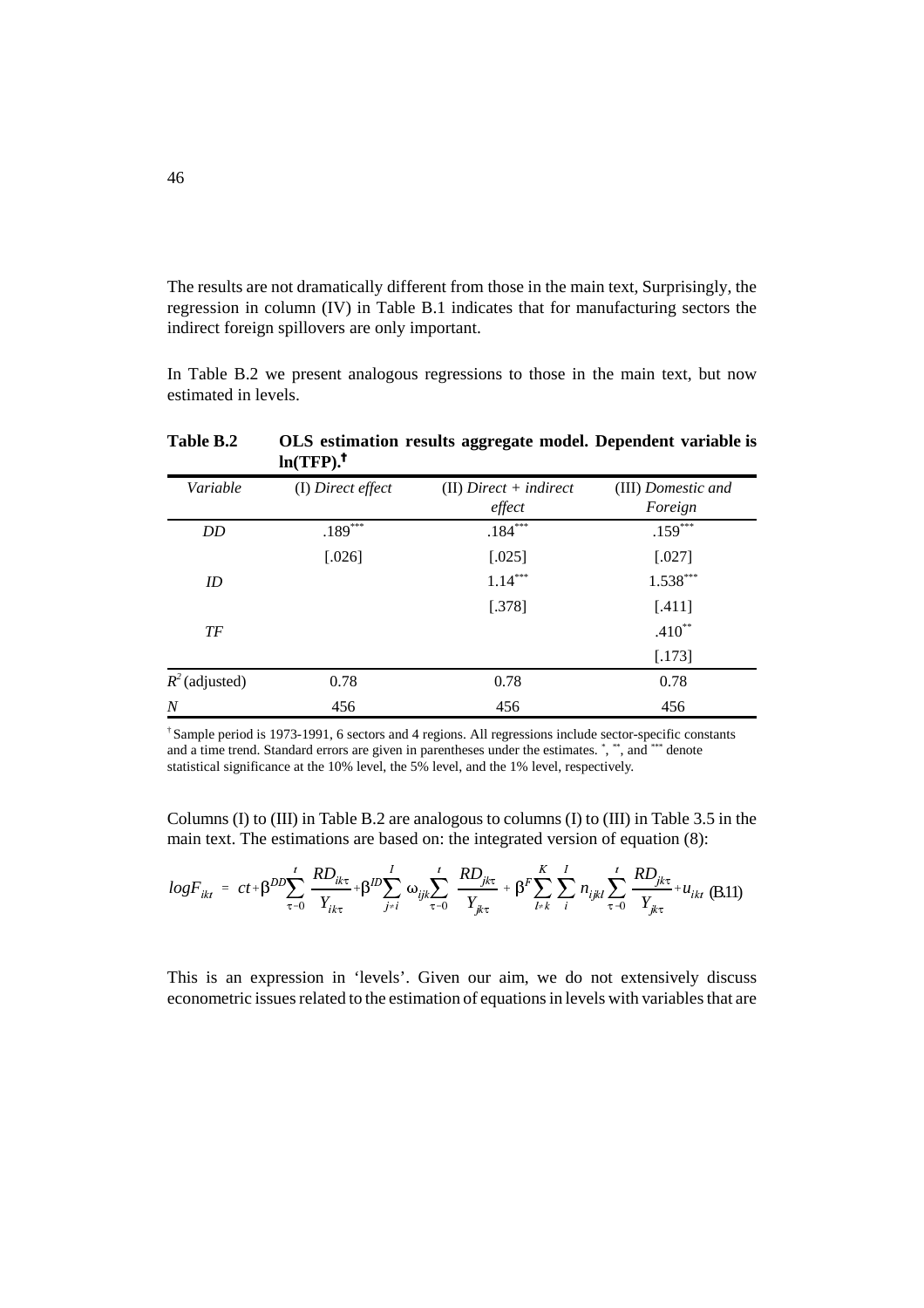non-stationary.34 The elasticities estimated here are somewhat lower than those in the main text. The coefficient on foreign R&D is now significant.

The results in the main text are not very sensitive for the lag structure – one year– we impose. We do not report these regressions. These are available upon request.

<sup>&</sup>lt;sup>34</sup> Estimating variables that are individually non-stationary is possible if the combination of variables is cointegrating. That is, if a linear combination of the variables exists which, in a regression, yields a stationary error term. The t-statistics should however be interpreted with caution. Moreover, the robustness of the Coe and Helpman results to the estimation method is established by Engelbrecht (1997). Estimations in log difference yields similar and significant results to the estimation of the cointegrated relations. Kao, Chiang and Chen (1999) use modern panel cointegration techniques to redo the Coe and Helpman estimations and confirm most findings; most t-statistics turn out considerably lower (some are reduced by half).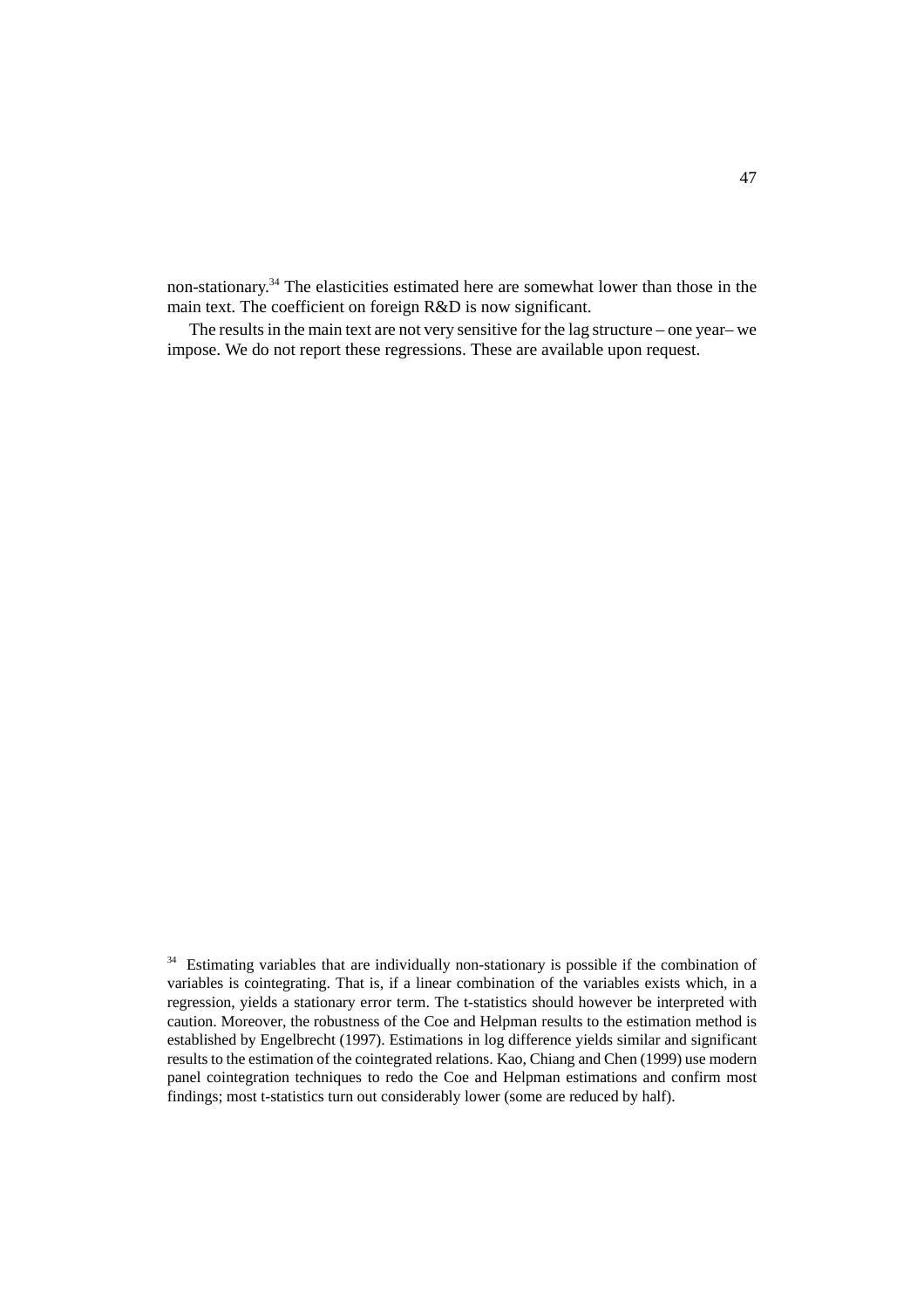# **C. Calibration**

We want to introduce equation (1) in the model. Hence, we need to integrate equation (8) as we have estimated in growth rates and theory requires an implementation in levels.35 Rewrite the right-hand side of equation (5) for the indirect spillovers as follows:

$$
\frac{\sum_{h\neq i}^{I} \eta_{jik} \omega_{hik} R_{hk}}{R_{ik}^{ID}} \sum_{j\neq i}^{I} \frac{\eta_{jik} \omega_{jik} R_{jk}}{\sum_{h\neq i}^{I} \eta_{jik} \omega_{hik} R_{hk}}
$$
 (C.1)

and integrate this expression and substitute the result in (1) to obtain:

$$
F_{ikt} = A_{ikt} (R_{ikt}^{DD})^{\gamma_{ik}^{DD}} \left( \sum_{j \neq i}^{I} \eta_{jik} \omega_{jikt} R_{jkt} \right)^{\gamma_{ik}^{DD}} \left( R_{ikt}^{F} \right)^{\gamma_{ik}^{F}}.
$$
 (C.2)

The corrected estimated coefficient is sector specific, namely:

$$
\gamma_{ik}^{\mathcal{D}} = \beta^{\mathcal{D}} \frac{\sum_{h \neq i}^{I} \eta_{jik} \omega_{hik} R_{hk}}{R_{ik}^{\mathcal{D}}} = \beta^{\mathcal{D}} \sum_{h \neq i}^{I} \omega_{hik} \frac{R_{hk}}{Y_{hl}}.
$$
 (C.3)

One can follow an analogous procedure for the own R&D stock and the foreign R&D stock.

<sup>&</sup>lt;sup>35</sup> We use the equation in levels to allow for effective spillovers that are affected by changing trade patterns. In practice, we do allow the international trade pattern to vary in the simulations. The IO relations, relevant for R&D spillovers, are kept at the baseline level in the policy experiments.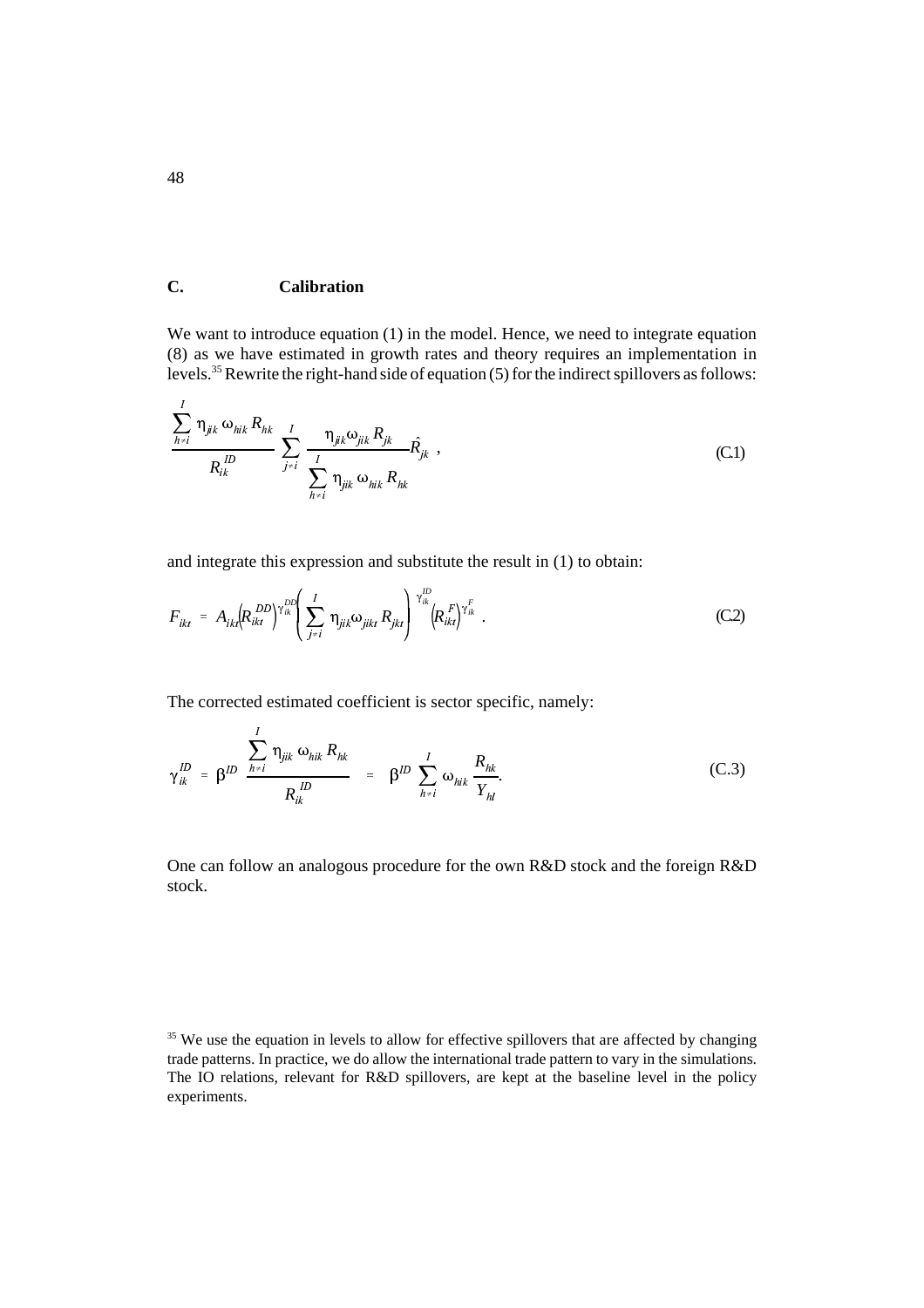# **D. Simulations results without deprecation of the R&D stock**

| region                     | own R&D<br>(2) | sectoral R&D<br>spillovers<br>(3) | international<br>R&D<br>spillovers (4) | relative GDP<br>increase due<br>to $R&D(5)$ |
|----------------------------|----------------|-----------------------------------|----------------------------------------|---------------------------------------------|
| <b>United States</b>       | 0.1            | 0.5                               | 0.7                                    | 83.6                                        |
| Western Europe             | 0.6            | 3.1                               | 0.2                                    | 227.5                                       |
| Japan                      | 1.4            | 10.5                              | 0.3                                    | 524.2                                       |
| Pacific OECD               | 0.3            | 0.6                               | $-0.4$                                 | 13.0                                        |
| Eastern Europe             | 0.3            | 1.3                               | 1.2                                    | 55.2                                        |
| <b>Former Soviet Union</b> | 0.2            | 0.3                               | 0.4                                    | 53.8                                        |
| Latin America              | 0.4            | 0.9                               | $-0.1$                                 | 12.7                                        |
| Middle East & N. Africa    | 0.4            | 0.6                               | 5.0                                    | 125.1                                       |
| Sub-Saharan Africa         | 0.1            | $-0.4$                            | 0.8                                    | 11.4                                        |
| China                      | 0.2            | $-0.7$                            | 1.2                                    | 4.4                                         |
| South-East Asia            | 1.8            | 7.8                               | 2.7                                    | 82.5                                        |
| South Asia & Rest          | 0.2            | 0.4                               | 0.8                                    | 9.0                                         |

Table D.1 Cumulative GDP effects of trade liberalisation in 2020 without depreciation

Source: WorldScan simulations.

If one compares the results in Table D.1 with Table 5.2 in the main text it follows that the GDP effects of trade liberalisation are in general larger. This is in particular the case for those regions in which the extra effects of incorporating R&D are fairly large in the benchmark simulation; the ones with large sectoral R&D spillovers.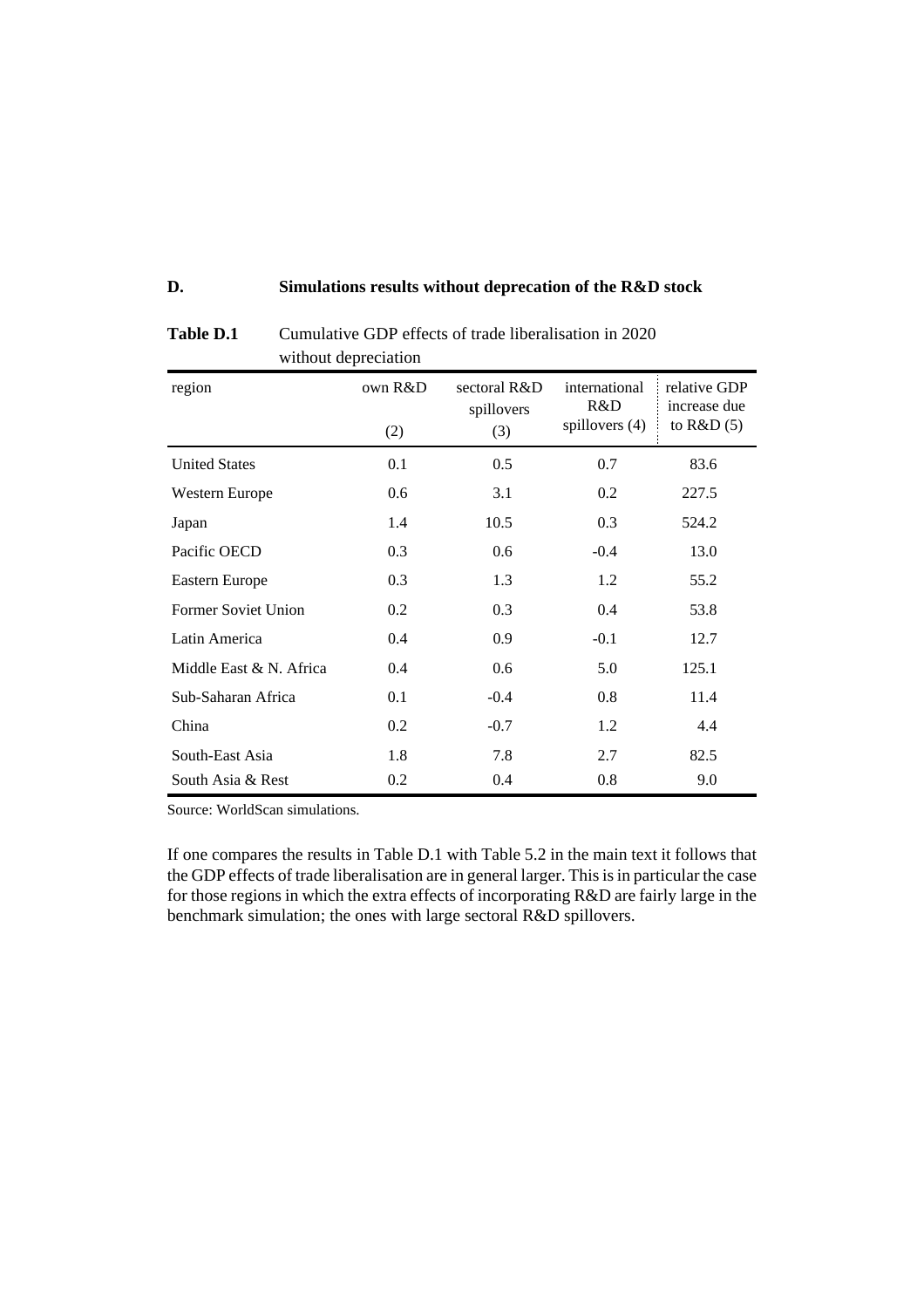# **E. Regional and sectoral concordances for WorldScan**

| $\mathbf{1}$ | <b>United States</b>                                                                                                       | 1              | Agriculture and food production                                                                                                    |  |
|--------------|----------------------------------------------------------------------------------------------------------------------------|----------------|------------------------------------------------------------------------------------------------------------------------------------|--|
| 2            | Japan                                                                                                                      |                | Paddy rice, Wheat, Grains, Cereal Grains,                                                                                          |  |
| 3            | Western Europe                                                                                                             |                | Non grain crops, Vegetables, Oil seeds, Sugar<br>cane Plant-based fibres, Crops, Bovine cattle,                                    |  |
|              | United Kingdom, Germany, Denmark,<br>Sweden, Finland, Rest of European Union,                                              |                | Animal products, Raw milk, Wool, Forestry,<br>Fisheries,                                                                           |  |
|              | <b>EFTA</b>                                                                                                                | $\overline{c}$ | <b>Raw Materials</b>                                                                                                               |  |
| 4            | Pacific OECD                                                                                                               |                | Oil, Gas, Coal, Minerals                                                                                                           |  |
|              | Australia, New Zealand, Canada                                                                                             | 3              | Consumer goods                                                                                                                     |  |
| 5            | <b>Eastern Europe</b>                                                                                                      |                | Processed rice, Meat products, Vegetable                                                                                           |  |
| 6            | <b>Former Soviet Union</b>                                                                                                 |                | Oils, Dairy products, Sugar, Other food                                                                                            |  |
| 7            | Middle East and North Africa                                                                                               |                | products, Beverages and tobacco, Textiles,<br>Wearing Apparels, Leather etc, Wood                                                  |  |
|              | Turkey, Rest of Middle East, Morocco,                                                                                      |                | products, Rest of manufacturing                                                                                                    |  |
|              | Rest of North Africa                                                                                                       | $\overline{4}$ | Energy-intensive goods                                                                                                             |  |
| 8            | Sub-Saharan Africa                                                                                                         |                | Pulp paper, Petroleum and coal, Nonmetallic                                                                                        |  |
|              | South African Customs Union, Rest of<br>Southern Africa, Rest of Sub-Saharan Africa                                        |                | minerals, Ferrous metals, Nonferrous metals,<br>Chemical, rubbers and plastics                                                     |  |
| 9            | Latin America                                                                                                              | 5              | Capital goods                                                                                                                      |  |
|              | Central America and Carribean, Mexico,<br>Argentina, Brazil, Chile, Uruguay,<br>Venezuela, Colombia, Rest of South America |                | Fabricated metal products, Transport<br>industries, Machinery and equipment,<br>Electronic equipment, Motor vehicles and<br>parts. |  |
| 10           | China                                                                                                                      | 6              | Services                                                                                                                           |  |
|              | China, Hong Kong                                                                                                           |                |                                                                                                                                    |  |
| 11           | South-East Asia                                                                                                            |                | Electricity, Gas manufacture and distribution,<br>Water, Construction, Financial, business and                                     |  |
|              | Republic of Korea, Indonesia, Malaysia,<br>Philippines, Singapore, Thailand, Taiwan,                                       |                | recreational services, Public administration,<br>education and health, Dwellings                                                   |  |
|              | Vietnam                                                                                                                    | 7              | <b>Trade and Transport</b>                                                                                                         |  |
| 12           | South Asia & Rest                                                                                                          |                | Trade and Transport                                                                                                                |  |
|              | India, Sri Lanka, Rest of South Asia,<br>Rest of the World                                                                 |                |                                                                                                                                    |  |
|              |                                                                                                                            |                |                                                                                                                                    |  |